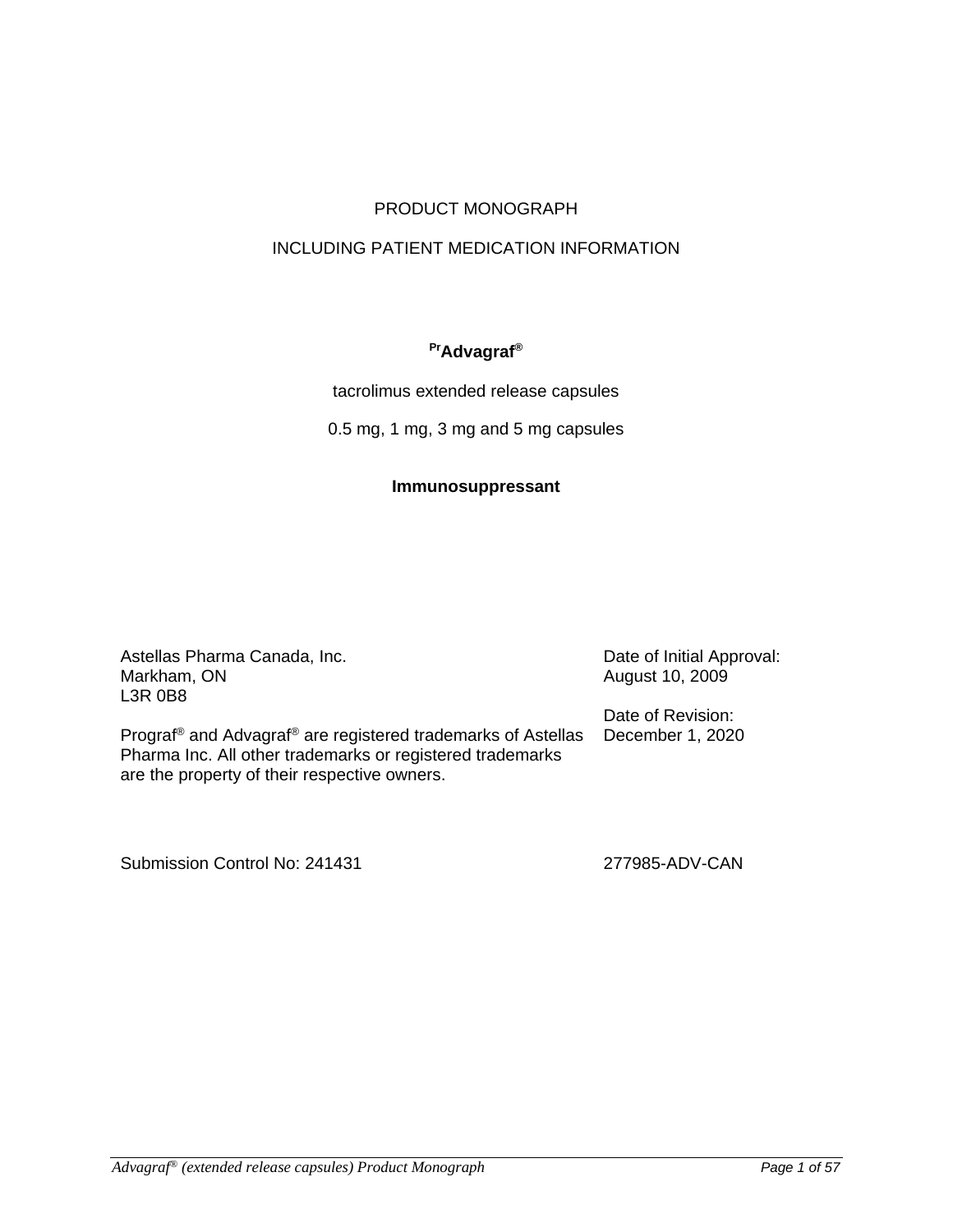# **TABLE OF CONTENTS**

| 1            |                                                                                                     |  |  |  |  |
|--------------|-----------------------------------------------------------------------------------------------------|--|--|--|--|
| $\mathbf{2}$ |                                                                                                     |  |  |  |  |
| 3            |                                                                                                     |  |  |  |  |
| 4            | 4.1<br>4.2<br>4.3<br>4.4<br>4.5                                                                     |  |  |  |  |
| 5            |                                                                                                     |  |  |  |  |
| 6            | DOSAGE FORMS, STRENGTHS, COMPOSITION AND PACKAGING  8                                               |  |  |  |  |
| 7            | 7.1<br>7.1.1<br>7.1.2<br>7.1.3<br>7.1.4                                                             |  |  |  |  |
| 8            | 8.1<br>8.2<br>8.3<br>Abnormal Laboratory Findings: Hematologic, Clinical Chemistry and Other<br>8.4 |  |  |  |  |
|              | 8.5<br>8.6                                                                                          |  |  |  |  |
| 9            | 9.1<br>9.2<br>9.3<br>9.4<br>9.5<br>9.6                                                              |  |  |  |  |
| 10           | 10.1                                                                                                |  |  |  |  |
| 11           |                                                                                                     |  |  |  |  |
| 12           |                                                                                                     |  |  |  |  |
|              |                                                                                                     |  |  |  |  |
| 13           |                                                                                                     |  |  |  |  |
| 14           |                                                                                                     |  |  |  |  |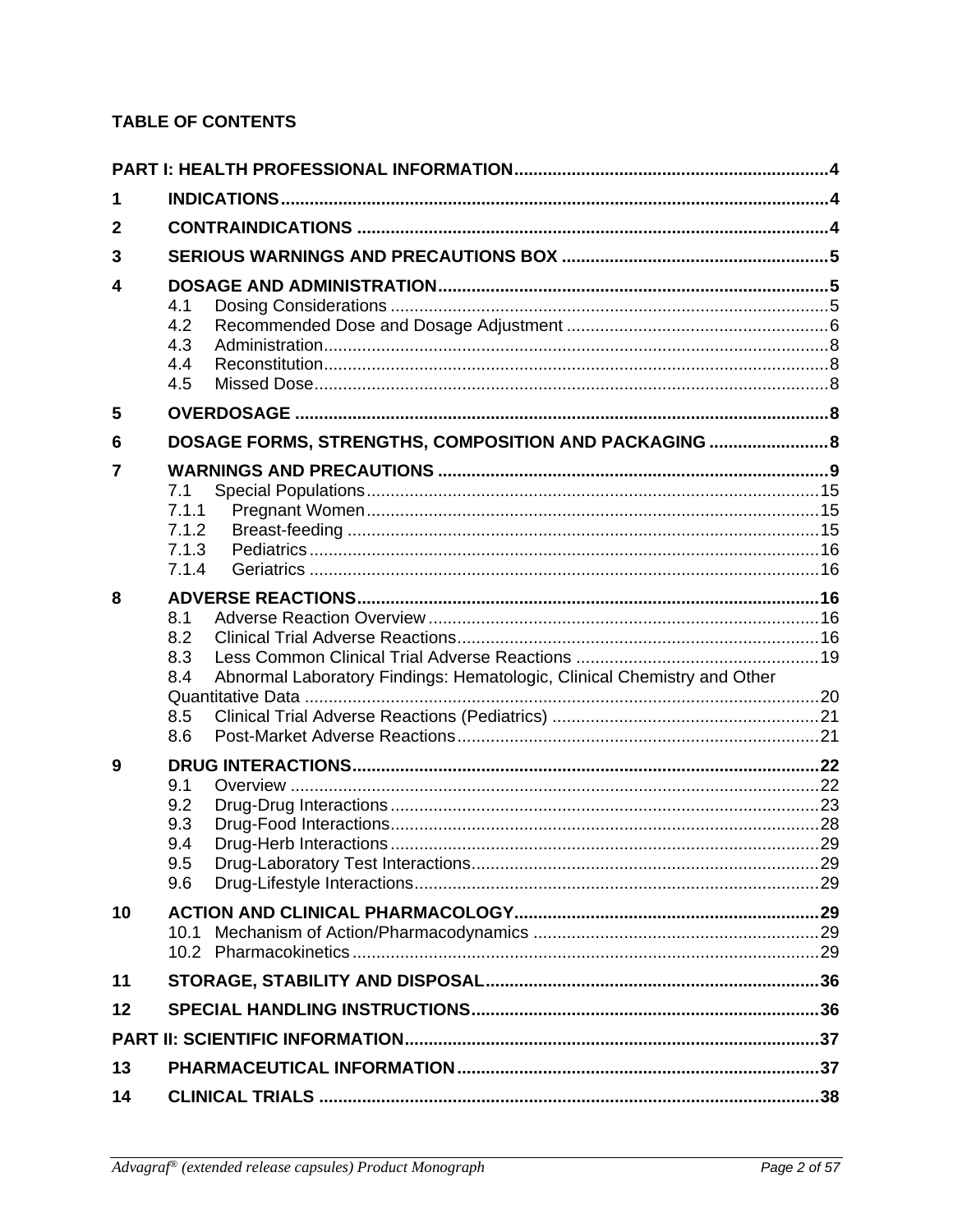| 15 |  |  |  |  |
|----|--|--|--|--|
|    |  |  |  |  |
|    |  |  |  |  |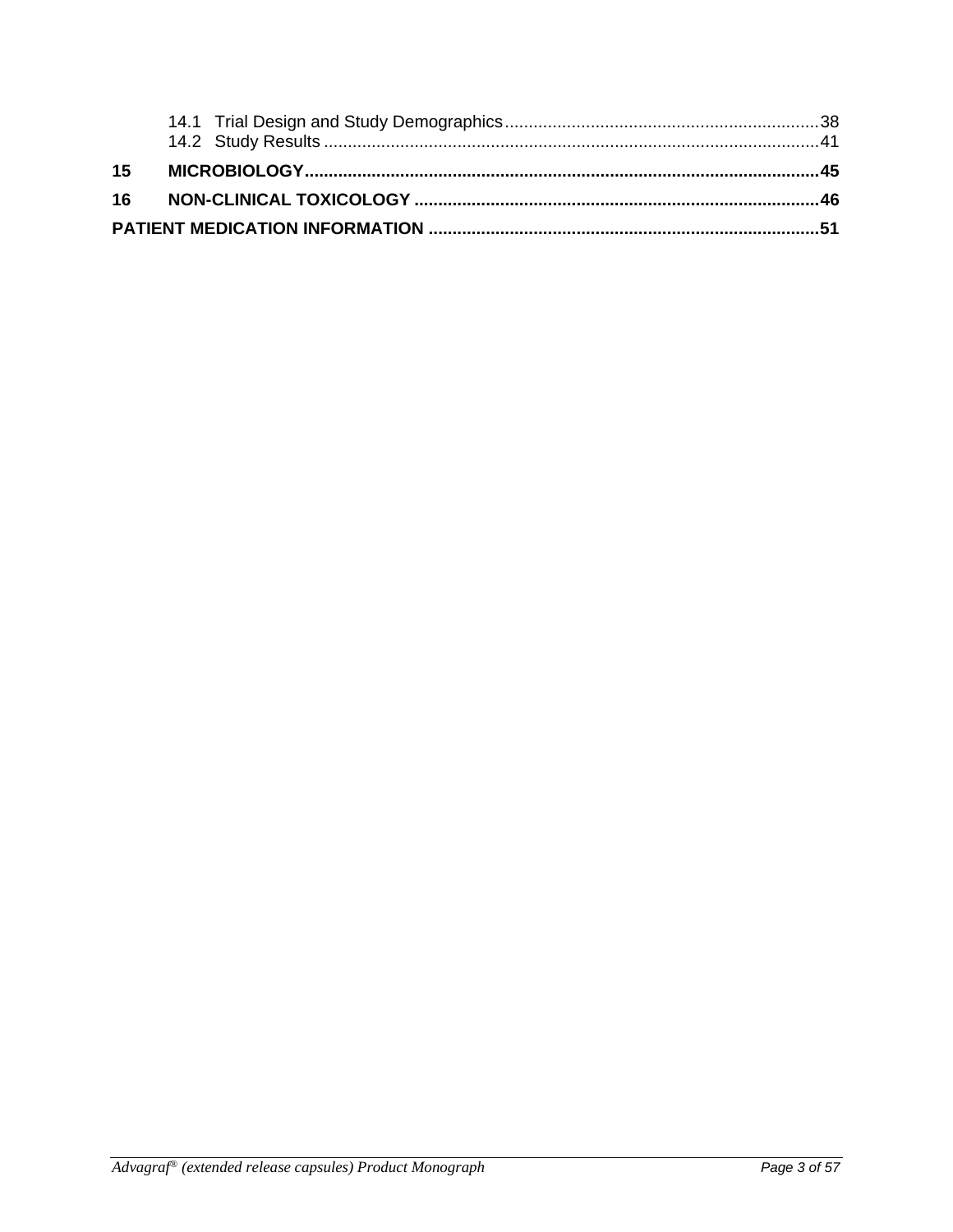## **PART I: HEALTH PROFESSIONAL INFORMATION**

## **1 INDICATIONS**

#### De novo

Advagraf® (tacrolimus extended release capsules) is indicated for prophylaxis of organ rejection in adult patients receiving allogeneic kidney and liver transplants.

Advagraf is to be used concomitantly with adrenal corticosteroids and mycophenolate mofetil (MMF) in de novo renal transplant recipients and adrenal corticosteroids in de novo liver transplants. Antibody induction therapy should also be used in kidney transplant recipients.

#### Conversion

Stable renal transplant patients may be converted from Prograf® (twice daily) to Advagraf (once daily), in combination with adrenal corticosteroids and MMF, based on equivalent tacrolimus whole blood trough concentrations. Stable liver transplant patients may be converted from Prograf (immediate release formulation) to Advagraf (extended release formulation), in combination with adrenal corticosteroids, based on equivalent tacrolimus whole blood trough concentrations (See Dosage and Administration).

Any changes in immunosuppressive therapy must be initiated by physicians experienced in immunosuppressive therapy and the management of transplant patients.

- **1.1 Pediatrics (< 18 years of age):** A safe and effective dose of Advagraf (extended release formulation) in pediatric liver and kidney transplant recipients has not been determined.
- **1.2 Geriatrics (≥ 65 years of age):** Experience with Advagraf in patients older than 65 years of age is limited.

## **2 CONTRAINDICATIONS**

Advagraf (tacrolimus extended release capsules) is contraindicated in patients with hypersensitivity to tacrolimus or to any ingredient in the formulation or component of the capsules. For a complete listing, see the **DOSAGE FORMS, COMPOSITION AND PACKAGING** sections.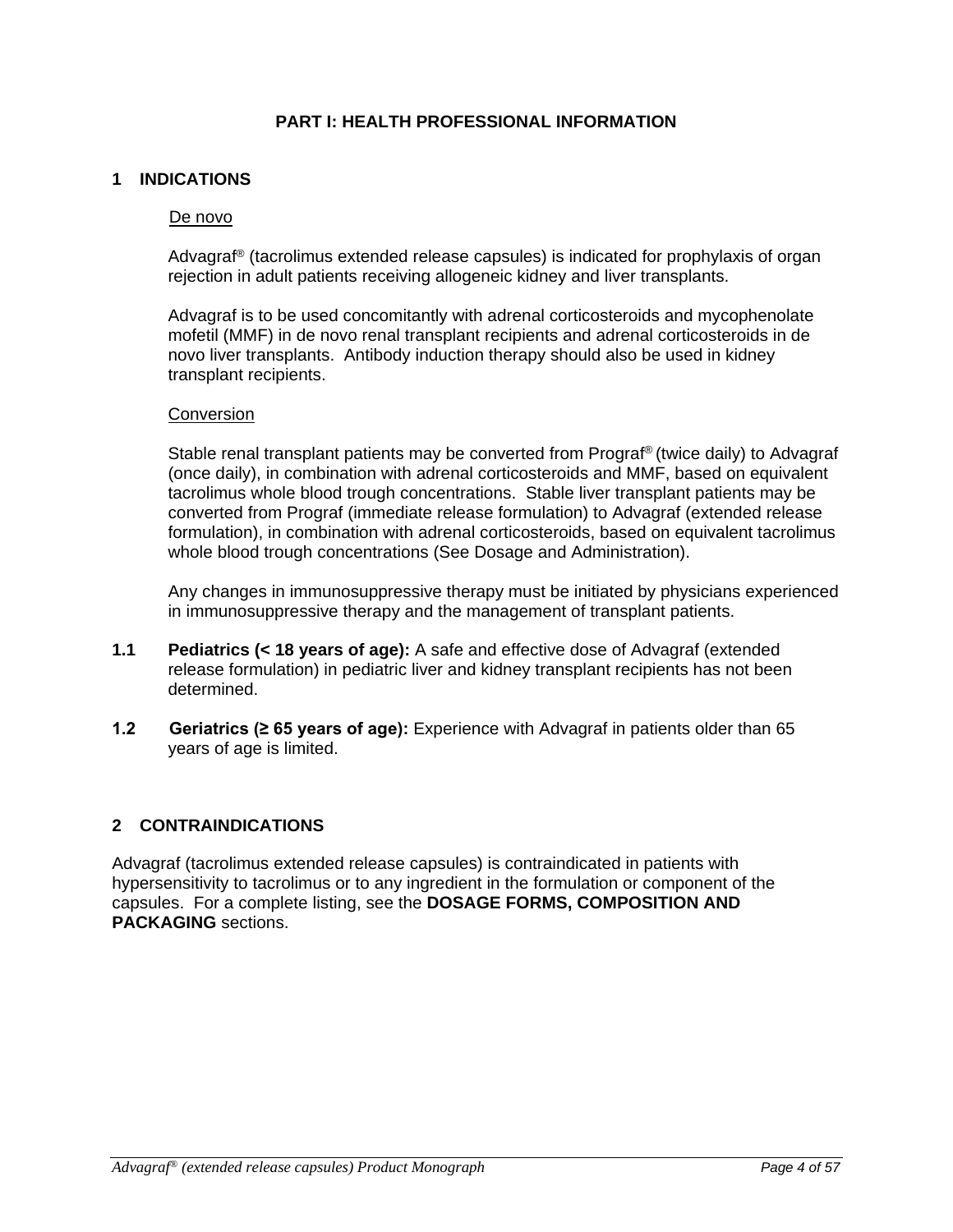# **3 SERIOUS WARNINGS AND PRECAUTIONS BOX**

# **Serious Warnings and Precautions**

- Increased susceptibility to infection and the possible development of lymphoma and skin cancer may result from immunosuppression (see **WARNINGS AND PRECAUTIONS, Carcinogenesis and Mutagenesis**, and **Immune/Infection**).
- Only physicians experienced in immunosuppressive therapy and management of organ transplant should prescribe Advagraf (tacrolimus extended release capsules). Patients receiving the drug should be managed in facilities equipped and staffed with adequate laboratory and supportive medical resources. The physician responsible for maintenance therapy should have complete information requisite for the follow-up of the patient and should be consulted if a patient is converted to an alternative formulation so that therapeutic drug monitoring can be instituted.

# **4 DOSAGE AND ADMINISTRATION**

## **4.1 Dosing Considerations**

Advagraf is a once-a-day oral formulation of tacrolimus. Advagraf therapy requires careful monitoring by adequately qualified and equipped personnel. The medicinal product should only be prescribed, and changes in immunosuppressive therapy initiated, by physicians experienced in immunosuppressive therapy and the management of transplant patients.

Medication errors, including inadvertent, unintentional or unsupervised substitution of Prograf (immediate release) or Advagraf (extended release) tacrolimus formulations, have been observed. This has led to serious adverse events, including graft rejection, or other side effects which could be a consequence of either under- or over-exposure to tacrolimus. Patients should be maintained on a single formulation of tacrolimus with the corresponding daily dosing regimen; alterations in formulation or regimen should only take place under the close supervision of a transplant specialist.

#### **Following conversion to any alternative formulation, therapeutic drug monitoring must be performed and dose adjustments made to ensure that systemic exposure to tacrolimus is maintained.**

Patients converting from Prograf (immediate release formulation) to Advagraf (extended release formulation) should be administered a single daily morning dose of Advagraf equivalent to the patient's previous stable total daily dose of Prograf (immediate release formulation). Subsequent doses of Advagraf should be adjusted in order to maintain trough concentrations similar to those prior to conversion.

Due to intersubject variability following dosing with tacrolimus, individualization of the dosing regimen is necessary for optimal therapy.

Advagraf is to be used concomitantly with adrenal corticosteroids and mycophenolate mofetil (MMF) in *de novo* renal transplant recipients. Antibody induction therapy should be used in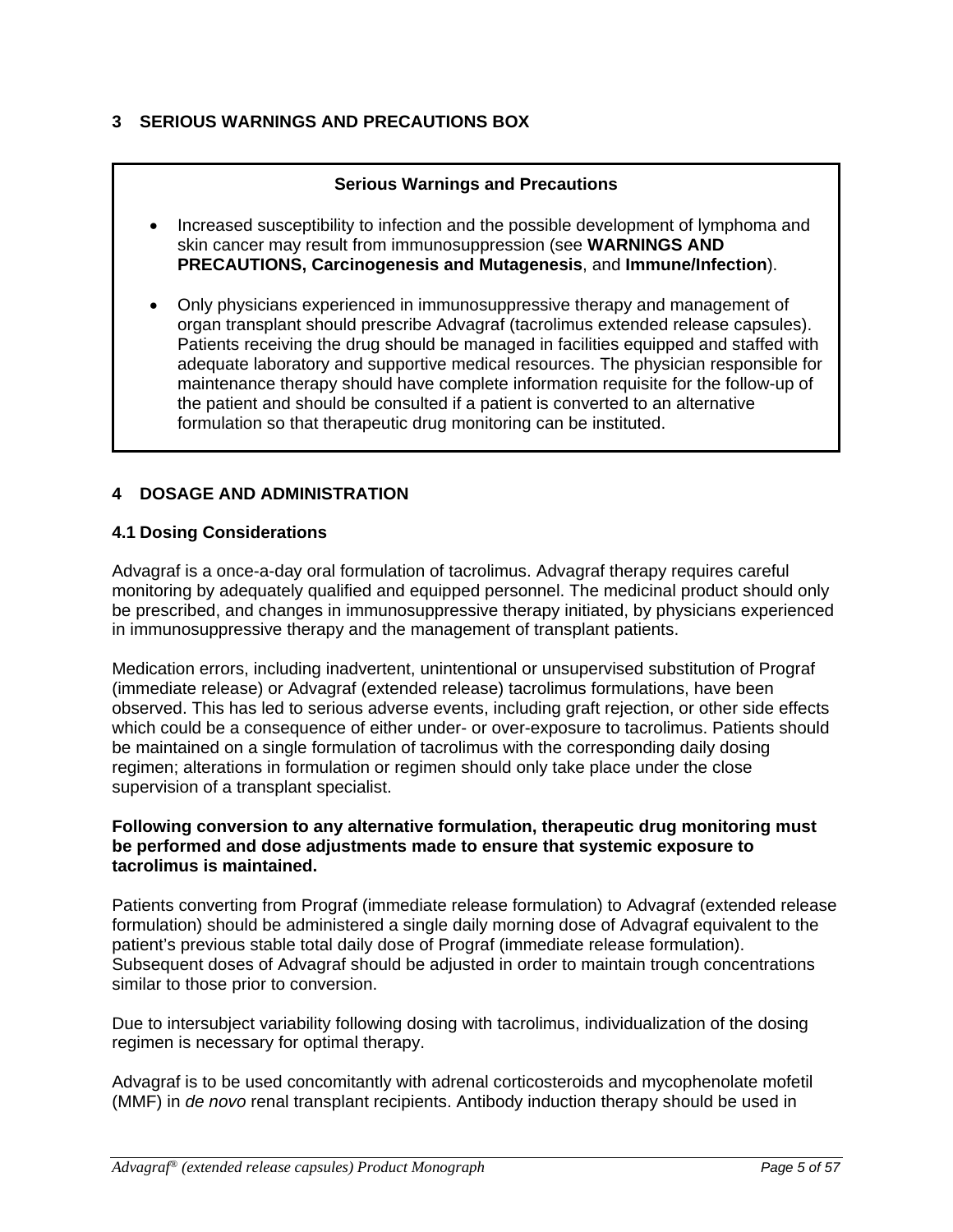kidney transplant recipients. Advagraf is to be used concomitantly with adrenal corticosteroids in *de novo* liver transplants.

# **4.2 Recommended Dose and Dosage Adjustment**

Initial dosage and typical tacrolimus whole blood trough concentrations are shown in Table 1 below; blood concentration details are described under **Warnings and Precautions – Monitoring and Laboratory Tests.**

| Table 1:<br><b>Concentrations</b>                 | Advagraf (tacrolimus extended release capsules) - Summary of Initial<br><b>Oral Dosage Recommendations and Typical Whole Blood Trough</b> |                                                            |  |
|---------------------------------------------------|-------------------------------------------------------------------------------------------------------------------------------------------|------------------------------------------------------------|--|
| <b>Patient Population</b>                         | <b>Recommended Initial Once</b><br>Daily (AM) Oral Dose                                                                                   | <b>Typical Whole Blood</b><br><b>Trough Concentrations</b> |  |
| <b>Adult Kidney Transplant</b><br><b>Patients</b> | 0.15-0.20 mg/kg/day                                                                                                                       | Month 1-3: 7-16 ng/mL<br>Month 4-12: 5-15 ng/mL            |  |
| Adult liver transplant                            | 0.10-0.20 mg/kg/day                                                                                                                       | Day 1 to 60: 5 to 20 ng/mL<br>Month 3 to 12: 5 to 15 ng/mL |  |

The recommended starting oral dose of Advagraf for kidney transplant patients is 0.15 to 0.2 mg/kg and for liver transplant patients 0.10-0.20 mg/kg administered once daily in the morning. The initial dose of Advagraf should be administered within 24 hours of kidney transplantation and within 12-18 hours of liver transplantation. Dosing should be titrated to maintain the whole blood trough concentration levels noted above; blood concentration details are described under **Warnings and Precautions – Monitoring and Laboratory Tests.**

## **Conversion from Prograf (immediate release formulation) to Advagraf (extended release formulation)**

Stable kidney and liver transplant recipients can be converted from Prograf (immediate release formulation) twice daily to once-daily Advagraf (extended release formulations). Patients converting from Prograf (immediate release formulation) to Advagraf (extended release formulation) should be administered a single daily morning dose of Advagraf (extended release formulation) equivalent to the patient's previous stable total daily dose of Prograf (immediate release formulation). The same target trough range and whole blood trough concentration monitoring should be used as with Prograf (immediate release formulation) in order to maintain whole blood trough concentrations of tacrolimus similar to those prior to conversion.

In patients unable to take oral Advagraf (extended release) capsules, therapy may be initiated with Prograf injection and the patient subsequently converted to oral Advagraf. The recommended starting dose of Prograf injection is 0.03-0.05 mg/kg/day (kidney) as a continuous IV infusion. Adult patients should receive doses at the lower end of the dosing range.

In a liver conversion adult study from Prograf (immediate release formulation) to Advagraf (extended release formulation) (n=62), Advagraf dose adjustments were needed in approximately 16% of patients in the early conversion period. After conversion, it is strongly recommended that the tacrolimus blood trough be monitored every 4-7 days until stable within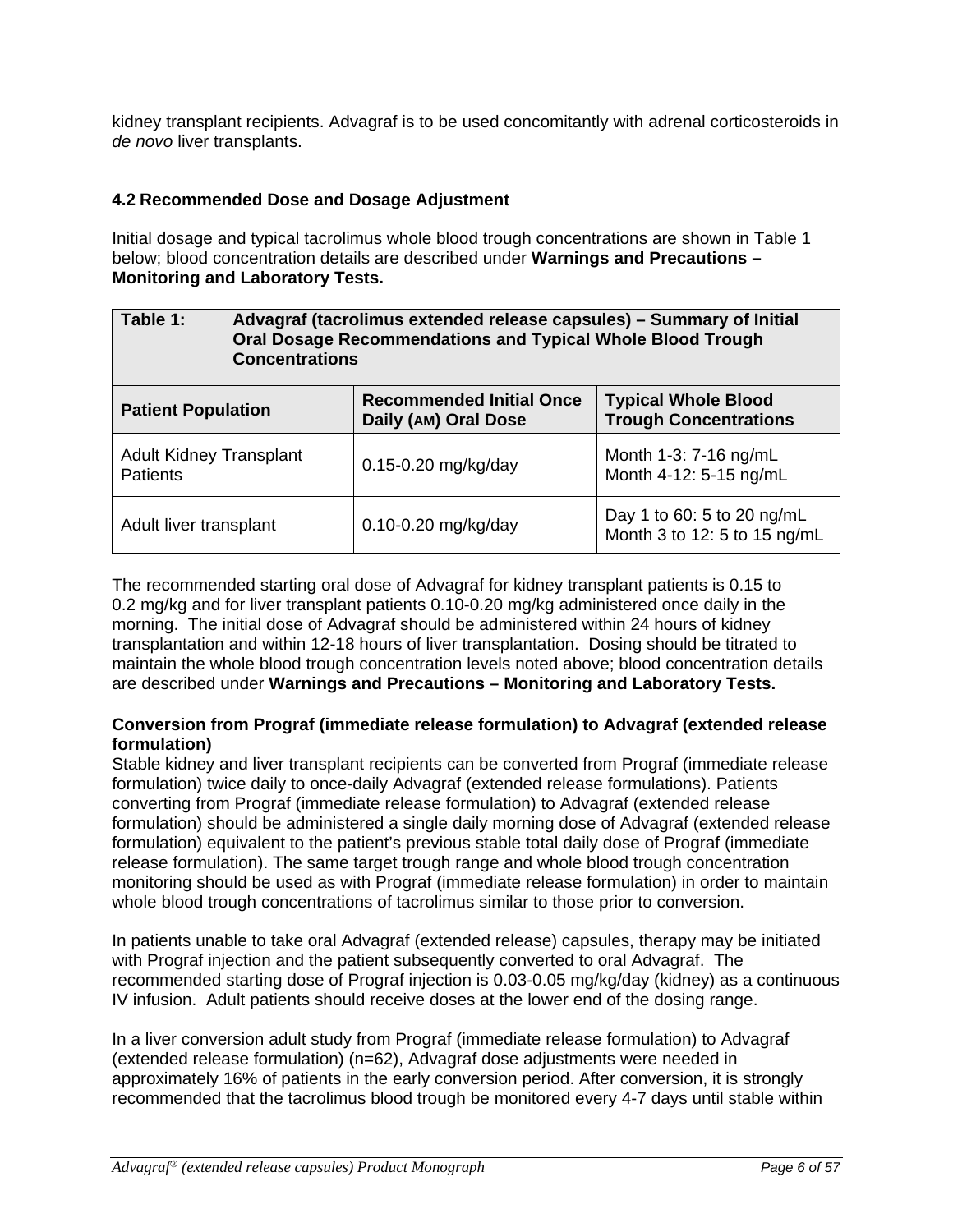the desired therapeutic range.

# **Patients with Hepatic or Renal Dysfunction**

Advagraf (extended release formulation) has not been studied in patients with hepatic or renal dysfunction; the following are based on experiences obtained from use of Prograf (immediate release formulation).

Due to the reduced clearance and prolonged half-life, patients with severe hepatic impairment (Pugh ≥ 10) may require lower doses of Advagraf. Close monitoring of blood concentrations is warranted. Due to the potential for nephrotoxicity in patients with renal or hepatic impairment, these patients should receive doses at the lowest value of the recommended oral dosing range. Further reductions in dose below these ranges may be required.

# **Conversion from Cyclosporine to Advagraf**

Tacrolimus should not be used simultaneously with cyclosporine. Patients converted from cyclosporine to Advagraf should receive the first Advagraf dose no sooner than 24 hours after the last cyclosporine dose. Dosing may be further delayed in the presence of elevated cyclosporine levels.

## **Conversion from Advagraf to Cyclosporine**

Patients converted from Advagraf to cyclosporine should receive the first cyclosporine dose no sooner than 24 hours after the last Advagraf dose. Dosing may be further delayed in the presence of elevated tacrolimus levels.

## **Race**

The data from Advagraf administration in *de novo* kidney transplant patients indicate that Black patients required a higher dose to attain comparable trough concentrations compared to White patients (Table 2).

| Table 2:<br>Advagraf (tacrolimus extended release capsules) trough concentrations in<br>kidney transplant patients |                        |                                                       |                        |                                                       |  |
|--------------------------------------------------------------------------------------------------------------------|------------------------|-------------------------------------------------------|------------------------|-------------------------------------------------------|--|
|                                                                                                                    |                        | <b>White</b><br>$n = 160$                             | $n=41$                 | <b>Black</b>                                          |  |
| <b>Time After</b><br><b>Transplant</b>                                                                             | <b>Dose</b><br>(mg/kg) | <b>Mean Trough</b><br><b>Concentration</b><br>(ng/mL) | <b>Dose</b><br>(mg/kg) | <b>Mean Trough</b><br><b>Concentration</b><br>(ng/mL) |  |
| Day 7                                                                                                              | 0.14                   | 10.79                                                 | 0.14                   | 7.85                                                  |  |
| Month 1                                                                                                            | 0.14                   | 11.11                                                 | 0.18                   | 10.83                                                 |  |
| Month 6                                                                                                            | 0.10                   | 7.96                                                  | 0.13                   | 8.50                                                  |  |
| Month 12                                                                                                           | 0.09                   | 7.54                                                  | 0.12                   | 7.52                                                  |  |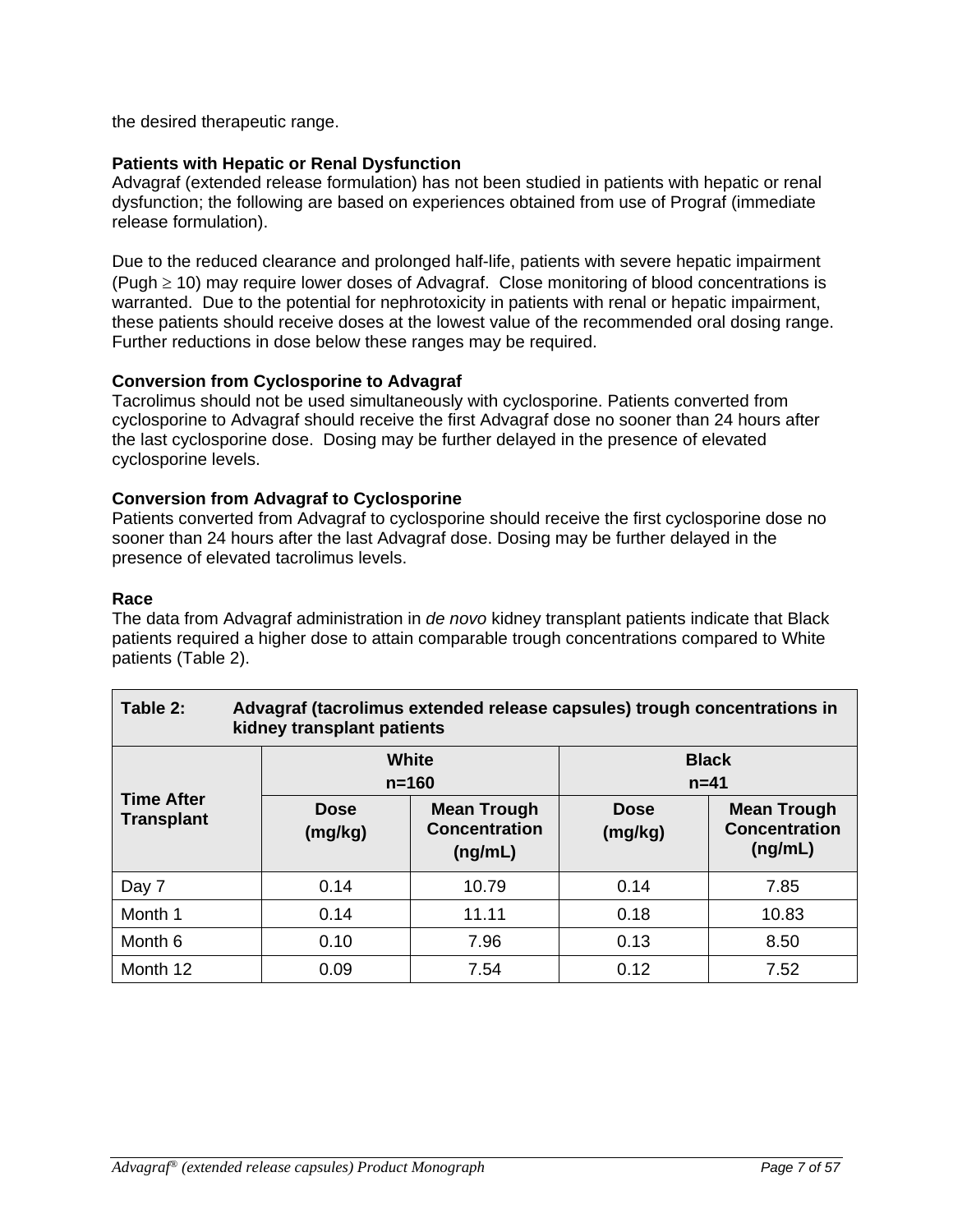# **4.3 Administration**

Advagraf can be administered with or without food; however, doses should be administered in a consistent manner (see Action and Clinical Pharmacology).

#### **4.4 Reconstitution**

Not Applicable

#### **4.5 Missed Dose**

If a dose of Advagraf is missed, the dose may be taken up to 14 hours after the scheduled time without risk of overexposure (i.e., for a missed 8:00 am dose, take by 10:00 pm). Beyond the 14-hour time frame, the patient should wait until the usual scheduled time the following morning to take the next regular daily dose.

# **5 OVERDOSAGE**

For management of a suspected drug overdose, contact your regional poison control centre.

Limited overdosage experience with tacrolimus is available.

An overdosage of 5 times the intended dose has been reported with Advagraf, followed by an adverse event of hypomagnesaemia that was successfully treated with medication.

Acute overdosages of up to 30 times the intended dose have been reported with Prograf (immediate release formulation). Almost all cases have been asymptomatic and all patients recovered with no sequelae. Occasionally, acute overdosage has been followed by adverse reactions consistent with those listed in the adverse reactions section except in one case where transient urticaria and lethargy were observed. Based on the poor aqueous solubility and extensive erythrocyte and plasma protein binding, it is anticipated that tacrolimus is not dialyzable to any significant extent; there is no experience with charcoal hemoperfusion. The oral use of activated charcoal has been reported in treating acute overdoses, but experience has not been sufficient to warrant recommending its use. General supportive measures and treatment of specific symptoms should be followed in all cases of overdosage.

## **6 DOSAGE FORMS, STRENGTHS, COMPOSITION AND PACKAGING**

#### **Table 3: Dosage Forms, Strengths, Composition and Packaging**

| <b>Route of</b><br><b>Administration</b> | Dosage Form /<br><b>Strength/Composition</b> | <b>Non-medicinal Ingredients</b>                                                                                           |
|------------------------------------------|----------------------------------------------|----------------------------------------------------------------------------------------------------------------------------|
| Oral                                     | Capsules 0.5 mg, 1mg,<br>3mg and 5 mg        | ethylcellulose, ferric oxide, gelatin,<br>hypromellose, lactose, magnesium<br>stearate, sodium lauryl sulfate and titanium |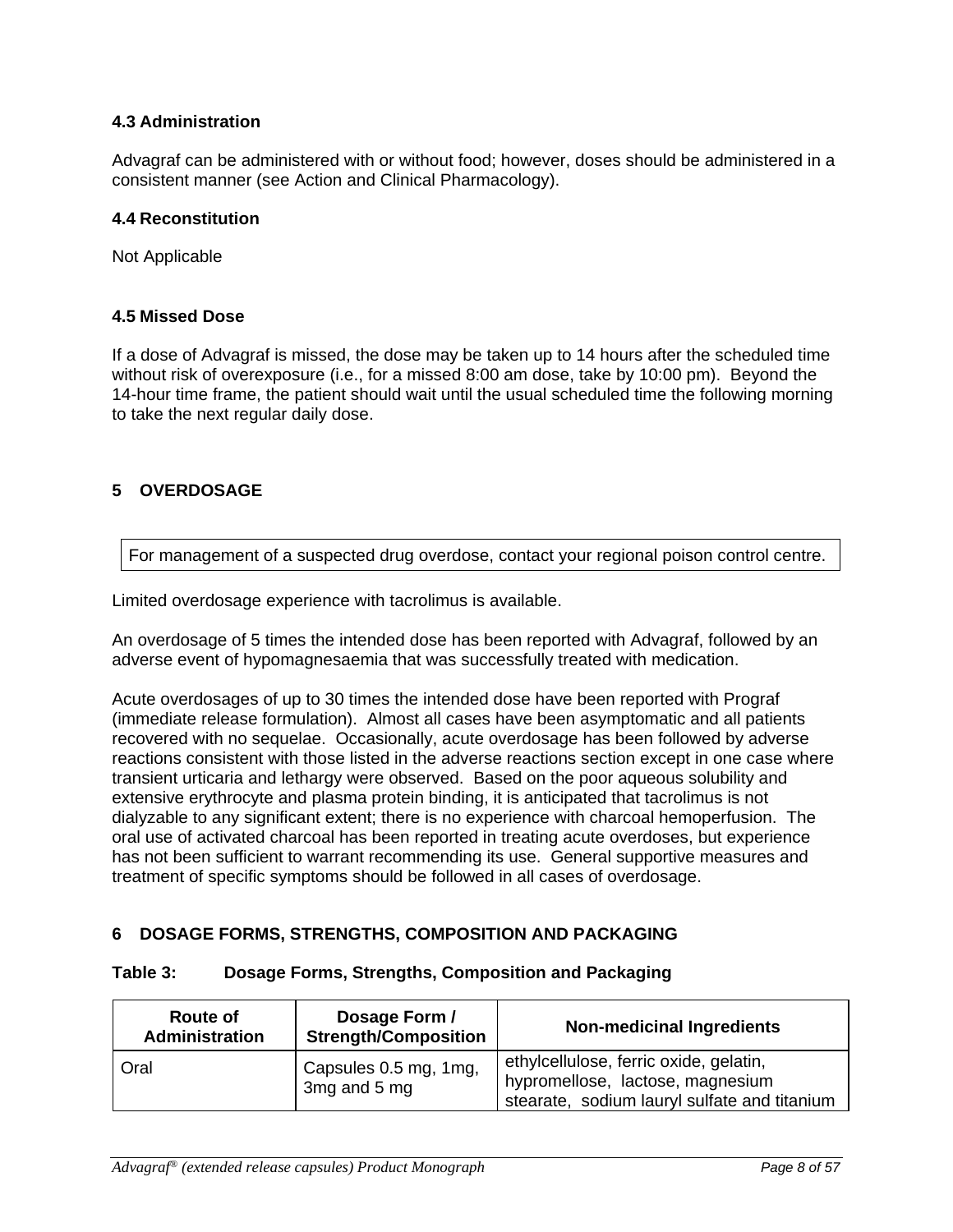|--|

Advagraf is available for oral administration as hard gelatin capsules (tacrolimus extended release capsules) containing the equivalent of 0.5 mg, 1 mg, 3 mg or 5 mg of anhydrous tacrolimus. Inactive ingredients include ethylcellulose, hypromellose, magnesium stearate and lactose. The ingredients are directly proportional across all capsule strengths. The capsule shells contain gelatin, titanium dioxide, sodium lauryl sulfate and ferric oxide.

## **Advagraf Capsules (tacrolimus extended release capsules) 0.5 mg**

Oblong capsules with a light yellow cap and an orange body. Capsules, supplied in 50-count blister packs (10 capsules per card), are imprinted with red " $\bigtriangledown$  647" on the capsule body and "0.5 mg" on the capsule cap.

#### **Advagraf Capsules (tacrolimus extended release capsules) 1 mg**

Oblong capsules with a white cap and an orange body. Capsules, supplied in 50-count blister packs (10 capsules per card), are imprinted with red "  $\rightarrow$  677" on the capsule body and "1 mg" on the capsule cap.

#### **Advagraf Capsules (tacrolimus extended release capsules) 3 mg**

Oblong capsules with an orange cap and an orange body. Capsules supplied in 50-count blister packs (10 capsules per card), are imprinted with red " $\sim 637$ " on the capsule body and "3 mg" on the capsule cap.

#### **Advagraf Capsules (tacrolimus extended release capsules) 5 mg**

Oblong capsules with a grayish-red cap and orange body. Capsules, supplied in 50-count blister packs (10 capsules per card), are imprinted with red " 7687" on the capsule body and "5 mg" on the capsule cap.

## **7 WARNINGS AND PRECAUTIONS**

Please see the Serious Warnings and Precautions Box at the beginning of Part I: Health Professional Information.

#### **General**

Switching of Prograf (immediate release formulation) or Advagraf (extended release formulation) should be done under supervision of a transplant specialist. Inadvertent, unintentional or unsupervised switching of Prograf or Advagraf formulations of tacrolimus is unsafe. This can lead to graft rejection or increased incidence of side effects, including under- or over immunosuppression, due to clinically relevant differences in systemic exposure to tacrolimus. Patients should be maintained on a single formulation of tacrolimus with the corresponding daily dosing regimen; alterations in formulation or regimen should only take place under the close supervision of a transplant specialist (see Dosage and Administration).

**Following conversion to any alternative formulation, therapeutic drug monitoring must be performed and dose adjustments made to ensure that systemic exposure to tacrolimus is maintained.**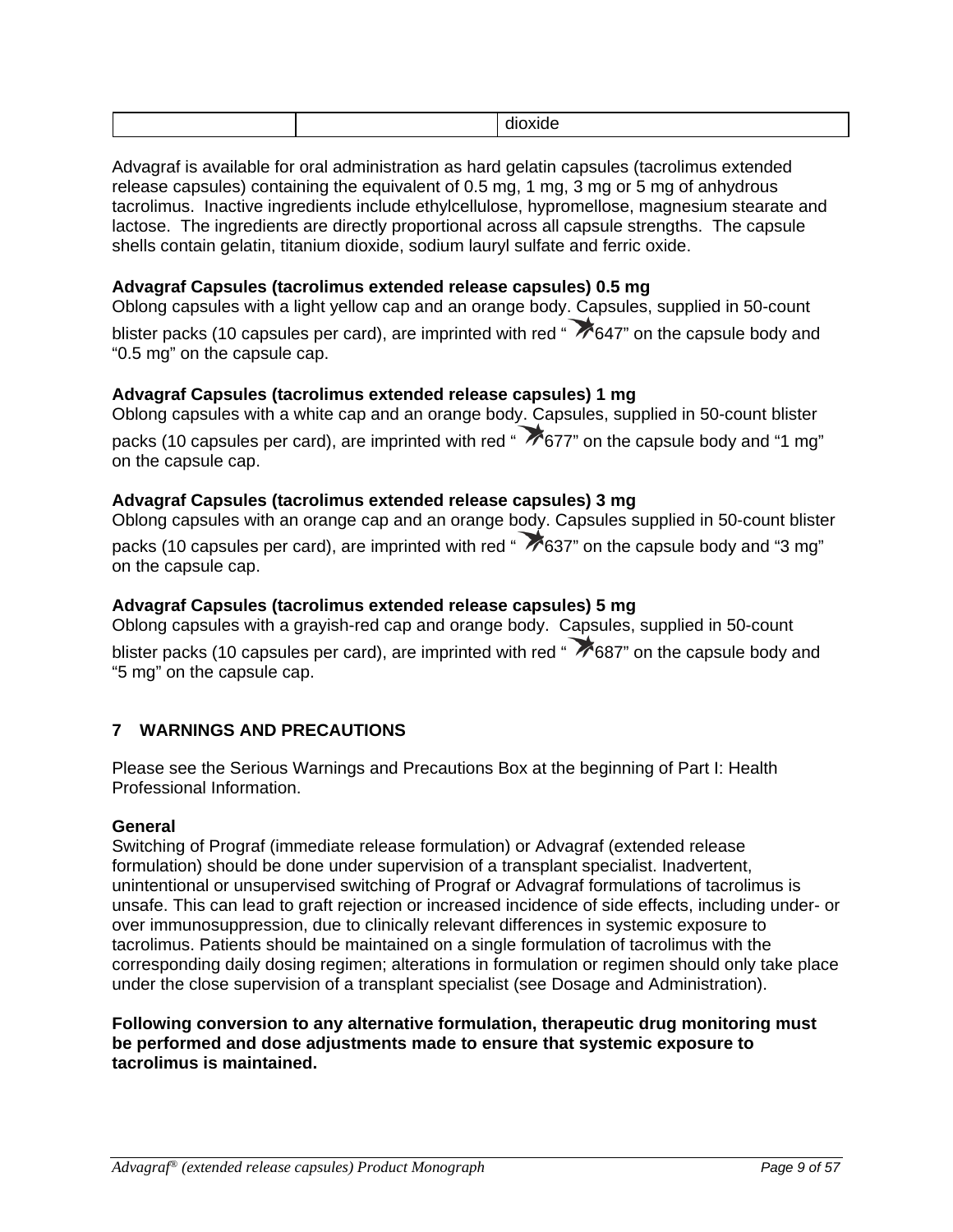In *de novo* kidney and liver transplant patients, AUC<sub>0-24</sub> of tacrolimus for Advagraf (extended release formulation) on day 1 is significantly lower in comparison with that for Prograf (immediate release formulation) at equivalent doses. By day 4, tacrolimus exposure as measured by trough levels is similar for both formulations. All patients in the clinical kidney *de novo* studies received antibody induction therapy. All patients in the clinical liver *de novo* studies received adrenal corticosteroids with Advagraf. Advagraf is approved to be used in combination with adrenal corticosteroids and MMF in *de novo* kidney patients and approved to be used with adrenal corticosteroids in *de novo* liver patients.

In clinical studies for stable patients converted from Prograf (immediate release formulation) to Advagraf (extended release formulation) on 1:1 (mg:mg) total daily dose basis, up to one-third of patients required dose adjustment after conversion during the early conversion period due to dosing errors, adverse events, or whole blood trough levels outside the target range. Tacrolimus whole blood trough levels should be measured and closely monitored prior to and after conversion. Conversion to Advagraf (extended release formulation) has primarily been studied from Prograf (immediate release formulation) in combination with adrenal corticosteroids and MMF based on equivalent tacrolimus whole blood trough concentrations.

Tacrolimus is extensively metabolized by the mixed-function oxidase system, primarily the cytochrome P450 system (CYP3A). Since tacrolimus is metabolized mainly by CYP3A enzyme systems, substances known to inhibit these enzymes may decrease the metabolism or increase bioavailability of tacrolimus with resultant increases in whole blood or plasma levels. Drugs known to induce these enzyme systems may result in an increased metabolism of tacrolimus or decreased bioavailability as indicated by decreased whole blood or plasma levels. Monitoring of blood levels and appropriate dosage adjustments in transplant patients are essential when such drugs are used concomitantly (see **DOSAGE AND ADMINISTRATION, Recommended Dose and Dose Adjustment**, and **DRUG INTERACTIONS**).

Advagraf contains lactose and is not recommended for patients with rare hereditary disease of galactose intolerance, the Lapp lactase deficiency or glucose-galactose malabsorption.

# **Carcinogenesis and Mutagenesis**

An increased incidence of malignancy is a recognized complication of immunosuppression in recipients of organ transplants. The most common forms of neoplasms are non-Hodgkin's lymphomas and carcinomas of the skin. As with other immunosuppressive therapies, the risk of developing lymphomas and other malignancies, particularly of the skin, may be higher in Advagraf recipients than in the normal, healthy population. This risk appears to be related to the intensity and duration of immunosuppression rather than to the use of any specific agent.

Lymphoproliferative disorders associated with Epstein-Barr Virus infection have been seen with tacrolimus. It has been reported that reduction or discontinuation of immunosuppression may cause the lesions to regress.

No evidence of genotoxicity was seen in bacterial (*Salmonella* and *E. coli*) or mammalian (Chinese hamster lung-derived cells) *in vitro* assays of mutagenicity, the *in vitro* CHO/HGPRT assay of mutagenicity, or *in vivo* clastogenicity assays performed in mice; tacrolimus did not cause unscheduled DNA synthesis in rodent hepatocytes.

Carcinogenicity studies were carried out in male and female rats and mice. In the 80-week mouse study and in the 104-week rat study, no relationship of tumor incidence to tacrolimus dosage was found. The highest doses used in the mouse and rat studies were 0.8 - 2.5 times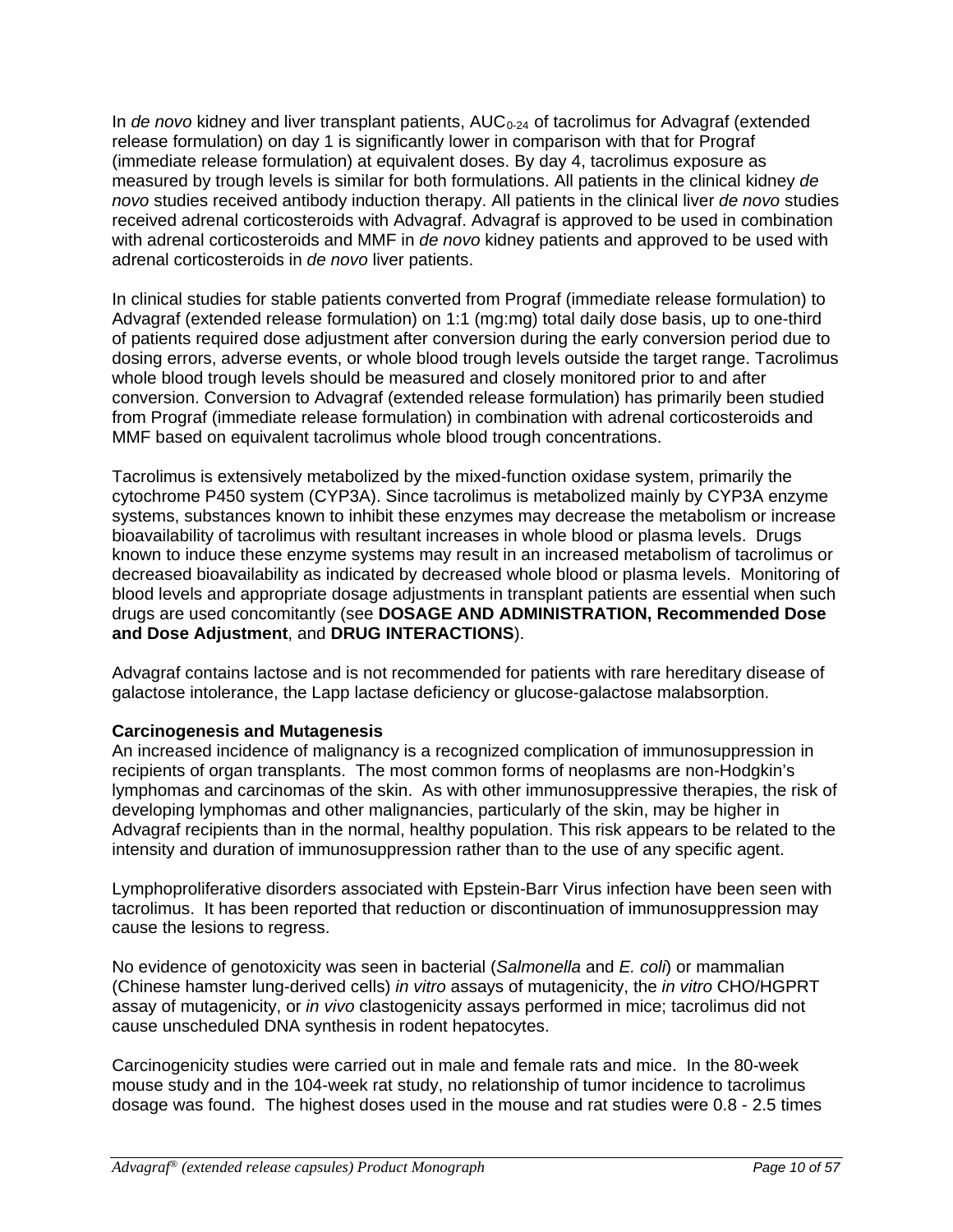(mice) and 3.5 - 7.1 times (rats) the recommended clinical dose range when corrected for body surface area.

#### **Cardiovascular**

Heart failure, myocardial hypertrophy and arrhythmia have been reported in association with the administration of Prograf (immediate release formulation).

Hypertension is a common adverse effect of tacrolimus therapy (see Adverse Reactions). Mild or moderate hypertension is more frequently reported than severe hypertension. Antihypertensive therapy may be required; the control of blood pressure can be accomplished with any of the common antihypertensive agents. Since tacrolimus may cause hyperkalemia, potassium-sparing diuretics should be avoided. Tacrolimus should be discontinued in patients in whom hypertension and hyperkalemia cannot be controlled.

While calcium-channel blocking agents can be effective in treating tacrolimus-associated hypertension, care should be taken since interference with tacrolimus metabolism may require a dosage reduction (see Drug Interactions).

Myocardial hypertrophy has been reported in association with the administration of tacrolimus as Prograf (immediate release formulation), and is generally manifested by echocardiographically demonstrated concentric increases in left ventricular posterior wall and interventricular septum thickness. Hypertrophy has been observed in infants, children and adults. This condition appears reversible in most cases following dose reduction or discontinuance of therapy. In a group of 20 patients with pre- and post-treatment echocardiograms who showed evidence of myocardial hypertrophy, mean tacrolimus whole blood concentrations during the period prior to diagnosis of myocardial hypertrophy ranged from 11 to 53 ng/mL in infants (n=10, age 0.4 to 2 years), 4 to 46 ng/mL in children (n=7, age 2 to 15 years) and 11 to 24 ng/mL in adults (n=3, age 37 to 53 years).

In patients who develop renal failure or clinical manifestations of ventricular dysfunction while receiving tacrolimus therapy, echocardiographic evaluation should be considered. If myocardial hypertrophy is diagnosed, dosage reduction or discontinuation of tacrolimus should be considered.

Tacrolimus may prolong the QT interval and may cause Torsade de Pointes. Caution should be exercised in patients with known risk factors for QT prolongation (including but not limited to, congenital or acquired QT prolongation and concomitant medications known to prolong the QT interval or known to increase tacrolimus exposure) (see Drug Interactions).

## **Driving and Operating Machinery**

Tacrolimus may cause visual and neurological disturbances. No studies have been performed on the effects of tacrolimus on the ability to drive and use machines.

#### **Gastrointestinal**

Gastrointestinal perforation has been reported in patients treated with tacrolimus, although all cases were considered a complication of transplant surgery or were accompanied by infection, diverticulum, or malignant neoplasm. As gastrointestinal perforation may be serious or lifethreatening, appropriate medical/surgical management should be instituted promptly (see Adverse Reactions).

## **Hematologic**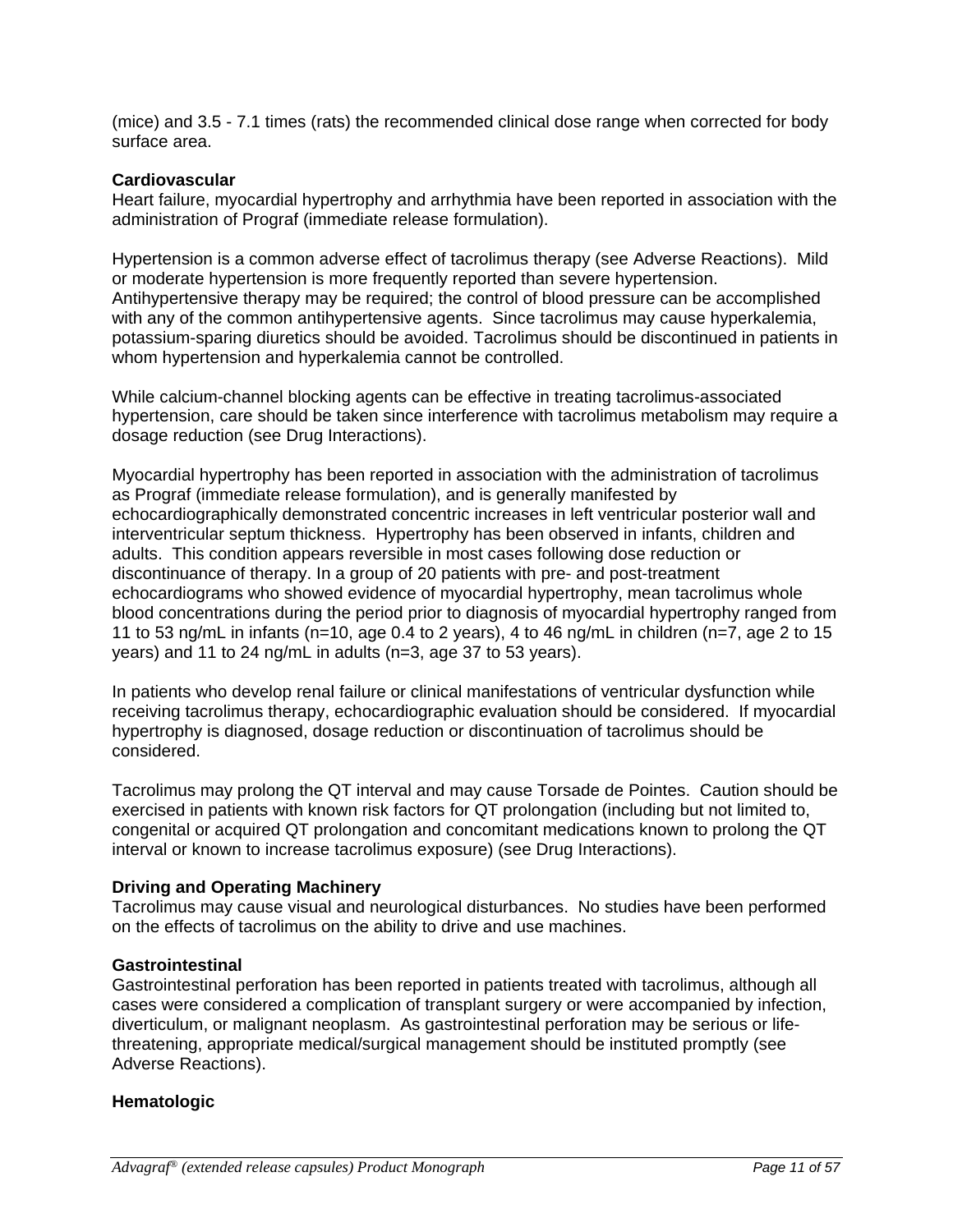Cases of pure red cell aplasia (PRCA) have been reported in patients treated with tacrolimus. A mechanism for tacrolimus induced PRCA has not been elucidated. All patients reported risk factors for PRCA such as parvovirus B19 infection, underlying disease or concomitant medications associated with PRCA. If PRCA is diagnosed, discontinuation of tacrolimus should be considered.

## **Hepatic/Biliary/Pancreatic**

Advagraf was shown to cause new onset diabetes mellitus in clinical trials of kidney transplant patients. New onset diabetes after transplantation (NODAT) may be reversible in some patients. Black and Hispanic kidney transplant patients are at an increased risk. Blood glucose concentrations should be monitored frequently in patients using Advagraf (see Adverse Reactions).

In *de novo* liver transplant patients, the overall proportion of patients with NODAT as defined by the composite endpoint was 44.8% in the Advagraf group and 44.9% in the Prograf group [Table 4]. The difference between the groups was not statistically significant ( $P > 0.1$ ) in the 12 month study.

| Table 4:<br>Proportion of At-risk Adult De Novo Liver Transplant Recipients with<br><b>NODAT Through 12 Months</b> |                                                                              |                                                               |  |  |
|--------------------------------------------------------------------------------------------------------------------|------------------------------------------------------------------------------|---------------------------------------------------------------|--|--|
|                                                                                                                    | <b>Advagraf (extended-</b><br>release /<br><b>Corticosteroids</b><br>(n=181) | Prograf (immediate-release)<br>/ Corticosteroids<br>$(n=185)$ |  |  |
| Fasting Plasma Glucose $\geq 7$<br>mmol/L                                                                          | 26.0%                                                                        | 24.3%                                                         |  |  |
| Insulin Use $\geq$ 30 days                                                                                         | 30.4%                                                                        | 29.2%                                                         |  |  |
| Oral Hypoglycemic Use                                                                                              | 5.5%                                                                         | 4.9%                                                          |  |  |
| HbA <sub>1c</sub> ≥ 6.5%                                                                                           | 9.4%                                                                         | 9.2%                                                          |  |  |

## **Immune/Infection**

A lymphoproliferative disorder (LPD) related to Epstein-Barr Virus (EBV) infection has been reported in immunosuppressed organ transplant recipients. The risk of LPD appears greatest in young children who are at risk for primary EBV infection while immunosuppressed or who are switched to Advagraf following long-term immunosuppression therapy. Because of the danger of oversuppression of the immune system which can increase susceptibility to infection, combination immunosuppressant therapy other than corticosteroids and MMF is not recommended.

Immunosuppressed patients are at increased risk of developing bacterial, viral, fungal, and protozoal infections, including infection reactivation (e.g. Hepatitis B reactivation) and opportunistic infections, including latent viral infections. These include BK virus-associated nephropathy and JC virus-associated progressive multifocal leukoencephalopathy (PML) which have been observed in patients receiving tacrolimus. These infections are often related to a high immunosuppressive burden and may lead to serious or fatal conditions that physicians should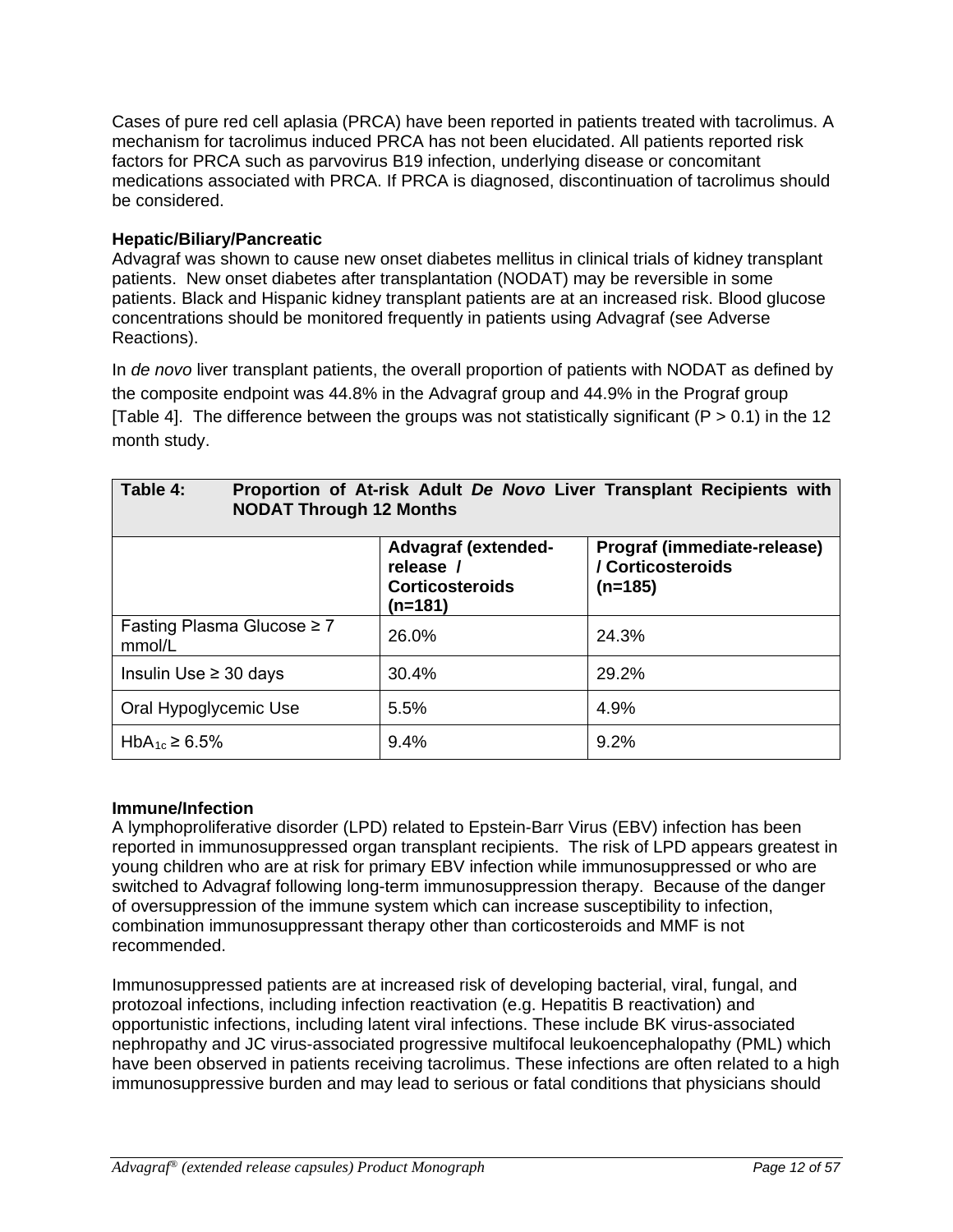consider in the differential diagnosis in immunosuppressed patients with deteriorating renal function or neurological symptoms.

# **Cytomegalovirus (CMV) Infections**

Patients receiving immunosuppressants, including Advagraf, are at increased risk of developing CMV viremia and CMV disease. The risk of CMV disease is highest among transplant recipients seronegative for CMV at time of transplant who receive a graft from a CMV seropositive donor. Therapeutic approaches to limiting CMV disease exist and should be routinely provided. Patient monitoring may help detect patients at risk for CMV disease. Consideration should be given to reducing the amount of immunosuppression in patients who develop CMV viremia and/or CMV disease.

# **Monitoring and Laboratory Tests**

Serum creatinine, potassium, and fasting glucose should be assessed regularly. Routine monitoring of metabolic and hematologic systems should be performed as clinically warranted.

## **Blood Concentration Monitoring**

Monitoring of tacrolimus blood levels in conjunction with other laboratory and clinical parameters is considered an essential aid to transplant patient management. During the immediate postoperative period, trough blood concentrations should be measured every 1-3 days. Tacrolimus doses are usually reduced in the post-transplant period. In patients with hepatic or renal dysfunction, or in those receiving or discontinuing concomitant interacting medications, more intensive monitoring may be required, since tacrolimus clearance may be affected under each of these circumstances. More frequent monitoring may also be required in patients early after transplantation since it is at this time patients experience the highest risk of rejection. Blood concentration monitoring is not a replacement for renal and liver function monitoring and tissue biopsies. Following discharge from the hospital, the frequency of patient monitoring will decrease with time post-transplant.

Methods commonly used for the assay of tacrolimus include high performance liquid chromatography with tandem mass spectrometric detection (HPLC/MS/MS), enzyme immunoassay (EIA), microparticle enzyme immunoassay (MEIA), and enzyme-linked immunosorbent assay (ELISA). Comparison of the concentrations in published literature to patient concentrations using the current assays must be made with detailed knowledge of the assay methods and biological matrices employed. Whole blood is the matrix of choice and specimens should be collected into tubes containing ethylene diamine tetraacetic acid (EDTA) anti-coagulant. Heparin anti-coagulation is not recommended because of the tendency to form clots on storage. Samples which are not analyzed immediately should be stored at room temperature or in a refrigerator and assayed within 7 days; if samples are to be kept longer, they should be deep frozen at -20°C for up to 12 months.

Data from kidney and liver transplant recipients receiving tacrolimus administered as Prograf (immediate release formulation) indicate that trough concentrations of tacrolimus in whole blood, as measured by IMx® MEIA (kidney) and ELISA (liver), were most variable during the first week of dosing, and **the relative risk of toxicity is increased with higher whole blood trough concentrations. Therefore, monitoring of whole blood trough concentrations is recommended to assist in the clinical evaluation of toxicity**. Long-term post-transplant patients often are maintained at the low end of the recommended target range. For stable transplant recipients converted from Prograf (immediate release formulation) to Advagraf (extended release formulation), the same type of therapeutic monitoring can be used.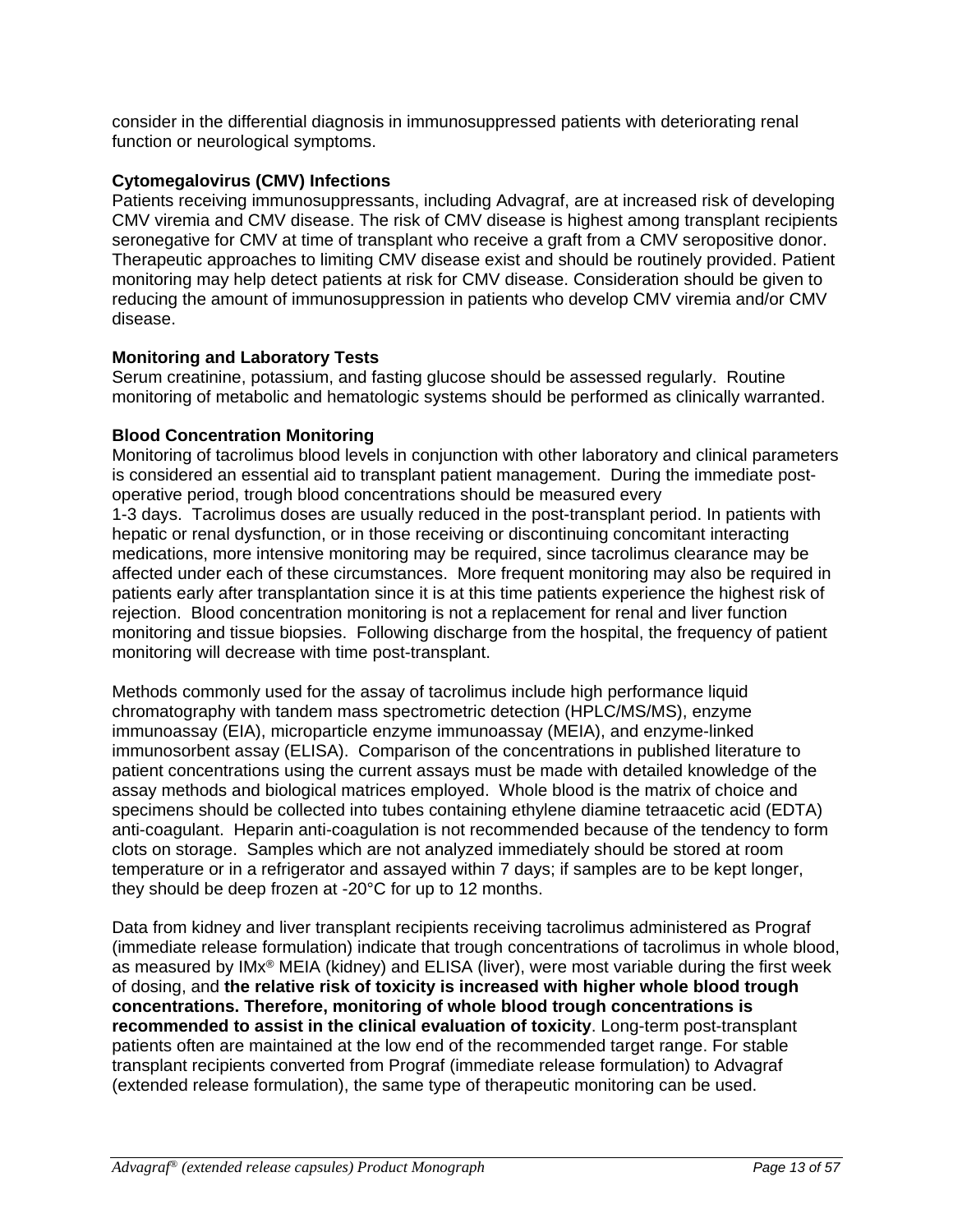# **Kidney**

Data from the phase III Advagraf kidney study indicate that trough concentrations of tacrolimus in whole blood were most variable during the first week of dosing. By month 2, 76% of the patients had trough concentrations between 7 – 16 ng/mL, and greater than 78% maintained concentrations between 5 – 15 ng/mL, from month 4 through 1 year.

#### **Liver**

Data from a phase III study with Advagraf in *de novo* liver transplant recipients indicate that trough concentrations of tacrolimus in whole blood were most variable during the first week posttransplantation. Mean trough concentrations from this study were 11.40 ng/mL for months 1 and 8.40 ng/mL for month 6 and 7.60 ng/mL for month 12 post-transplantation.

#### **Neurologic**

Tacrolimus can cause neurotoxicity, particularly when used in high doses. Nervous system disorders, including tremor, headache, and other changes in motor function, mental status, and sensory function were reported in 63.1% of *de novo* kidney transplant recipients. Tremor occurred in 35.0% of Advagraf-treated kidney transplant patients compared to 19.8% of Neoraltreated kidney transplant patients. The incidence of other neurological events in kidney transplant patients was similar in the two treatment groups (see Adverse Reactions). Tremor and headache have been associated with high whole blood concentrations of tacrolimus and may respond to dosage adjustment. Seizures have occurred in adult and pediatric patients receiving tacrolimus as Prograf (immediate release formulation). Coma and delirium also have been associated with high plasma concentrations of tacrolimus received as Prograf (immediate release formulation).

Patients treated with tacrolimus have been reported to develop posterior reversible encephalopathy syndrome (PRES). Symptoms indicating PRES include headache, altered mental status, seizures, visual disturbances. Diagnosis should be confirmed by radiological procedure (e.g., MRI). If PRES is suspected or diagnosed, blood pressure and seizure control and immediate discontinuation of immunosuppression is advised. Most patients completely recover after appropriate measures are taken.

#### **Renal**

Tacrolimus can cause nephrotoxicity, particularly when used in high doses. Renal and urinary disorders were reported in 36.9% of *de novo* kidney transplantation patients and 50% of *de novo* liver transplantation patients receiving Advagraf. In *de novo* kidney transplant recipients, increased creatinine was reported in 18.7% of Advagraf-treated patients and 22.6% of Neoraltreated patients (see Adverse Reactions). More overt toxicity is seen early after transplantation, characterized by increasing serum creatinine and a decrease in urine output. Patients with impaired renal function should be monitored closely as the dosage of tacrolimus may need to be reduced. In patients with persistent elevations of serum creatinine who are unresponsive to dosage adjustments, consideration should be given to changing to another immunosuppressive therapy. Care should be taken in using tacrolimus with other nephrotoxic drugs. **In particular, to avoid excess nephrotoxicity, when switching patients from a cyclosporine-based regimen to an Advagraf-based regimen, cyclosporine should be discontinued at least 24 hours prior to initiating Advagraf. Advagraf dosing may be further delayed in the presence of elevated cyclosporine levels (see Drug Interactions – Drug-Drug Interactions - Drug Interactions Potentially Affecting Renal Function). When switching from tacrolimus to cyclosporine, tacrolimus should be discontinued for at least 24 hours before initiating the other medication.**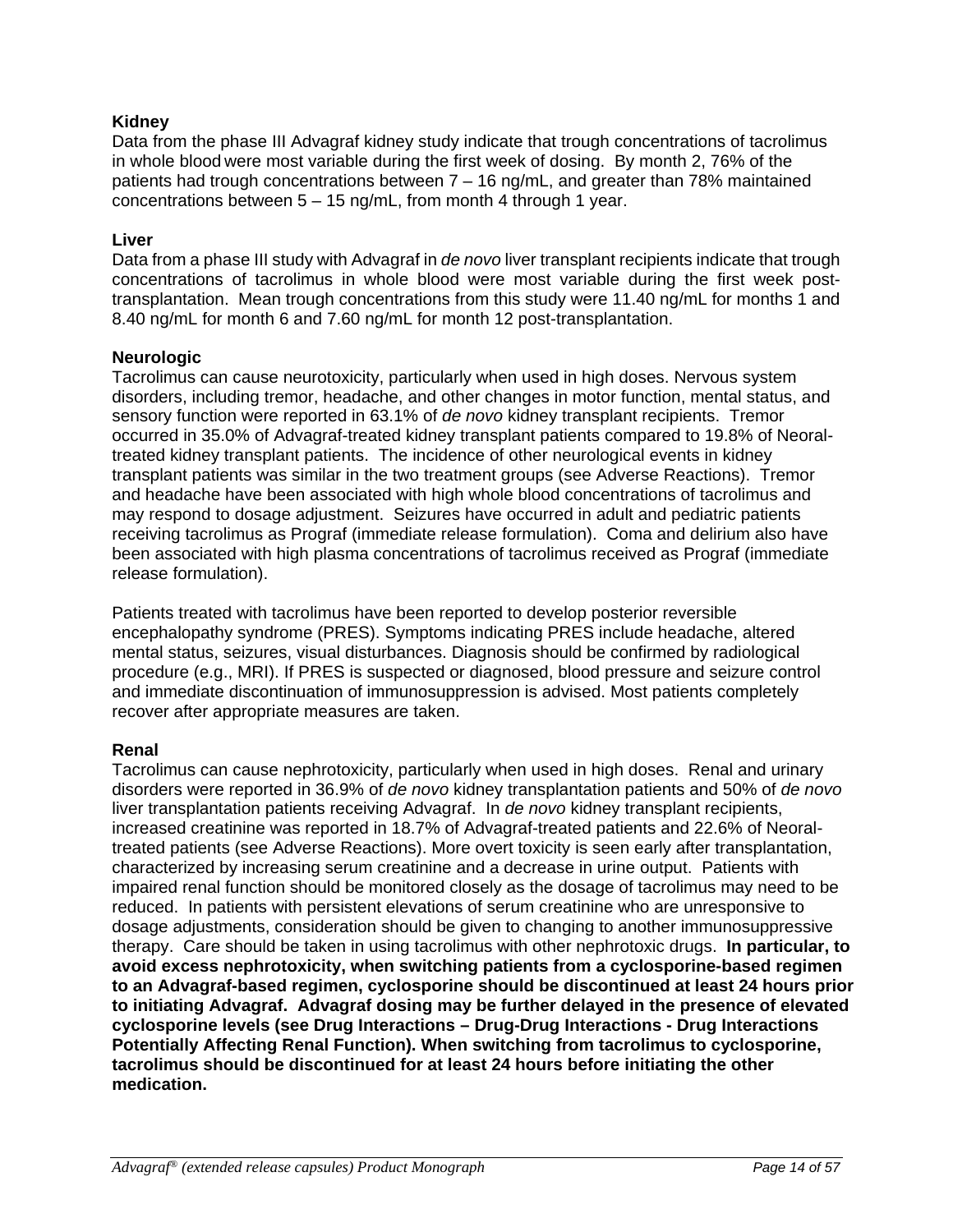Mild to severe hyperkalemia was reported in 22.0% of kidney *de novo* transplant recipients treated with Advagraf and may require treatment (see Adverse Reactions). **Serum potassium levels should be monitored. Potassium-sparing diuretics should not be used and high intake of potassium should be avoided during Advagraf therapy (see Warnings and Precautions – Cardiovascular, Monitoring and Laboratory Tests)**.

The use of Advagraf (extended release formulation) in liver transplant recipients experiencing post-transplant hepatic impairment may be associated with increased risk of developing renal insufficiency related to high whole blood levels of tacrolimus. These patients should be monitored closely and dose adjustment should be considered (see Dosage and Administration).

# **Sexual Health**

# *Reproduction*

In reproduction studies in rats and rabbits, adverse effects on the fetus were observed mainly at dose levels that were toxic to dams. However, in female rats dosed during organogenesis, embryo toxicity (expressed as reduced pup weights) was seen at a dose which was one-third of the maternally toxic dose. At this same dose, when administered prior to mating and during gestation, tacrolimus was associated with adverse effects on female reproductive parameters and embryolethality. This dose was equivalent to 0.5X the clinical dose. (See Warnings and Precautions - Special Populations).

# **7.1 Special Populations**

# **7.1.1 Pregnant Women**

Advagraf (extended release formulation) should not be used during pregnancy unless the potential benefit to the mother outweighs potential risk to the fetus (See **TOXICOLOGY, Reproductive and Developmental Toxicity**). There are no adequate and well-controlled studies in pregnant women.

Tacrolimus is transferred across the placenta and infants exposed to tacrolimus *in utero* may be at a risk of prematurity, birth defects/congenital anomalies, low birth weight, and fetal distress. The use of tacrolimus during pregnancy has been associated with preterm delivery, neonatal hyperkalemia and renal dysfunction.

Tacrolimus may increase hyperglycemia in pregnant women with diabetes (including gestational diabetes). Monitor maternal blood glucose levels regularly.

Tacrolimus may exacerbate hypertension in pregnant women and increase pre-eclampsia. Monitor and control blood pressure. Females and males of reproductive potential should consider the use of appropriate contraception prior to starting treatment with tacrolimus.

# **7.1.2 Breast-feeding**

Tacrolimus is excreted in human milk. The effects of tacrolimus on the breastfed infant, or on milk production have not been assessed. As detrimental effects on the newborn cannot be excluded, women should not breastfeed while receiving tacrolimus.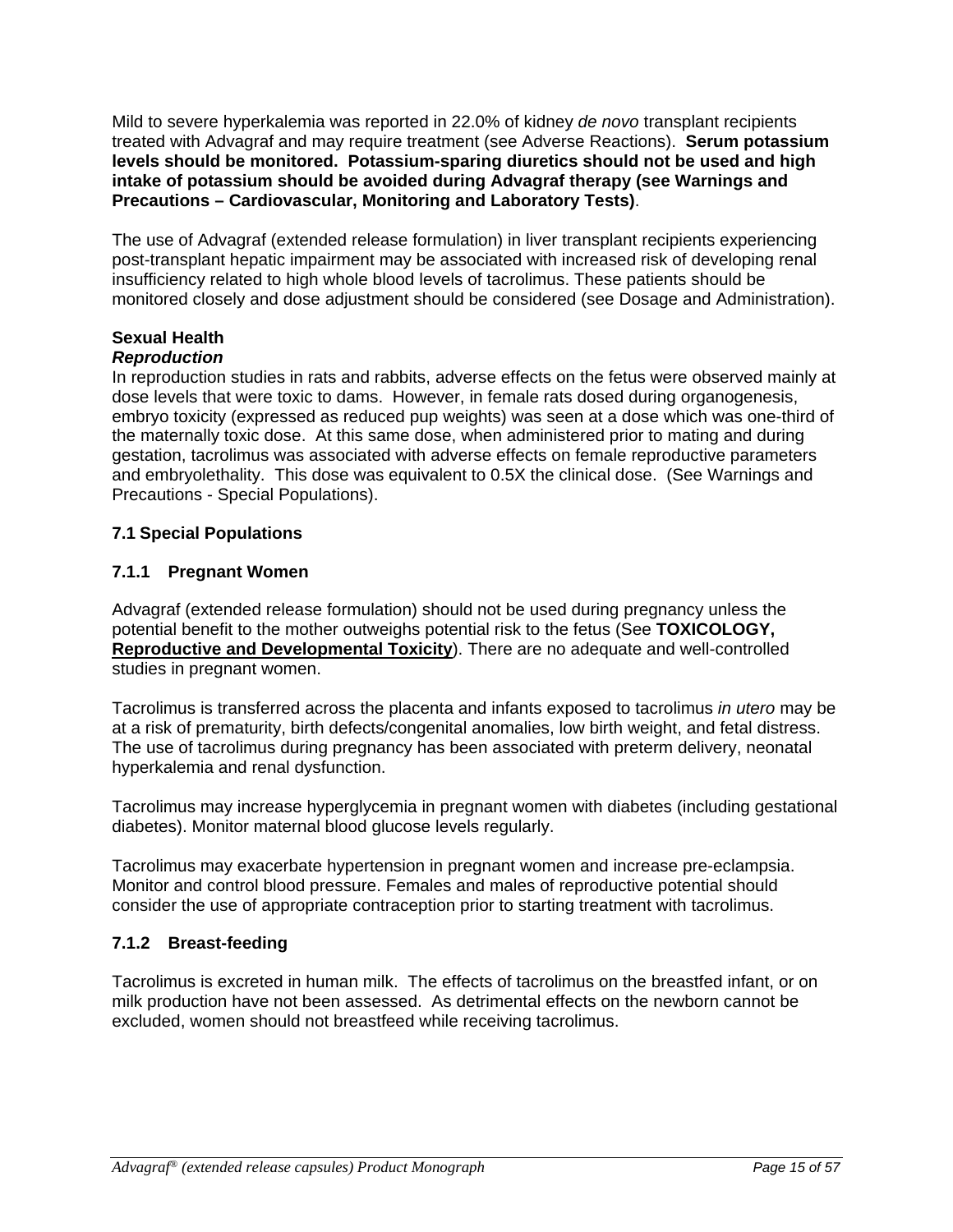# **7.1.3 Pediatrics**

Heart failure, cardiomegaly and increased thickness of the myocardium have been reported in patients taking tacrolimus.

# **7.1.4 Geriatrics**

No formal studies have been performed to evaluate the effect of tacrolimus specifically in the geriatric population.

Forty-three patients ≥ 65 years of age have been treated with Advagraf in phase II and III studies in solid organ transplantation; there were no patient deaths or graft failures in these patients. Two of these 43 patients experienced acute rejection. No overall differences in safety or effectiveness were observed between elderly patients and younger patients, but greater sensitivity of some older individuals cannot be ruled out. In general, dose selection for an elderly patient should be cautious, reflecting the greater frequency of decreased hepatic, renal, or cardiac function and of concomitant disease or other drug therapy.

# **8 ADVERSE REACTIONS**

## **8.1 Adverse Reaction Overview**

The most common adverse reactions reported were infection, tremor, hypertension, decreased renal function, constipation, diarrhea, headache, abdominal pain and insomnia. Many of these adverse reactions were mild and responded to a reduction in dosage. Insulin-dependent posttransplant diabetes mellitus (PTDM) was related to increased whole blood trough concentrations of tacrolimus and higher doses of corticosteroids. The median time to onset of PTDM was 68 days

## **8.2 Clinical Trial Adverse Reactions**

Because clinical trials are conducted under very specific conditions, the adverse reaction rates observed in the clinical trials may not reflect the rates observed in practice and should not be compared to the rates in the clinical trials of another drug. Adverse reaction information from clinical trials is useful for identifying drug-related adverse events and for approximating rates.

## **Kidney**

In a large (n=668), phase III, randomized, comparative trial, *de novo* kidney transplant recipients received either Advagraf (extended release formulation) plus mycophenolate mofetil (MMF) or Prograf (immediate release formulation) plus MMF or Neoral plus MMF. All three regimens included corticosteroids and basiliximab induction. The incidence of adverse events that occurred in ≥15% of Advagraf-treated *de novo* kidney transplant recipients is shown in Table 5 below.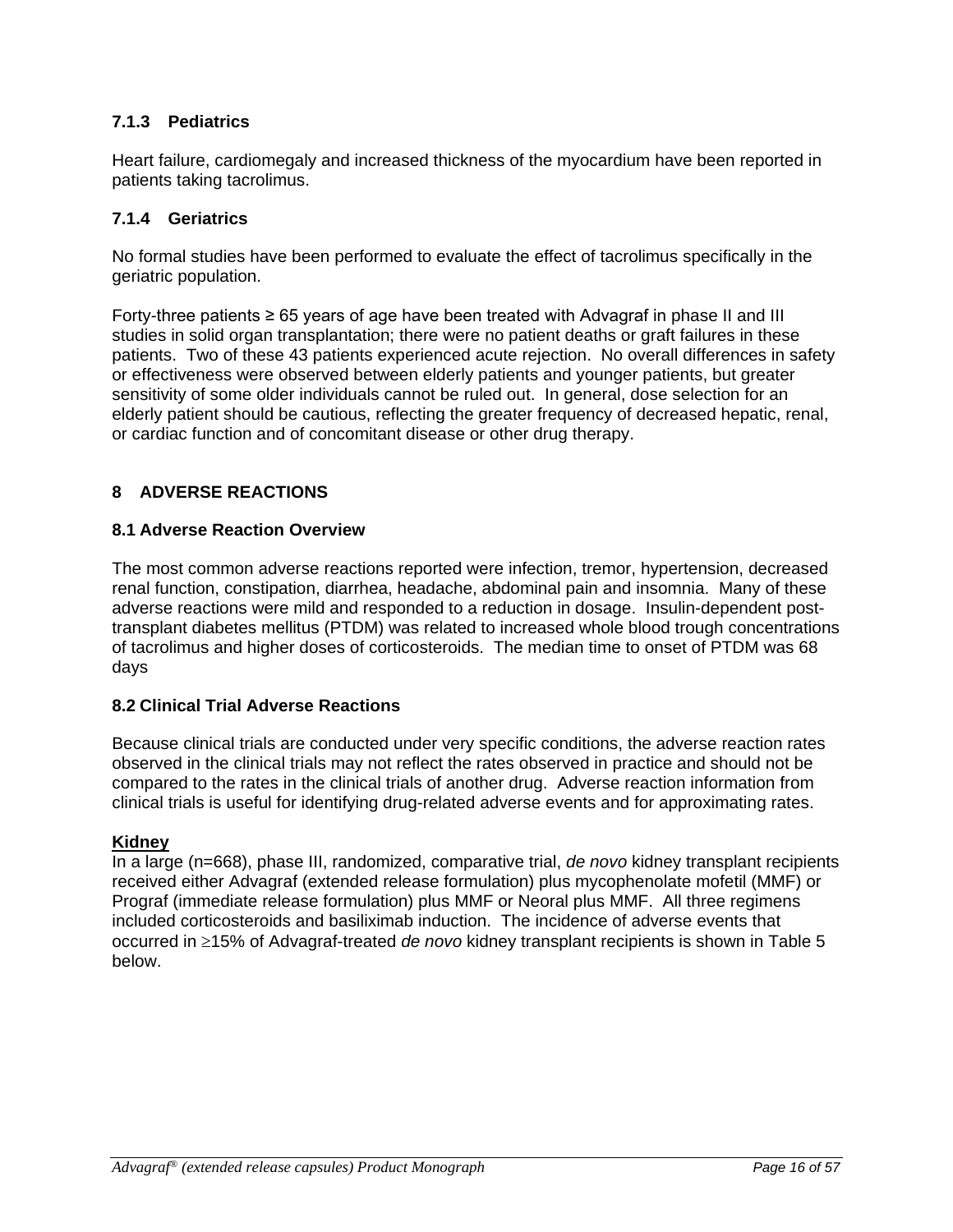**Table 5:** *De Novo* **Kidney Transplantation: Adverse Events Occurring in** ≥ **15% of Advagraf (tacrolimus extended release capsules) + MMF Treated Patients**

|                                             | <b>Prograf (immediate</b><br>release) + MMF<br>$N = 212$ (% Patients) | <b>Advagraf (extended</b><br>release) + MMF<br>$N = 214$ (% Patients) | Neoral + MMF<br>$N = 212$ (% Patients) |
|---------------------------------------------|-----------------------------------------------------------------------|-----------------------------------------------------------------------|----------------------------------------|
| <b>Gastrointestinal Disorders</b>           |                                                                       |                                                                       |                                        |
| Diarrhea                                    | 44.3%                                                                 | 45.3%                                                                 | 25.5%                                  |
| Nausea                                      | 38.7%                                                                 | 42.1%                                                                 | 46.7%                                  |
| Constipation                                | 35.8%                                                                 | 41.6%                                                                 | 41.0%                                  |
| Vomiting                                    | 25.5%                                                                 | 26.2%                                                                 | 24.5%                                  |
| Dyspepsia                                   | 17.9%                                                                 | 15.0%                                                                 | 15.1%                                  |
|                                             | <b>Injury, Poisoning and Procedural Complications</b>                 |                                                                       |                                        |
| Post-procedural pain                        | 28.8%                                                                 | 29.4%                                                                 | 27.4%                                  |
| Incision<br>site                            | 28.3%                                                                 | 20.6%                                                                 | 23.1%                                  |
| complication                                |                                                                       |                                                                       |                                        |
| <b>Metabolism and Nutritional Disorders</b> |                                                                       |                                                                       |                                        |
| Hypomagnesemia                              | 28.3%                                                                 | 25.7%                                                                 | 22.2%                                  |
| Hypophosphatemia                            | 27.8%                                                                 | 23.8%                                                                 | 21.2%                                  |
| Hyperkalemia                                | 25.5%                                                                 | 22.0%                                                                 | 19.3%                                  |
| Hyperglycemia                               | 21.2%                                                                 | 19.2%                                                                 | 15.1%                                  |
| Hyperlipidemia<br>Hypokalemia               | 17.5%<br>16.0%                                                        | 16.4%<br>15.9%                                                        | 24.5%<br>17.5%                         |
| <b>Infections and Infestations</b>          |                                                                       |                                                                       |                                        |
|                                             |                                                                       |                                                                       |                                        |
| Urinary tract infection                     | 25.5%                                                                 | 15.9%                                                                 | 22.2%                                  |
|                                             | <b>General Disorders and Administration Site Conditions</b>           |                                                                       |                                        |
| Edema peripheral                            | 34.9%                                                                 | 35.5%                                                                 | 45.8%                                  |
| Fatigue                                     | 10.8%                                                                 | 15.9%                                                                 | 12.3%                                  |
| <b>Nervous System Disorder</b>              |                                                                       |                                                                       |                                        |
| Tremor                                      | 34.4%                                                                 | 35.0%                                                                 | 19.8%                                  |
| Headache                                    | 24.1%                                                                 | 21.5%                                                                 | 24.5%                                  |
| <b>Investigations</b>                       |                                                                       |                                                                       |                                        |
| <b>Blood</b><br>creatinine                  | 23.1%                                                                 | 18.7%                                                                 | 22.6%                                  |
| increased                                   |                                                                       |                                                                       |                                        |
| <b>Blood and Lymphatic System Disorders</b> |                                                                       |                                                                       |                                        |
| Anemia                                      | 30.2%                                                                 | 33.6%                                                                 | 27.8%                                  |
| Leukopenia                                  | 15.6%                                                                 | 16.4%                                                                 | 11.8%                                  |
| <b>Vascular Disorders</b>                   |                                                                       |                                                                       |                                        |
| Hypertension                                | 32.1%                                                                 | 29.9%                                                                 | 34.9%                                  |
|                                             | <b>Musculoskeletal and Connective Tissue Disorders</b>                |                                                                       |                                        |
| Back pain                                   | 12.7%                                                                 | 15.0%                                                                 | 14.2%                                  |
| <b>Psychiatric Disorders</b>                |                                                                       |                                                                       |                                        |
| Insomnia                                    | 30.2%                                                                 | 25.7%                                                                 | 21.2%                                  |

# **Liver**

In a phase III (n=467), randomized, double-blind comparative trial, *de novo* liver transplant recipients received either Advagraf (0.2 mg/kg/day) or Prograf (0.1 mg/kg/day in two divided doses). Both regimens included corticosteroids. The incidence of adverse events that occurred in ≥ 15% of Advagraf-treated *de novo* liver transplant recipients is shown in Table 6. The most common events among recipients who received Advagraf (≥ 15% of patients in the Advagraf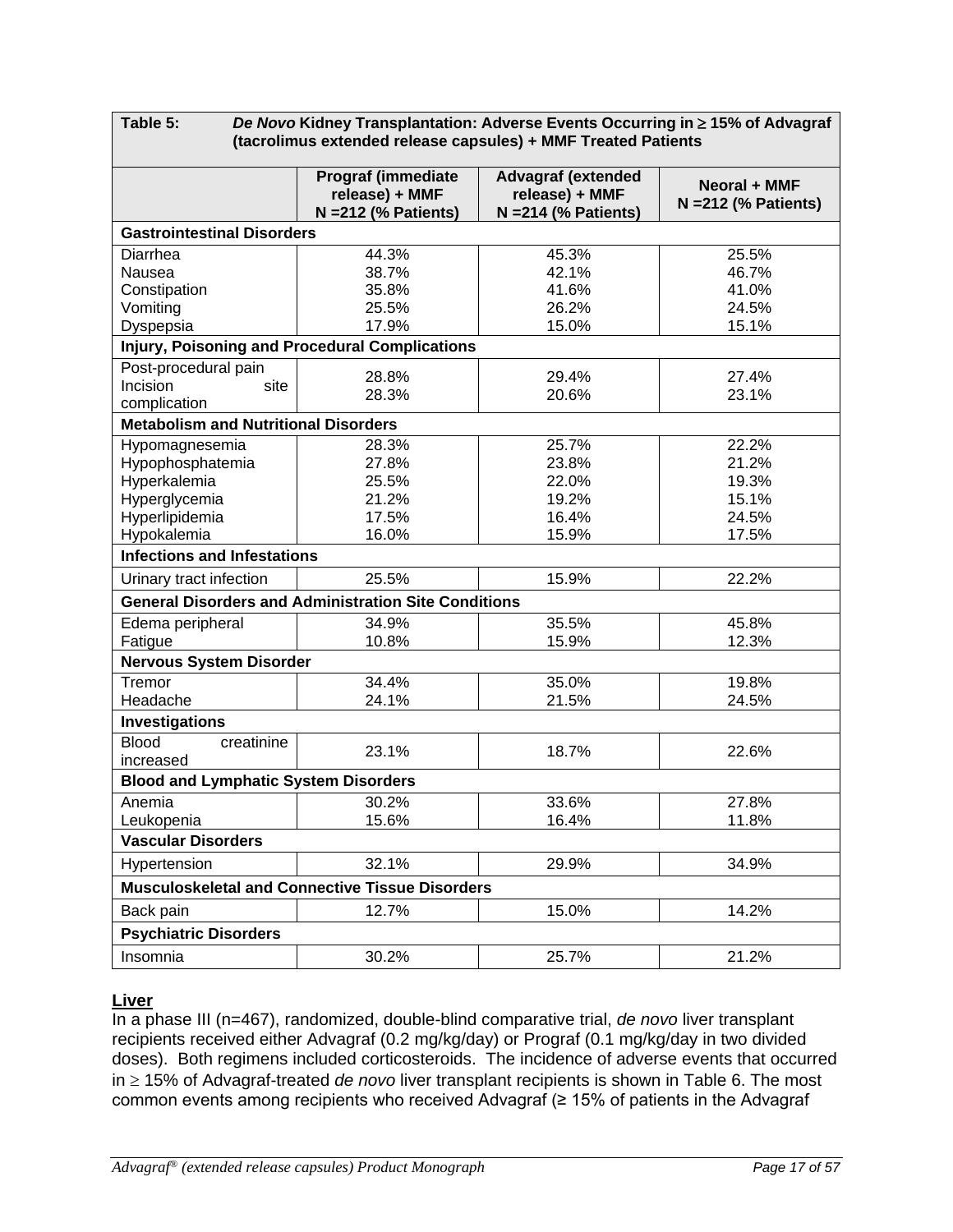group) were anemia, diarrhea, hyperglycemia, hypertension, pleural effusion, pyrexia, renal insufficiency and thrombocytopenia.

| Table 6:                                        | De novo liver transplantation: Adverse events occurring in $\geq$ 15% of Advagraf or<br>Prograf-treated patients incidence of most frequently reported adverse events<br>regardless of relationship to study medication |                                       |                                      |
|-------------------------------------------------|-------------------------------------------------------------------------------------------------------------------------------------------------------------------------------------------------------------------------|---------------------------------------|--------------------------------------|
|                                                 |                                                                                                                                                                                                                         | Advagraf<br>$(N=237)$<br>Patients (%) | Prograf<br>$(N=234)$<br>Patients (%) |
| <b>Blood and lymphatic system disorders</b>     |                                                                                                                                                                                                                         |                                       |                                      |
| Anaemia                                         |                                                                                                                                                                                                                         | 31.2%                                 | 30.8%                                |
| Thrombocytopenia                                |                                                                                                                                                                                                                         | 15.2%                                 | 16.2%                                |
| <b>Gastrointestinal disorders</b>               |                                                                                                                                                                                                                         |                                       |                                      |
| Diarrhoea                                       |                                                                                                                                                                                                                         | 24.9%                                 | 18.4%                                |
|                                                 | General disorders and administration site conditions                                                                                                                                                                    |                                       |                                      |
| Pyrexia                                         |                                                                                                                                                                                                                         | 17.3%                                 | 17.5%                                |
| <b>Metabolism and nutrition disorders</b>       |                                                                                                                                                                                                                         |                                       |                                      |
| Hyperglycaemia                                  |                                                                                                                                                                                                                         | 18.6%                                 | 22.6%                                |
| <b>Renal and urinary disorders</b>              |                                                                                                                                                                                                                         |                                       |                                      |
| Renal insufficiency                             |                                                                                                                                                                                                                         | 24.5%                                 | 23.1%                                |
| Respiratory, thoracic and mediastinal disorders |                                                                                                                                                                                                                         |                                       |                                      |
| Pleural effusion                                |                                                                                                                                                                                                                         | 15.2%                                 | 17.9%                                |
| <b>Vascular disorders</b>                       |                                                                                                                                                                                                                         |                                       |                                      |
| Hypertension                                    |                                                                                                                                                                                                                         | 30.8%                                 | 32.5%                                |

The following adverse events were also reported in clinical studies of solid organ transplant recipients who were treated with Advagraf at a frequency of  $\geq$  3% to <15%.

**Blood and Lymphatic System Disorders:** leukopenia, secondary anemia, leukocytosis, pancytopenia;

**Cardiac Disorders:** atrial fibrillation, tachycardia;

**Gastrointestinal Disorders:** abdominal pain, abdominal pain upper, ascites, constipation, dyspepsia, flatulence, gastroenteritis, nausea, vomiting;

**General Disorders and Administration Site Conditions:** asthenia, chest pain, edema, peripheral edema, pyrexia, pain;

**Hepatobiliary Disorders:** bile duct stenosis, cholestasis, cytolytic hepatitis, hepatic artery stenosis, hyperbilirubinemia;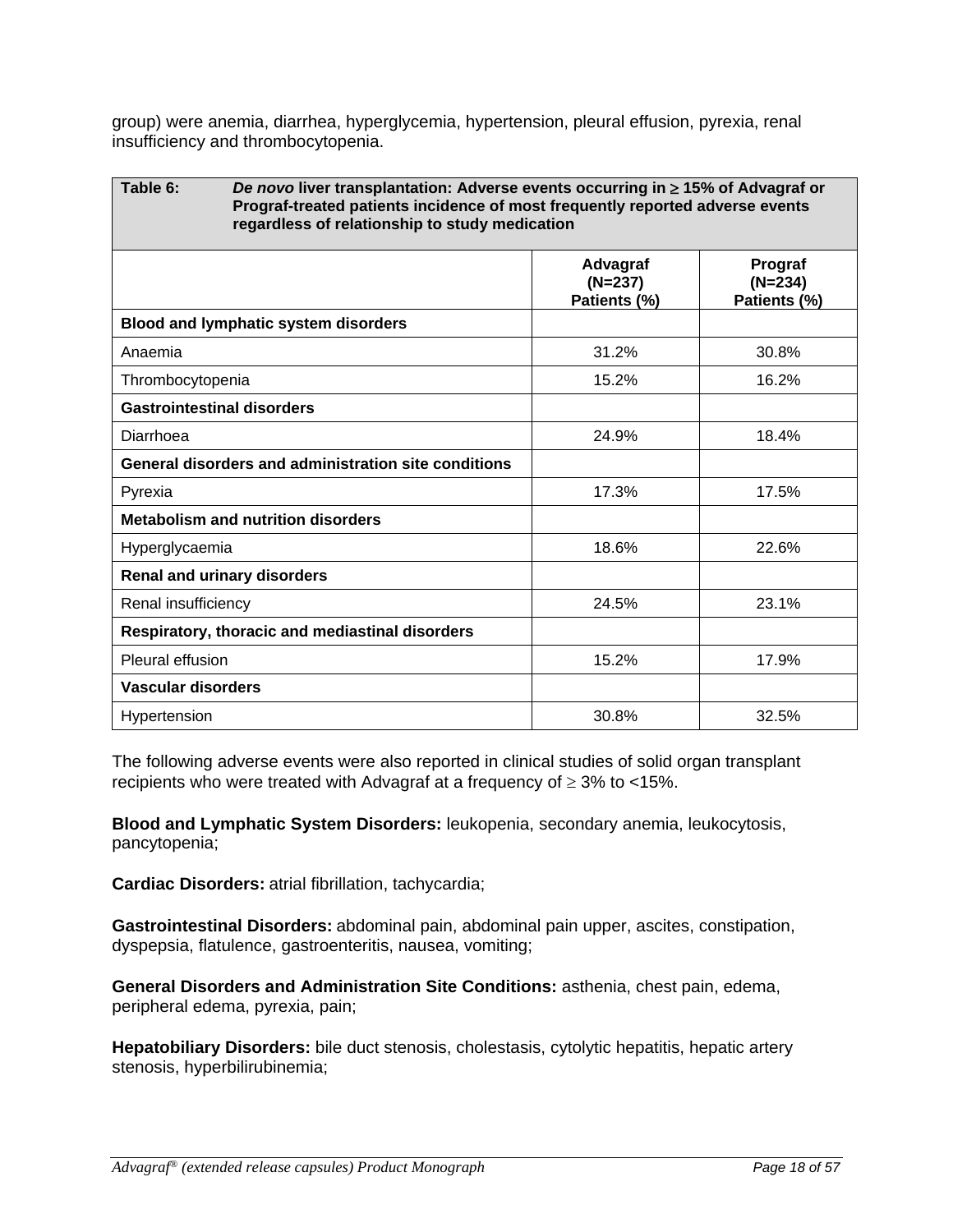**Infections and Infestations:** bacterial urinary tract infection, bacterial pneumonia, bacterial sepsis, biliary tract infection, cytomegalovirus infection, hepatitis C, herpes simplex, influenza, nasopharyngitis, pneumonia, sinusitis, upper respiratory tract infection, wound infection;

**Injury, Poisoning and Procedural Complications:** graft dysfunction, incision site complication, necrotic preservation injury or graft, post-procedural bile leak;

**Investigations:** abnormal liver function test, increased blood glucose, increased blood creatinine, hepatic enzyme increased, hepatitis C virus;

**Metabolism and Nutrition Disorders:** dehydration, metabolic acidosis, hyperkalemia, hyperuricemia, noninsulin-dependent diabetes mellitus, hypoalbuminemia, hypocalcemia, hypokalemia, diabetes mellitus, hypomagnesemia, hyperlipidemia, hyponatremia, insulin-dependent diabetes mellitus;

**Musculoskeletal and Connective Tissue Disorders:** arthralgia, back pain, muscle spasm, pain in extremity including Calcineurin-Inhibitor Induced Pain Syndrome (CIPS);

**Nervous System Disorders (see Warnings and Precautions):** dizziness, tremor, headache;

**Psychiatric Disorders:** agitation, anxiety, depression, confusional state, insomnia, psychotic disorder;

**Renal and Urinary Disorders (see Warnings and Precautions):** acute renal failure, hematuria, oliguria, renal impairment, renal insufficiency;

**Respiratory, Thoracic and Mediastinal Disorders:** cough, dyspnea, pharyngolaryngeal pain, respiratory failure;

**Skin and Subcutaneous Tissue Disorders:** acne, pruritus;

**Vascular Disorders:** hypotension, hemorrhage.

## **8.3 Less Common Clinical Trial Adverse Reactions**

The following adverse events were reported in clinical trials of solid organ transplant recipients treated with Advagraf at a frequency rate of  $\geq 1\%$  and  $\leq 3\%$ :

**Blood and Lymphatic System Disorders:** bone marrow depression, coagulopathy, neutropenia, febrile neutropenia, polycythemia, thrombocytopenia;

**Cardiac Disorders:** cardiac failure;

**Eye Disorders:** vision blurred;

**Gastrointestinal Disorders:** abdominal discomfort, abdominal distension, abdominal pain lower, gastritis, gastrooesophageal reflux disease, hemorrhoids, hernial eventration, loose stools, esophagitis, post-procedural nausea, toothache, umbilical hernia;

**General Disorders and Administration Site Conditions:** anasarca, chest discomfort, fatigue, multi-organ failure, impaired healing, rigors;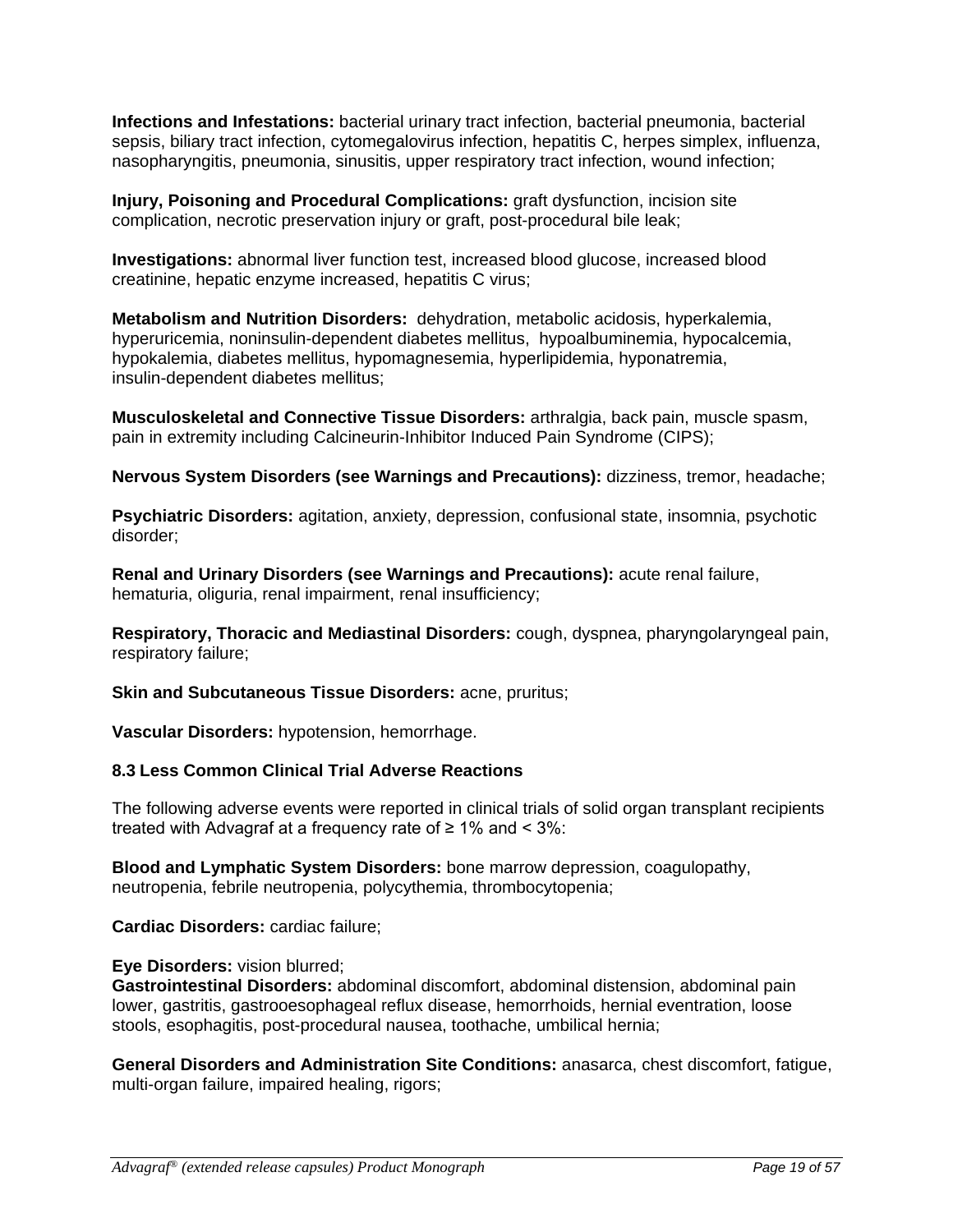**Hepatobiliary Disorders:** hepatic artery thrombosis, hepatic steatosis, hepatic fibrosis, hepatic function abnormal, jaundice;

**Infections and Infestations:** ascites infection, bacterial infections, bronchitis, candidiasis, cellulitis, diarrhea infections, Escherichia urinary tract infection, fungal infection, herpes zoster, herpes virus infection, human polyomavirus infection, liver abscess, lower respiratory tract infection, oral candidiasis, pharyngeal candidiasis, pharyngitis, pyelonephritis, respiratory moniliasis, respiratory tract infection, respiratory tract infection bacterial, sepsis, upper respiratory fungal infection;

**Injury, Poisoning, and Procedural Complications:** anemia postoperative, anastomotic stenosis, complications of transplant surgery, contusion, drug toxicity, fall, hepatic hematoma, incisional hernia, overdose, post-procedural discharge, procedural hypotension, post-procedural hemorrhage, post-procedural pain, therapeutic agent toxicity, wound dehiscence, wound secretion;

**Investigations:** blood alkaline phosphatase increased, blood bilirubin increased, blood glucose fluctuation, blood magnesium decreased, blood phosphorus decreased, blood potassium decreased, c-reactive protein increased, cardiac murmur, drug level decreased, drug level increased, gamma-glutamyltransferase increased, international normalized ratio increased, platelet count decreased, urine output decreased, weight decreased, weight increased, white blood cell count increased;

**Metabolism and Nutrition Disorders**: acidosis, anorexia, decreased appetite, dehydration, dyslipidemia, fluid overload, glucose tolerance impaired, gout, hypercalcemia, hypercholesterolemia, hyperhomocysteinemia, hyperphosphatemia, hypophosphatemia, hypoglycemia, hypertriglyceridaemia;

**Musculoskeletal and Connective Tissue Disorders:** joint swelling, myalgia, osteopenia, osteoporosis;

**Nervous System Disorders:** convulsion, disturbance in attention, hypoesthesia, neurotoxicity, neuropathy, neuropathy peripheral, paraesthesia;

**Psychiatric Disorders:** delirium, hallucination, restlessness;

**Renal and Urinary Disorders:** dysuria, nephropathy toxic, proteinuria, pollakiuria, renal cyst, urethral pain;

**Reproductive System and Breast Disorders**: erectile dysfunction, prostatic hypertrophy;

**Respiratory, Thoracic and Mediastinal Disorders:** atelectasis, dyspnea exertional, epistaxis, hydrothorax, lung disorder, nasal congestion, pneumothorax, productive cough, pulmonary edema;

**Skin and Subcutaneous Tissue Disorders:** alopecia, ecchymosis, hyperhidrosis, night sweats, rash, skin lesion, scar pain;

**Vascular Disorders:** hematoma, hemodynamic instability, hot flush, orthostatic hypotension

# **8.4 Abnormal Laboratory Findings: Hematologic, Clinical Chemistry and Other Quantitative Data**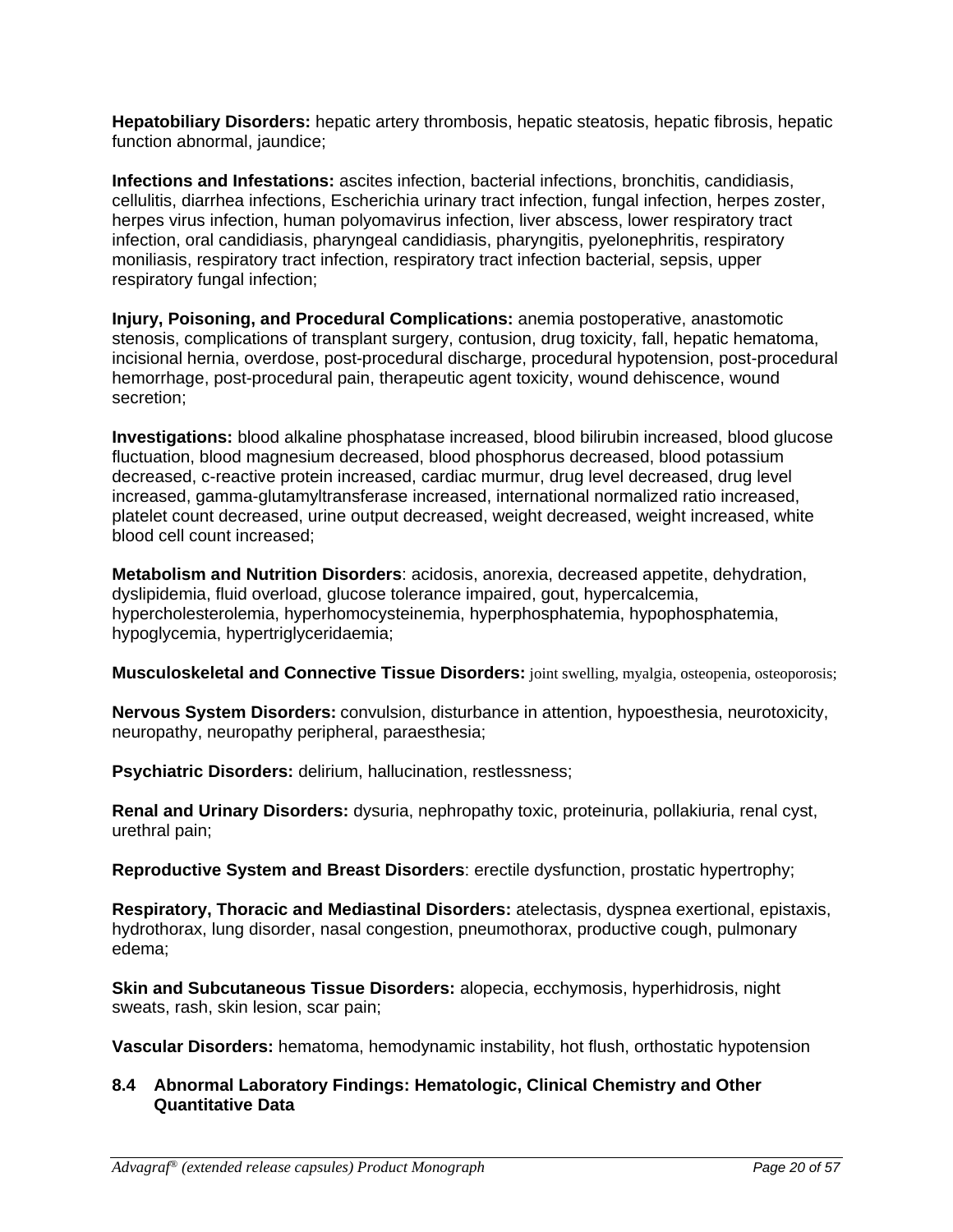## Not Applicable

# **8.5 Clinical Trial Adverse Reactions (Pediatrics)**

Not Applicable

# **8.6 Post-Market Adverse Reactions**

The following adverse events have been reported from worldwide marketing experience with tacrolimus (Advagraf [extended release formulation] and/or Prograf [immediate release formulation]). Because these events are reported voluntarily from a population of uncertain size, are associated with concomitant diseases and multiple drug therapies and surgical procedures, it is not always possible to reliably estimate their frequency or establish a causal relationship to drug exposure. Decisions to include these events in labeling are typically based on one or more of the following factors: (1) seriousness of the event, (2) frequency of the reporting, or

(3) strength of causal connection to the drug:

**Blood and Lymphatic System Disorders:** agranulocytosis, disseminated intravascular coagulation, eosinophilia, febrile neutropenia, hemolytic anemia, hemolytic-uremic syndrome, pure red cell aplasia, thrombocytopenic purpura, thrombotic thrombocytopenic purpura;

**Cardiac Disorders:** atrial flutter, cardiac arrhythmia, cardiac arrest, cardiac disorder, congestive cardiomyopathy, electrocardiogram T wave abnormal, myocardial infarction, myocardial ischemia, pericardial effusion, QT prolongation with or without Torsade de Pointes, venous thrombosis deep limb, ventricular extrasystoles, ventricular fibrillation;

**Ear and Labyrinth Disorders:** hearing loss including deafness, tinnitus;

**Endocrine Disorders:** hypothyroidism;

**Eye Disorders:** blindness, blindness cortical, diplopia, eyelid edema, optic neuropathy, photophobia;

**Gastrointestinal Disorders:** colitis, enterocolitis, gastrointestinal obstruction, gastrointestinal perforation, granulomatous liver disease, hepatocellular injury, impaired gastric emptying, liver fatty, mouth ulceration, Mikulicz's syndrome, pancreatitis hemorrhagic, pancreatitis necrotizing, stomach ulcer;

**General Disorders and Administration Site Conditions:** disease recurrence, drug effect delayed, drug effect increased, drug ineffective, drug interaction, drug intolerance, fatigue, feeling of body temperature change, feeling jittery, hot flushes, mobility decreased, multi-organ failure, thirst;

**Hepatobiliary Disorders:** cholestasis of pregnancy, hepatic cytolysis, hepatic necrosis, hepatotoxicity, venoocclusive liver disease;

**Infections and Infestations:** eczema infected, Escherichia, urinary tract infection, BK virus associated nephropathy;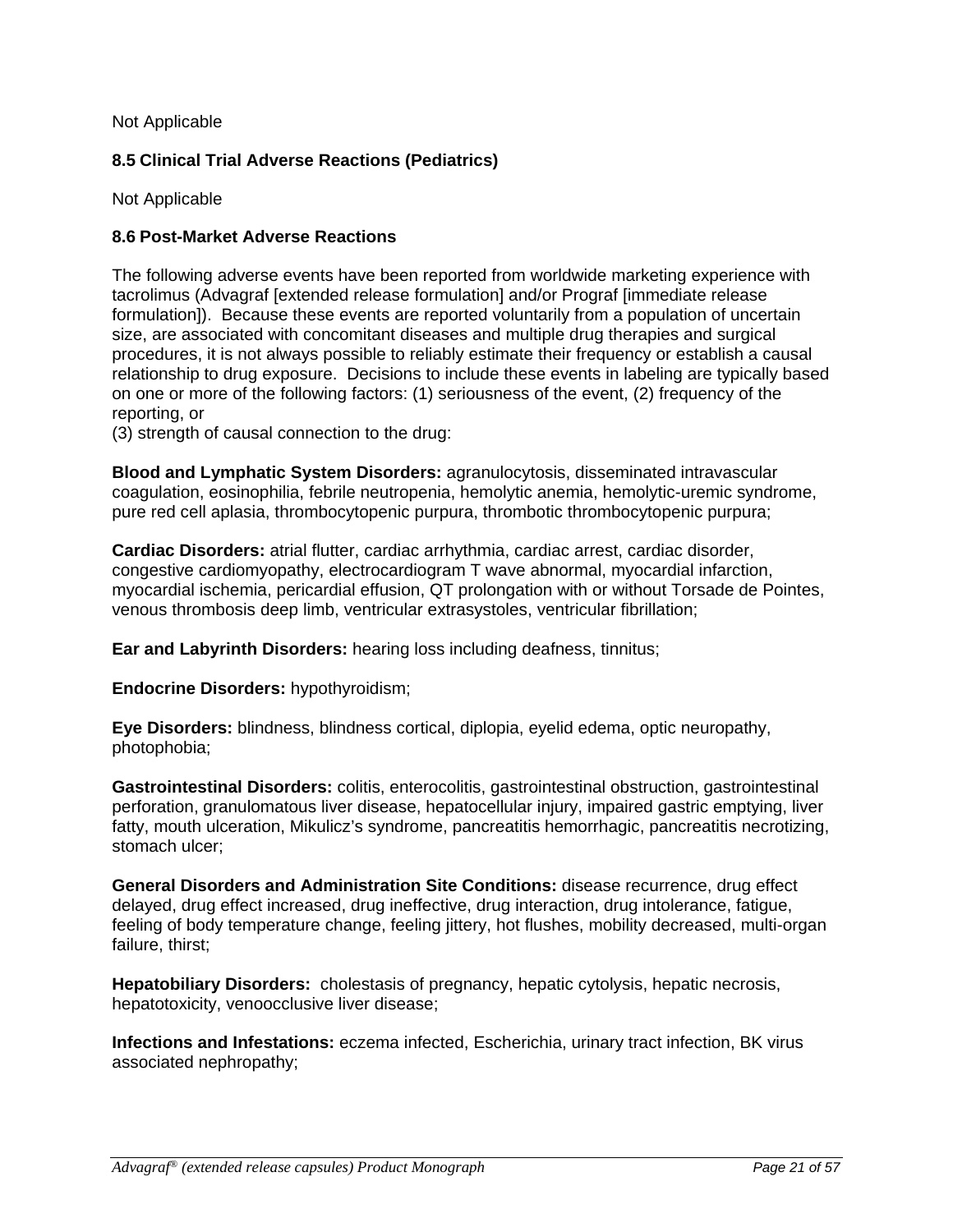**Injury, Poisoning and Procedural Complications:** drug dispensing error, drug prescribing error, maternal exposure during pregnancy, medication error, primary graft dysfunction;

**Investigations:** blood urea increased, drug level below therapeutic, drug level fluctuating, immunosuppressant drug level decreased, platelet count increased, transaminases increased;

**Metabolism and Nutrition Disorder:** appetite disorder, diabetes mellitus inadequate control, glycosuria, hyperammonaemia, amylase increased, ketoacidosis;

**Musculoskeletal and Connective Tissue Disorders:** immunoglobulin G4 related sclerosing disease, muscular weakness;

**Neoplasms benign, malignant and unspecified (including cysts and polyps):** breast cancer, haematological malignancy, hepatic neoplasm malignant, lung neoplasm malignant, pharyngeal cancer stage unspecified;

**Nervous System Disorders:** aphasia, balance disorder, brachial plexopathy, carpal tunnel syndrome, cerebrovascular accident, cerebral infarction, encephalopathy, hemiparesis, incoherent, leukoencephalopathy, mononeuropathy multiplex, mutism, neuralgia, neurotoxicity, paraesthesia, peripheral nerve lesion, peripheral sensory neuropathy, polyneuropathy, posterior reversible encephalopathy syndrome (PRES), progressive multifocal leukoencephalopathy (PML), quadriplegia, somnolence, speech disorder, syncope, tremor;

**Psychiatric Disorders:** intentional drug misuse, mental disorder;

**Renal and Urinary Disorders:** albuminuria, cystitis hemorrhagic, glycosuria, hemolytic-uremic syndrome, micturition disorder, renal failure, renal failure chronic;

**Respiratory, Thoracic and Mediastinal Disorders:** acute pulmonary edema, acute respiratory distress syndrome, interstitial lung disease, lung infiltration, respiratory distress;

**Skin and Subcutaneous Tissue Disorders**: dermatosis, Stevens-Johnson syndrome, toxic epidermal necrolysis;

## **Vascular Disorders:** flushing.

There have been rare spontaneous reports of myocardial hypertrophy associated with clinically manifested ventricular dysfunction in patients receiving Prograf (immediate release formulation) therapy (see Warnings and Precautions).

## **9 DRUG INTERACTIONS**

## **9.1 Overview**

Tacrolimus is extensively metabolized by the mixed-function oxidase system, primarily the cytochrome P450 system (CYP3A). Tacrolimus dose reductions and prolongation of dosing interval may be required in order to maintain similar tacrolimus exposure when co-administered with strong CYP3A4 inhibitors. Drugs known to induce these enzyme systems may result in an increased metabolism of tacrolimus or decreased bioavailability as indicated by decreased whole blood or plasma concentrations, thereby potentially requiring dose increases in order to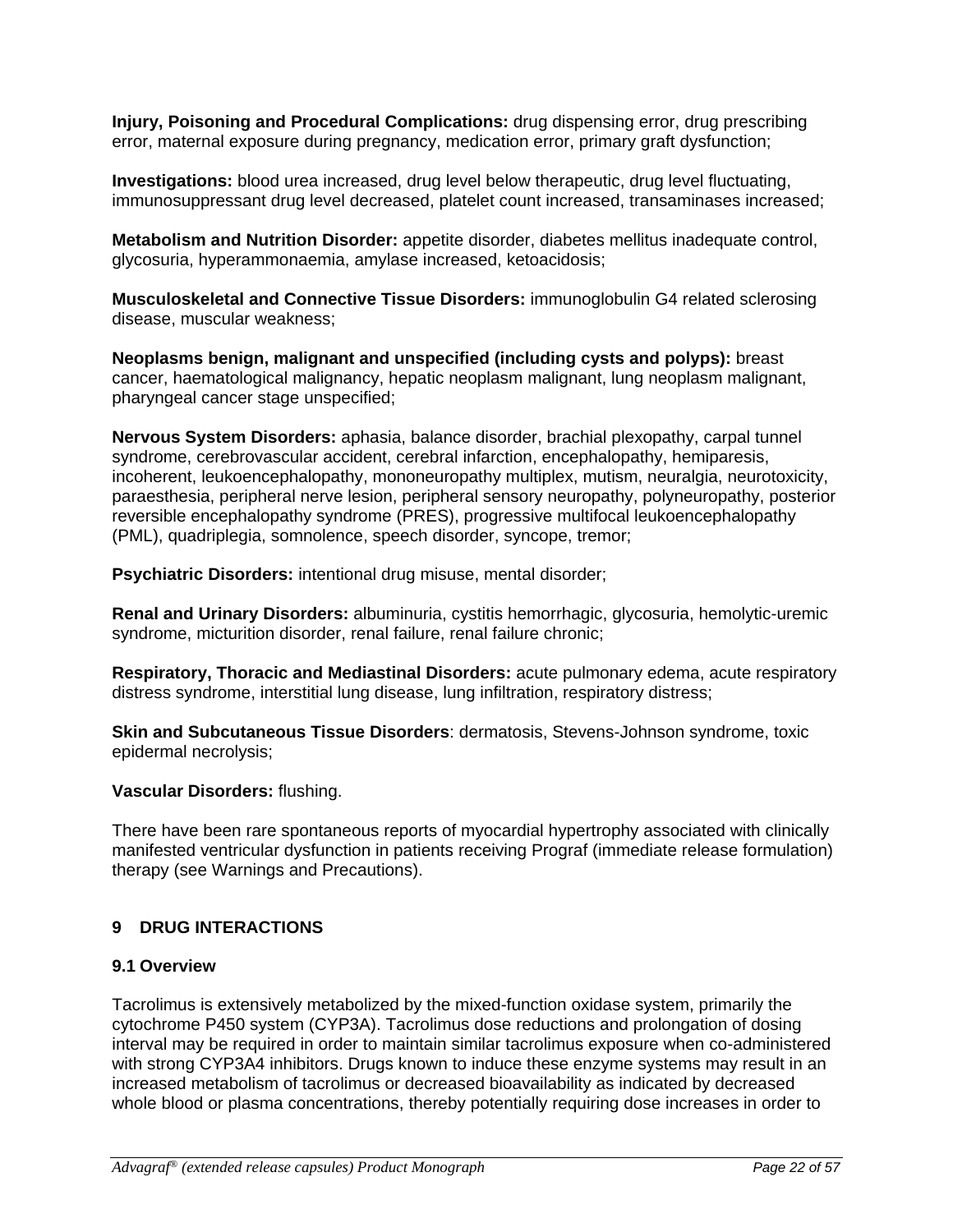maintain similar tacrolimus exposure when co-administered with strong CYP3A4 inducers (Refer to Table 7). Close monitoring of tacrolimus blood levels, renal function and other side effects (including ECG monitoring for QT prolongation) is strongly recommended when administered with strong CYP3A4 inhibitors (see **DOSAGE AND ADMINISTRATION, Recommended Dose and Dose Adjustment**, and **WARNINGS AND PRECAUTIONS, General**).

# **9.2 Drug-Drug Interactions**

# **Drug Interactions Potentially Affecting Renal Function**

Due to the potential for additive or synergistic impairment of renal function, care should be taken when administering Advagraf with drugs that may be associated with renal dysfunction. These include, but are not limited to, aminoglycosides, amphotericin B, ganciclovir, acyclovir and cisplatin. NSAIDs may interact with Advagraf causing deteriorations in blood pressure (BP) control and serum creatinine levels. The half-life of cyclosporine has been shown to increase when tacrolimus is given simultaneously. Initial clinical experience with Prograf (immediate release formulation) and cyclosporine resulted in additive/synergistic nephrotoxicity when both agents were co-administered. For these reasons, the combined administration of cyclosporine and tacrolimus is not recommended and care should be taken when administering tacrolimus to patients who have previously received cyclosporine. Patients switched from cyclosporine to Advagraf should receive the first Advagraf dose no sooner than 24 hours after the last cyclosporine dose. Dosing may be further delayed in the presence of elevated cyclosporine levels.

## **Drug Interactions Potentially Affecting Tacrolimus Blood Concentrations**

Since tacrolimus is metabolized mainly by the CYP3A (cytochrome P450 3A) enzyme systems, substances known to inhibit these enzymes may decrease the metabolism or increase bioavailability of tacrolimus with resultant increases in whole blood or plasma concentrations. Drugs known to induce these enzyme systems may result in an increased metabolism of tacrolimus or decreased bioavailability as indicated by decreased whole blood or plasma concentrations.

Rapid increase in tacrolimus levels may occur when co-administered with CYP3A4 inhibitors. Early, within the first few days of co-administration, and frequent continued monitoring of tacrolimus blood levels, as well as monitoring for renal function, for QT prolongation with ECG, and for other side effects is strongly recommended.

Monitoring of blood concentrations and appropriate dosage adjustments are essential when such drugs (Table 7) are used concomitantly with tacrolimus.

| Table 7:<br><b>Established or Potential Drug-Drug Interactions</b> |           |                                                           |                                                                                                                                                                                                                                                   |  |  |
|--------------------------------------------------------------------|-----------|-----------------------------------------------------------|---------------------------------------------------------------------------------------------------------------------------------------------------------------------------------------------------------------------------------------------------|--|--|
| <b>Concomitant Drug</b><br>Class:<br><b>Drug Name</b>              | Reference | <b>Effect on</b><br><b>Concentration</b><br>of tacrolimus | Comment                                                                                                                                                                                                                                           |  |  |
| Antacid:<br>magnesium-aluminium-<br>hydroxide                      | CТ        | tacrolimus                                                | In a single-dose crossover study in healthy<br>volunteers, co-administration of tacrolimus<br>(administered as Prograf [immediate release<br>formulation]) and magnesium-aluminium-hydroxide<br>resulted in a 21% increase in the mean tacrolimus |  |  |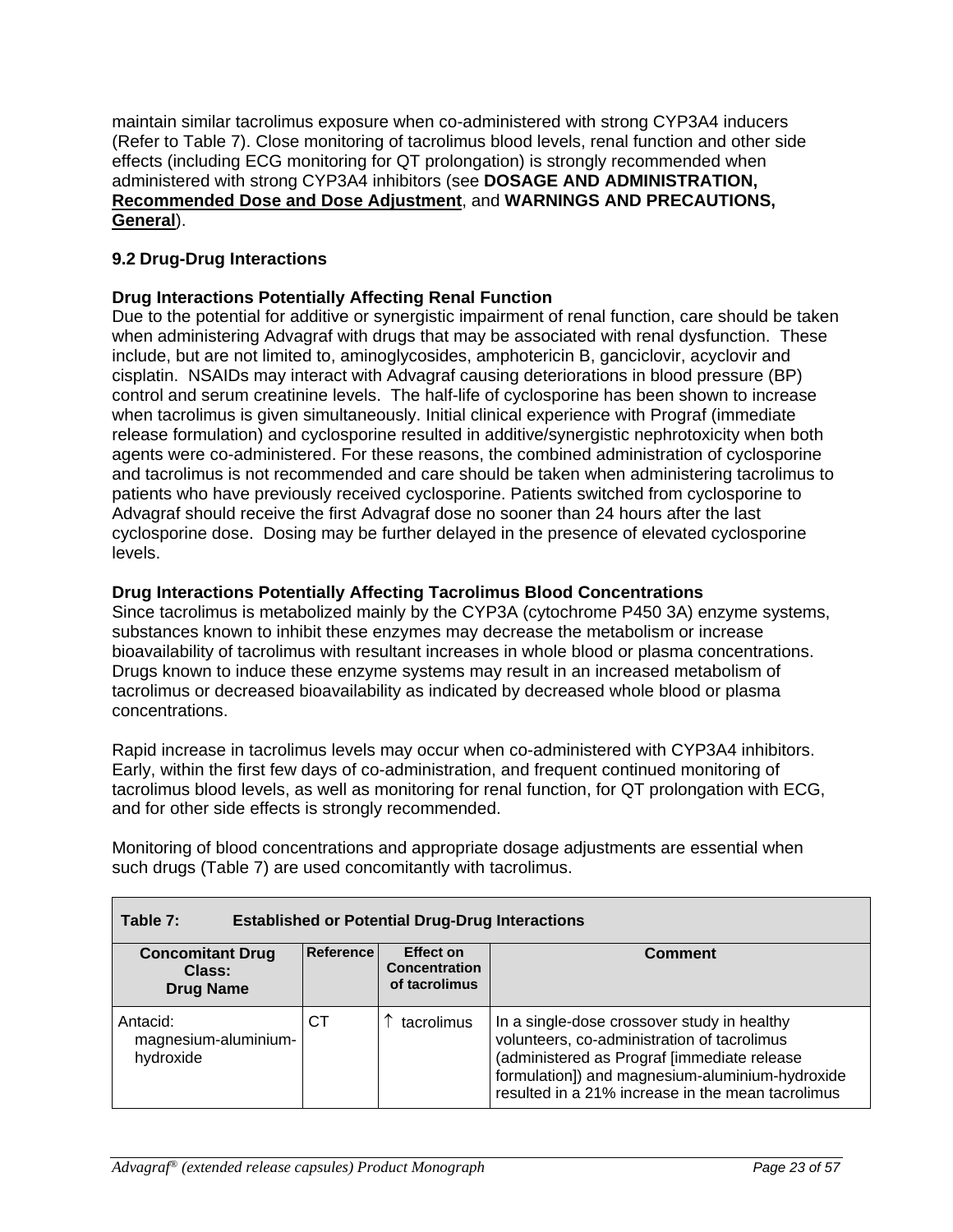| <b>Established or Potential Drug-Drug Interactions</b><br>Table 7: |                  |                                                           |                                                                                                                                                                                                                                                                                                                                                                                                                                                                                                                                                                                                                                                                                                   |  |
|--------------------------------------------------------------------|------------------|-----------------------------------------------------------|---------------------------------------------------------------------------------------------------------------------------------------------------------------------------------------------------------------------------------------------------------------------------------------------------------------------------------------------------------------------------------------------------------------------------------------------------------------------------------------------------------------------------------------------------------------------------------------------------------------------------------------------------------------------------------------------------|--|
| <b>Concomitant Drug</b><br><b>Class:</b><br><b>Drug Name</b>       | <b>Reference</b> | <b>Effect on</b><br><b>Concentration</b><br>of tacrolimus | <b>Comment</b>                                                                                                                                                                                                                                                                                                                                                                                                                                                                                                                                                                                                                                                                                    |  |
|                                                                    |                  |                                                           | AUC and a 10% decrease in the mean tacrolimus<br>$Cmax$ relative to tacrolimus administration alone.                                                                                                                                                                                                                                                                                                                                                                                                                                                                                                                                                                                              |  |
| Anti-Arrhythmic Agent:<br>amiodarone <sup>†</sup>                  | T                | $\uparrow$ tacrolimus                                     | The concomitant use of Prograf with amiodarone may<br>lead to increased levels of tacrolimus and/or a<br>potential pharmacodynamic interaction based on<br>displacement of amiodarone from its plasma protein<br>binding site.<br><sup>†</sup> When co-administered with amiodarone, dose<br>adjustment may be required in most patients.                                                                                                                                                                                                                                                                                                                                                         |  |
| Azole antifungals:<br>ketoconazole <sup>+</sup>                    | <b>CT</b>        | ↑ tacrolimus                                              | In a study of 24 healthy male volunteers,<br>coadministration of a 4 mg Advagraf dose with<br>ketoconazole (400 mg/day) increased the mean<br>AUC <sub>inf</sub> and C <sub>max</sub> of tacrolimus by 645% and 356%,<br>respectively.                                                                                                                                                                                                                                                                                                                                                                                                                                                            |  |
|                                                                    |                  |                                                           | In a study of 6 normal volunteers, a significant<br>increase in tacrolimus (administered as Prograf<br>[immediate release formulation]) oral bioavailability<br>$(14 \pm 5\% \text{ vs } 30 \pm 8\%)$ was observed with concomitant<br>administration of ketoconazole (200 mg), a strong<br>CYP3A4 and P-glycoprotein inhibitor. The apparent<br>clearance of oral tacrolimus during ketoconazole<br>administration was significantly decreased compared<br>to tacrolimus alone (0.430+0.129 L/hr/kg vs.<br>0.148+0.043 L/hr/kg). Overall, clearance of IV<br>tacrolimus was not significantly changed by<br>ketoconazole co-administration, although it was<br>highly variable between patients. |  |
|                                                                    |                  |                                                           | <sup>†</sup> When co-administered with ketoconazole, a dose<br>adjustment of tacrolimus is required in most patients.                                                                                                                                                                                                                                                                                                                                                                                                                                                                                                                                                                             |  |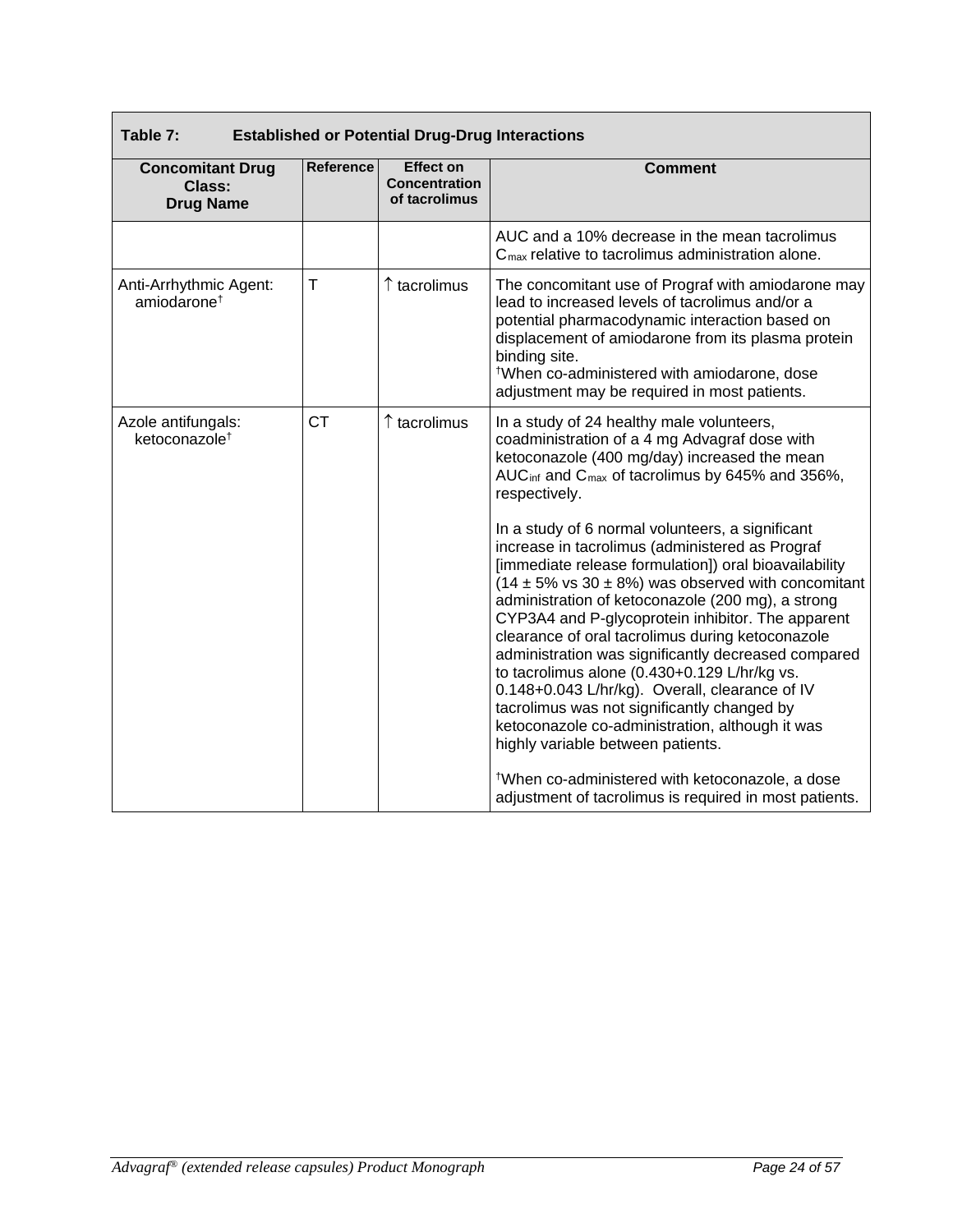| Table 7:<br><b>Established or Potential Drug-Drug Interactions</b>                                                               |              |                                                           |                                                                                                                                                                                                                                                                                                                                                                                                                                                                                                                                                                                                                                                                                                                                                      |  |
|----------------------------------------------------------------------------------------------------------------------------------|--------------|-----------------------------------------------------------|------------------------------------------------------------------------------------------------------------------------------------------------------------------------------------------------------------------------------------------------------------------------------------------------------------------------------------------------------------------------------------------------------------------------------------------------------------------------------------------------------------------------------------------------------------------------------------------------------------------------------------------------------------------------------------------------------------------------------------------------------|--|
| <b>Concomitant Drug</b><br><b>Class:</b><br><b>Drug Name</b>                                                                     | Reference    | <b>Effect on</b><br><b>Concentration</b><br>of tacrolimus | <b>Comment</b>                                                                                                                                                                                                                                                                                                                                                                                                                                                                                                                                                                                                                                                                                                                                       |  |
| Azole antifungals, cont'd:<br>clotrimazole<br>fluconazole <sup>#</sup><br>itraconazole <sup>#</sup><br>voriconazole <sup>#</sup> | Т            | $\uparrow$ tacrolimus                                     | The concomitant use of Advagraf with azole<br>antifungals that are strong or moderate CYP3A4 and<br>P-glycoprotein inhibitors (e.g. itraconazole,<br>fluconazole, voriconazole) might lead to an increased<br>Advagraf concentration.<br>*When co-administered with fluconazole, itraconazole<br>and voriconazole, a dose adjustment of tacrolimus is<br>required in most patients.                                                                                                                                                                                                                                                                                                                                                                  |  |
| Calcium channel<br>blockers:<br>diltiazem<br>nicardipine<br>nifedipine<br>verapamil                                              | $\mathsf{T}$ | $\uparrow$ tacrolimus                                     | Co-administration of substrates and/or inhibitors of<br>CYP3A4 and P-glycoprotein with Advagraf might<br>increase blood concentrations of tacrolimus.                                                                                                                                                                                                                                                                                                                                                                                                                                                                                                                                                                                                |  |
| <b>GI Prokinetic Agents:</b><br>cisapride*<br>metoclopramide                                                                     | $\mathsf{T}$ | $\uparrow$ tacrolimus                                     | Co-administration of Advagraf with substrates of<br>CYP3A4 might increase blood concentrations of<br>tacrolimus.                                                                                                                                                                                                                                                                                                                                                                                                                                                                                                                                                                                                                                     |  |
| Macrolide antibiotics:<br>erythromycin‡‡<br>clarithromycin‡<br>troleandomycin                                                    | $\mathsf T$  | $\uparrow$ tacrolimus                                     | Co-administration of Advagraf with substrates and/or<br>inhibitors of CYP3A4 and P-glycoprotein might<br>increase blood concentrations of tacrolimus.<br>‡ Cases have been reported in which a sharp rise in<br>tacrolimus levels occurred very rapidly, as early as<br>within 1-3 days after co-administration with<br>clarithromycin despite an immediate reduction of<br>tacrolimus dose. Early, within the first few days of co-<br>administration, and frequent continued monitoring of<br>tacrolimus whole blood trough levels within 1-3 days<br>is strongly recommended when co-administered with<br>strong CYP3A4 inhibitors.<br>##When co-administered with erythromycin, a dose<br>adjustment of tacrolimus is required in most patients. |  |
| Proton pump inhibitor:<br>lansoprazole<br>omeprazole                                                                             | $\mathsf{T}$ | $\uparrow$ tacrolimus                                     | Lansoprazole and omeprazole (CYP2C19 and<br>CYP3A4 substrate, inhibitor) may potentially inhibit<br>CYP3A4-mediated metabolism of tacrolimus and<br>thereby substantially increase tacrolimus whole blood<br>concentrations, especially in transplant patients who<br>are intermediate or poor CYP2C19 metabolizers, as<br>compared to those patients who are efficient<br>CYP2C19 metabolizers.                                                                                                                                                                                                                                                                                                                                                     |  |
| Other drugs:<br>bromocriptine<br>cimetidine                                                                                      | Т            | $\uparrow$ tacrolimus                                     | Co-administration of Advagraf with substrates and/or<br>inhibitors of CYP3A4 and P-glycoprotein might<br>increase blood concentrations of tacrolimus.                                                                                                                                                                                                                                                                                                                                                                                                                                                                                                                                                                                                |  |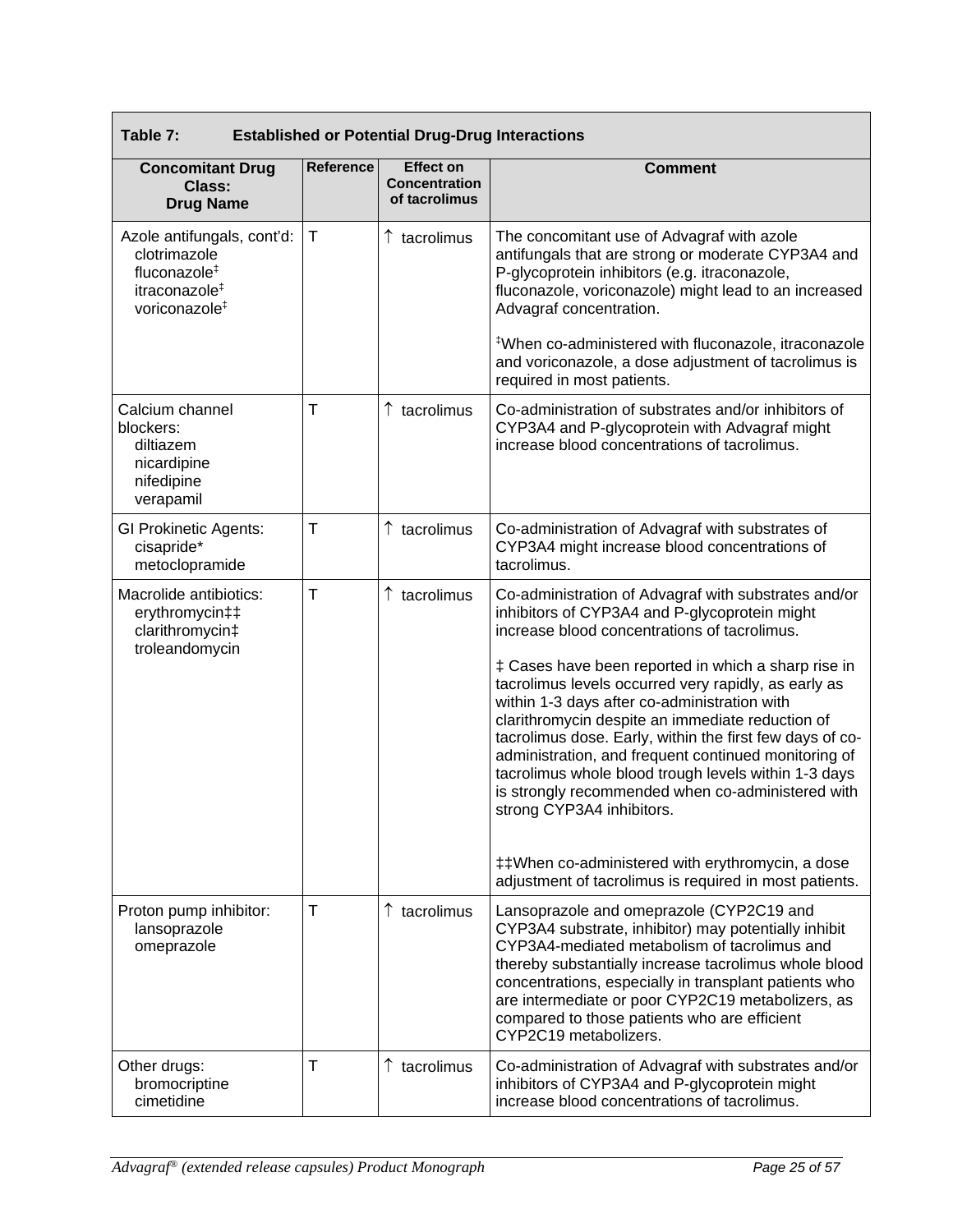| Table 7:<br><b>Established or Potential Drug-Drug Interactions</b>                                  |           |                                                           |                                                                                                                                                                                                                                                                                                                                                                                                                                                                                                                                                                                                                                                                                                                                                                                                                                                                                                                                                                                                                                                                                                                                                                                                                                                                                                                                                                                                                                              |  |  |
|-----------------------------------------------------------------------------------------------------|-----------|-----------------------------------------------------------|----------------------------------------------------------------------------------------------------------------------------------------------------------------------------------------------------------------------------------------------------------------------------------------------------------------------------------------------------------------------------------------------------------------------------------------------------------------------------------------------------------------------------------------------------------------------------------------------------------------------------------------------------------------------------------------------------------------------------------------------------------------------------------------------------------------------------------------------------------------------------------------------------------------------------------------------------------------------------------------------------------------------------------------------------------------------------------------------------------------------------------------------------------------------------------------------------------------------------------------------------------------------------------------------------------------------------------------------------------------------------------------------------------------------------------------------|--|--|
| <b>Concomitant Drug</b><br><b>Class:</b><br><b>Drug Name</b>                                        | Reference | <b>Effect on</b><br><b>Concentration</b><br>of tacrolimus | <b>Comment</b>                                                                                                                                                                                                                                                                                                                                                                                                                                                                                                                                                                                                                                                                                                                                                                                                                                                                                                                                                                                                                                                                                                                                                                                                                                                                                                                                                                                                                               |  |  |
| chloramphenicol<br>cyclosporine<br>danazol<br>ethinyl estradiol<br>methylprednisolone<br>nefazodone |           |                                                           |                                                                                                                                                                                                                                                                                                                                                                                                                                                                                                                                                                                                                                                                                                                                                                                                                                                                                                                                                                                                                                                                                                                                                                                                                                                                                                                                                                                                                                              |  |  |
| Protease Inhibitors:<br>boceprevir<br>nelfinavir<br>ritonavir<br>saquinavir<br>telaprevir           | <b>CT</b> | ↑ tacrolimus                                              | Interaction studies with drugs used in HIV/HCV<br>therapy have not been conducted. However, care<br>should be exercised when drugs that are metabolized<br>by CYP3A4 (for example but not limited to<br>boceprevir, nelfinavir, ritonavir, saquinavir, telaprevir)<br>are administered concomitantly with tacrolimus. In a<br>single dose study in 9 healthy volunteers,<br>coadministration of tacrolimus (0.5 mg single dose)<br>with telaprevir (750 mg TID for 13 days) increased<br>tacrolimus dose-normalized C <sub>max</sub> by 9.3-fold and<br>AUC by 70-fold. In a single dose study in 12 subjects,<br>coadministration of tacrolimus (0.5 mg single dose)<br>with boceprevir (800 mg three times daily for 11<br>days) increased tacrolimus C <sub>max</sub> by 9.9-fold and AUC<br>by 17-fold compared to tacrolimus alone.<br>Based on a clinical study of 5 liver transplant<br>recipients, co-administration of tacrolimus<br>(administered as Prograf [immediate release<br>formulation]) with nelfinavir increased blood<br>concentrations of tacrolimus significantly and, as a<br>result, a reduction in the tacrolimus dose by an<br>average of 16-fold was needed to maintain mean<br>trough tacrolimus blood concentrations of 9.7 ng/mL.<br>Thus, frequent monitoring of tacrolimus blood<br>concentrations and appropriate dosage adjustments<br>are essential when used concomitantly with protease<br>inhibitors. |  |  |
| Cytomegalovirus (CMV)<br>antivirals:<br>letermovir                                                  | СT        | $\uparrow$ tacrolimus                                     | Co-administration of Advagraf with letermovir may<br>result in clinically relevant increases in the plasma<br>concentrations of Advagraf. Monitor blood<br>concentrations and if needed make appropriate<br>dosage adjustments when letermovir is used<br>concomitantly with tacrolimus.                                                                                                                                                                                                                                                                                                                                                                                                                                                                                                                                                                                                                                                                                                                                                                                                                                                                                                                                                                                                                                                                                                                                                     |  |  |
| Anticonvulsants:<br>carbamazepine<br>phenobarbital<br>phenytoin <sup>††</sup>                       | T         | $\downarrow$ tacrolimus                                   | Co-administration of Advagraf with inducers of<br>CYP3A4 and P-glycoprotein might decrease blood<br>concentrations of tacrolimus.                                                                                                                                                                                                                                                                                                                                                                                                                                                                                                                                                                                                                                                                                                                                                                                                                                                                                                                                                                                                                                                                                                                                                                                                                                                                                                            |  |  |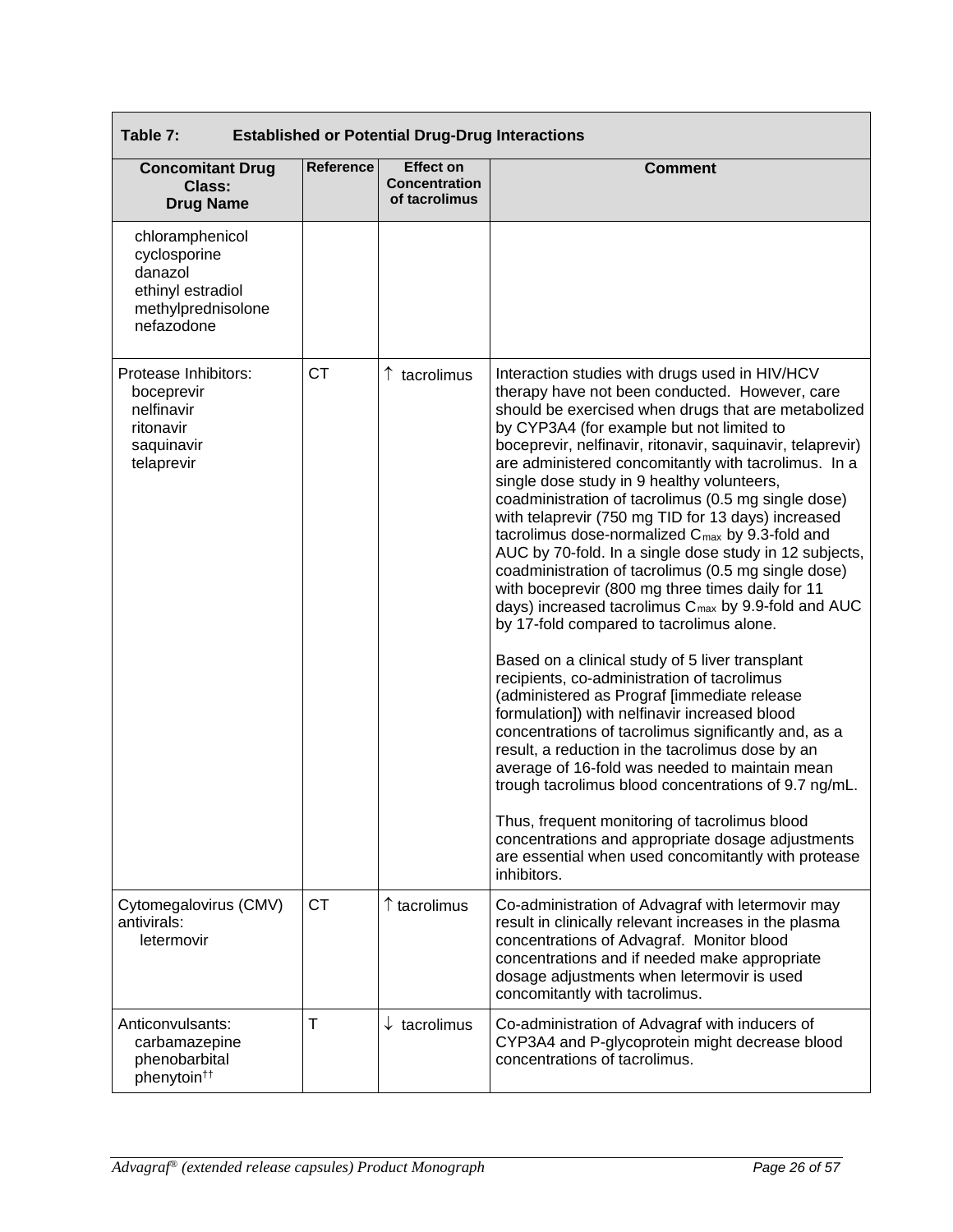| Table 7:<br><b>Established or Potential Drug-Drug Interactions</b> |                  |                                                           |                                                                                                                                                                                                                                                                                                                                                                                                                                                                                                                                                                                                                                                                                                                                                                                                                                                                                                                                                                                                                                                                                                                                                                                                                                                                                                                                                     |  |  |  |
|--------------------------------------------------------------------|------------------|-----------------------------------------------------------|-----------------------------------------------------------------------------------------------------------------------------------------------------------------------------------------------------------------------------------------------------------------------------------------------------------------------------------------------------------------------------------------------------------------------------------------------------------------------------------------------------------------------------------------------------------------------------------------------------------------------------------------------------------------------------------------------------------------------------------------------------------------------------------------------------------------------------------------------------------------------------------------------------------------------------------------------------------------------------------------------------------------------------------------------------------------------------------------------------------------------------------------------------------------------------------------------------------------------------------------------------------------------------------------------------------------------------------------------------|--|--|--|
| <b>Concomitant Drug</b><br><b>Class:</b><br><b>Drug Name</b>       | <b>Reference</b> | <b>Effect on</b><br><b>Concentration</b><br>of tacrolimus | <b>Comment</b>                                                                                                                                                                                                                                                                                                                                                                                                                                                                                                                                                                                                                                                                                                                                                                                                                                                                                                                                                                                                                                                                                                                                                                                                                                                                                                                                      |  |  |  |
|                                                                    |                  |                                                           | <sup>††</sup> When co-administered with phenytoin, a dose<br>adjustment of tacrolimus is required in most patients.                                                                                                                                                                                                                                                                                                                                                                                                                                                                                                                                                                                                                                                                                                                                                                                                                                                                                                                                                                                                                                                                                                                                                                                                                                 |  |  |  |
| Anti-Infectives:<br>Rifampicin**                                   | <b>CT</b>        | $\downarrow$ tacrolimus                                   | In a study of 28 healthy male volunteers, co-<br>administration of a single 10 mg Advagraf dose with<br>rifampicin (600 mg/day) decreased mean AUC <sub>inf</sub> and<br>C <sub>max</sub> of tacrolimus by 56% and 46%, respectively.<br>In a study of 28 healthy male volunteers,<br>coadministration of a single 10 mg Advagraf dose<br>and two 5 mg Prograf doses with rifampicin (600<br>mg/day) decreased mean AUC <sub>inf</sub> and C <sub>max</sub> of<br>tacrolimus by 56% and 46%, respectively.<br>In a study of 6 normal volunteers, a significant<br>decrease in tacrolimus (administered as Prograf<br>[immediate release formulation]) oral bioavailability<br>$(14 \pm 6\% \text{ vs } 7 \pm 3\%)$ was observed with concomitant<br>administration of rifampicin (600 mg), a strong<br>CYP3A4 and P-glycoprotein inducer. In addition,<br>there was a significant increase in tacrolimus<br>clearance $(0.036 \pm 0.008 \text{ L/hr/kg}$ vs. $0.053 \pm 0.010$<br>L/hr/kg) with concomitant rifampicin administration.<br>In a study of 9 normal volunteers, concomitantly<br>administered 10 mL doses of aluminum hydroxide or<br>milk of magnesia antacids did not affect the rate and<br>extent of absorption of orally administered tacrolimus,<br>as indicated by C <sub>max</sub> , T <sub>max</sub> and AUC <sub>0-t</sub> . |  |  |  |
|                                                                    |                  |                                                           | "When co-administered with rifampicin, a dose<br>adjustment of tacrolimus is required in most patients.                                                                                                                                                                                                                                                                                                                                                                                                                                                                                                                                                                                                                                                                                                                                                                                                                                                                                                                                                                                                                                                                                                                                                                                                                                             |  |  |  |
| Anti-infectives, cont'd:<br>caspofungin<br>rifabutin               | T                | $\downarrow$ tacrolimus                                   | Co-administration of Advagraf with inducers of<br>CYP3A4 and P-glycoprotein might decrease blood<br>concentrations of tacrolimus.                                                                                                                                                                                                                                                                                                                                                                                                                                                                                                                                                                                                                                                                                                                                                                                                                                                                                                                                                                                                                                                                                                                                                                                                                   |  |  |  |
| Calcineurin inhibitor:<br>Sirolimus                                | <b>CT</b>        | $\downarrow$ tacrolimus                                   | Following 14 days co-administration of tacrolimus<br>(administered as Prograf [immediate release<br>formulation]) and sirolimus (2 mg/day or 5 mg/day; a<br>substrate for both CYP3A4 and P-glycoprotein) in<br>stable renal transplant patients, tacrolimus AUC and<br>C <sub>min</sub> decreased approximately 30% relative to<br>tacrolimus alone. Mean tacrolimus AUC <sub>0-12</sub> and C <sub>min</sub><br>following co-administration of 1 mg/day of sirolimus<br>decreased approximately 3% and 11%, respectively.<br>The safety and efficacy of the use of tacrolimus with<br>sirolimus has not been established.                                                                                                                                                                                                                                                                                                                                                                                                                                                                                                                                                                                                                                                                                                                         |  |  |  |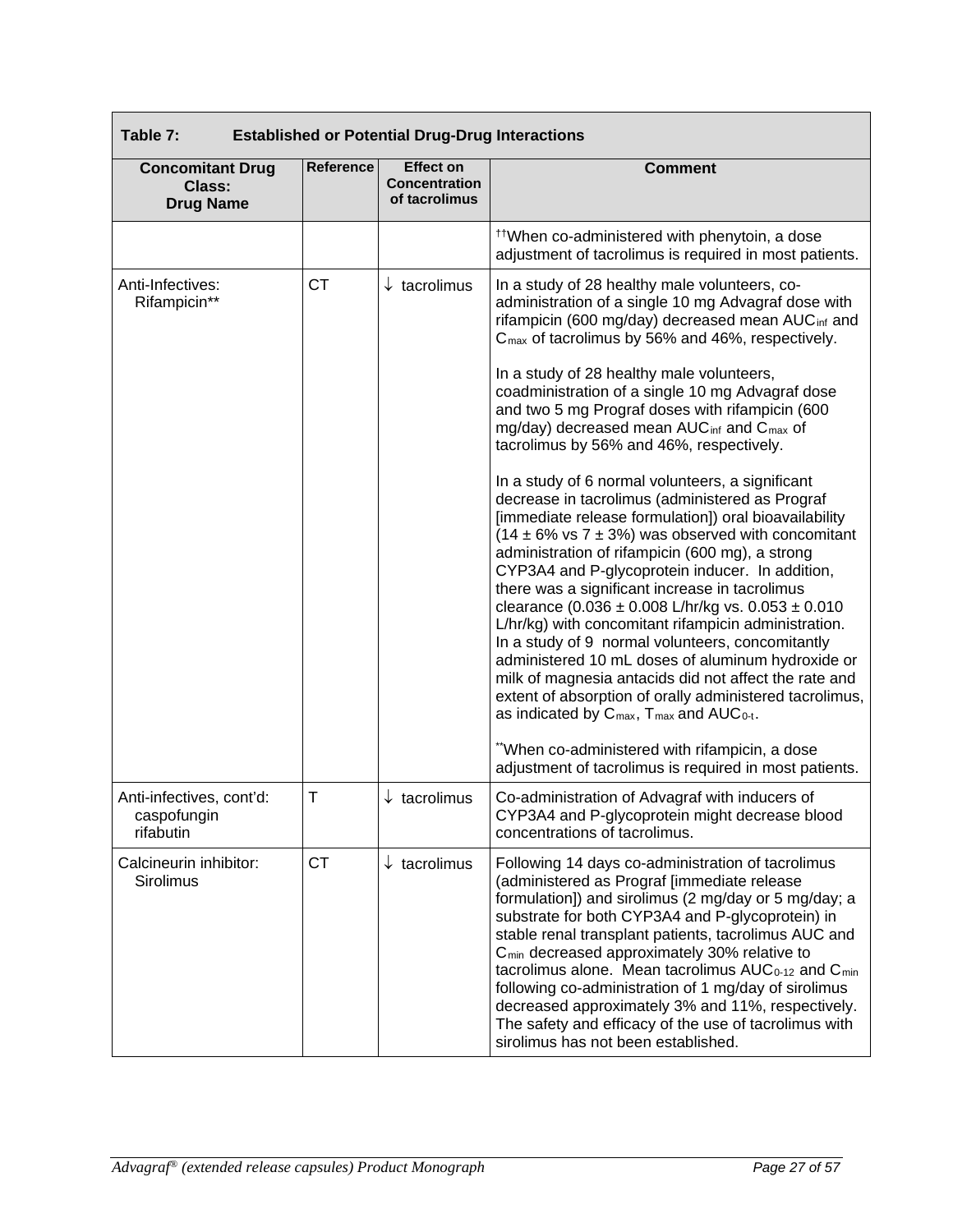| Table 7:<br><b>Established or Potential Drug-Drug Interactions</b>   |           |                                                    |                                                                                                                                                                                                                                                                                                                                                                           |  |  |  |  |
|----------------------------------------------------------------------|-----------|----------------------------------------------------|---------------------------------------------------------------------------------------------------------------------------------------------------------------------------------------------------------------------------------------------------------------------------------------------------------------------------------------------------------------------------|--|--|--|--|
| <b>Concomitant Drug</b><br>Class:<br><b>Drug Name</b>                | Reference | Effect on<br><b>Concentration</b><br>of tacrolimus | <b>Comment</b>                                                                                                                                                                                                                                                                                                                                                            |  |  |  |  |
| Direct-acting antiviral<br>$(DAA)$ :<br>Sofosbuvir                   | T         | ↓or↑<br>Tacrolimus                                 | The pharmacokinetics of tacrolimus may be impacted<br>by changes in liver function during DAA therapy,<br>related to clearance of HCV virus. Impact on<br>tacrolimus concentration may vary depending on the<br>combination of DAA drugs used. A close monitoring<br>and potential dose adjustment of tacrolimus is<br>warranted to ensure continued efficacy and safety. |  |  |  |  |
| Herbal preparations:<br>St. John's Wort                              | T         | $\downarrow$ tacrolimus                            | St. John's Wort (Hypericum perforatum) induces<br>CYP3A4 and P-glycoprotein. Since tacrolimus is a<br>substrate for CYP3A4, there is the potential that the<br>use of St. John's Wort in patients receiving Advagraf<br>could result in reduced tacrolimus levels.                                                                                                        |  |  |  |  |
| Schisandra<br>sphenanthera extracts<br>*No longer merkated in Canada | т         | tacrolimus                                         | Co-administration of Advagraf with substrates and/or<br>inhibitors of CYP3A4 and P-glycoprotein might<br>increase blood concentrations of tacrolimus.<br>$\Gamma$ - $\Gamma$ linical $\Gamma$ rial $\Gamma$ - $\Gamma$ boaratical                                                                                                                                         |  |  |  |  |

\*No longer marketed in Canada CT=Clinical Trial T=Theoretical

# **Advagraf and Vaccinations**

Immunosuppressants may affect vaccination. Therefore, during treatment with Advagraf, vaccination may be less effective. The use of live vaccines should be avoided; live vaccines may include, but are not limited to, measles, mumps, rubella, oral polio, BCG, yellow fever and TY 21a typhoid.

# **Lack of Drug Interaction with Advagraf**

At a given mycophenolate mofetil (MMF) dose, mycophenolic acid (MPA) exposure is higher with tacrolimus (administered as Prograf [immediate release formulation]) co-administration than with cyclosporine co-administration due to the inhibitory action of cyclosporine on biliary excretion of MPA-glucuronide by MRP-2 and the resulting reduction in enterohepatic recirculation of MPA. As a result, exposure to MPA when mycophenolate mofetil is given in combination with cyclosporine is approximately 30-40% lower than that observed when given alone or with tacrolimus. No effect on enterohepatic MPA-glucuronide recirculation is exerted by tacrolimus; thus, clinicians should be aware that there is a potential for increased MPA exposure after crossover from cyclosporine to tacrolimus in patients concomitantly receiving MMF or mycophenolate sodium (MPS). Conversely, there is a potential for decreased MPA exposure after crossover from tacrolimus to cyclosporine in patients concomitantly receiving MMF or MPS. Therapeutic drug monitoring of MPA is recommended.

# **9.3 Drug-Food Interactions**

Grapefruit juice affects P450 3A-mediated metabolism and should be avoided.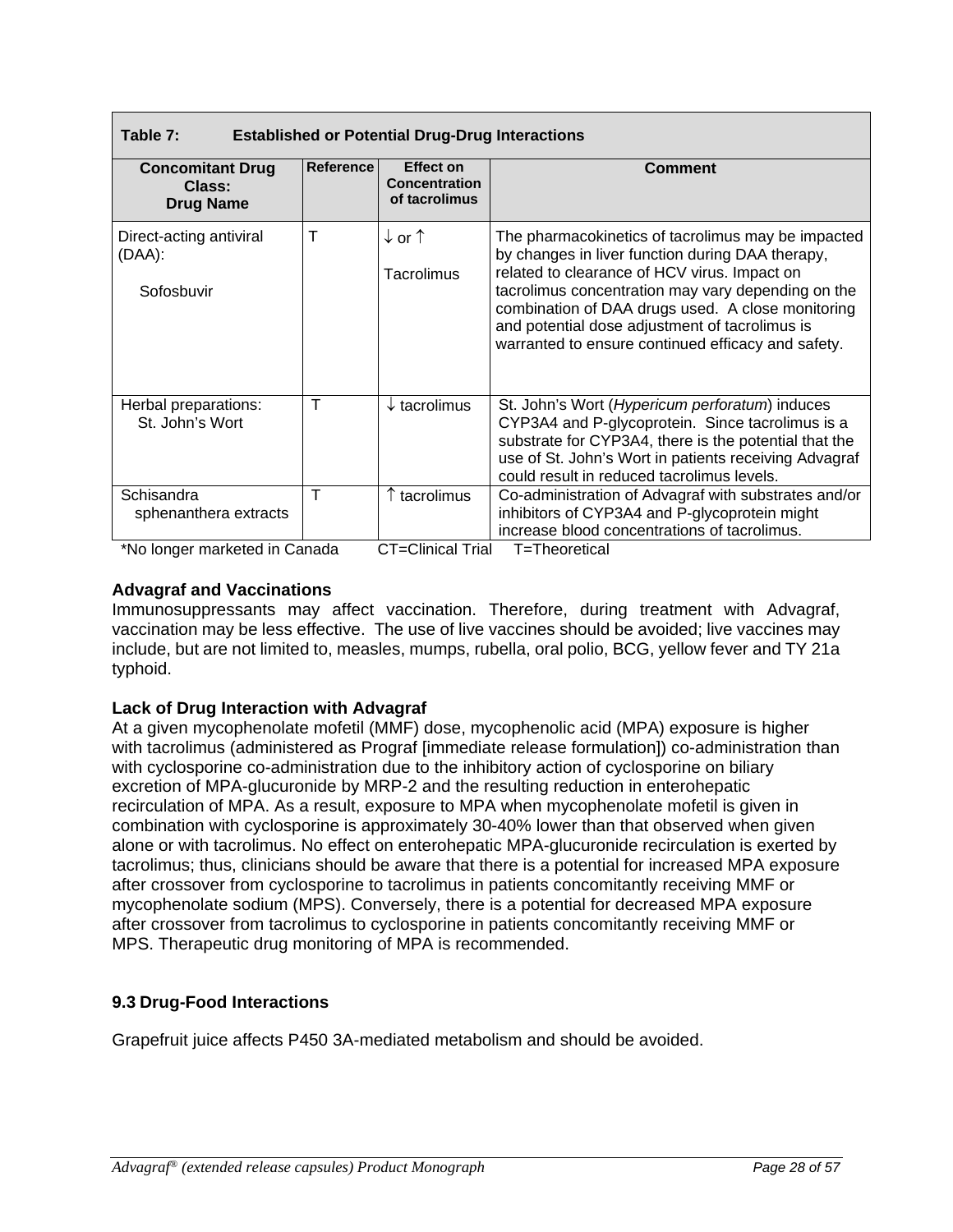# **9.4 Drug-Herb Interactions**

St. John's Wort (*Hypericum perforatum*) induces CYP3A4 and P-glycoprotein. Since tacrolimus is a substrate for CYP3A4, there is the potential that the use of St. John's Wort in patients receiving Advagraf could result in reduced tacrolimus levels.

Schisandra sphenanthera extracts inhibit CYP3A4 and P-glycoprotein and may increase blood concentrations of tacrolimus.

#### **9.5 Drug-Laboratory Test Interactions**

Interactions with laboratory tests have not been established.

#### **9.6 Drug-Lifestyle Interactions**

As with other immunosuppressive agents, owing to the potential risk of malignant skin changes, exposure to sunlight and ultraviolet (UV) light should be limited by wearing protective clothing and using sunscreen with a high protection factor.

# **10 ACTION AND CLINICAL PHARMACOLOGY**

#### **10.1 Mechanism of Action/Pharmacodynamics**

Tacrolimus, the active ingredient in Advagraf, is a macrolide immunosuppressant produced by *Streptomyces tsukubaensis.*

Tacrolimus prolongs the survival of the host and transplanted graft in animal transplant models of liver, kidney, heart, bone marrow, small bowel and pancreas, lung and trachea, skin, cornea, and limb.

In animals, tacrolimus has been demonstrated to suppress some humoral immunity and, to a greater extent, cell-mediated reactions such as allograft rejection, delayed-type hypersensitivity, collagen-induced arthritis, experimental allergic encephalomyelitis, and graft versus host disease.

Tacrolimus inhibits T-lymphocyte activation, although the exact mechanism of action is not known. Experimental evidence suggests that tacrolimus binds to an intracellular protein, FKBP-12. A complex of tacrolimus-FKBP-12, calcium, calmodulin, and calcineurin is then formed and the phosphatase activity of calcineurin inhibited. This effect may prevent the dephosphorylation and translocation of nuclear factor of activated T-cells (NF-AT), a nuclear component thought to initiate gene transcription for the formation of lymphokines (such as interleukin-2, gamma interferon). The net result is the inhibition of T-lymphocyte activation (i.e., immunosuppression).

## **10.2 Pharmacokinetics**

Tacrolimus activity is primarily due to the parent drug. The pharmacokinetic parameters of tacrolimus have been determined following oral administration of Advagraf in healthy volunteers, and in kidney and liver transplant recipients (Table 8).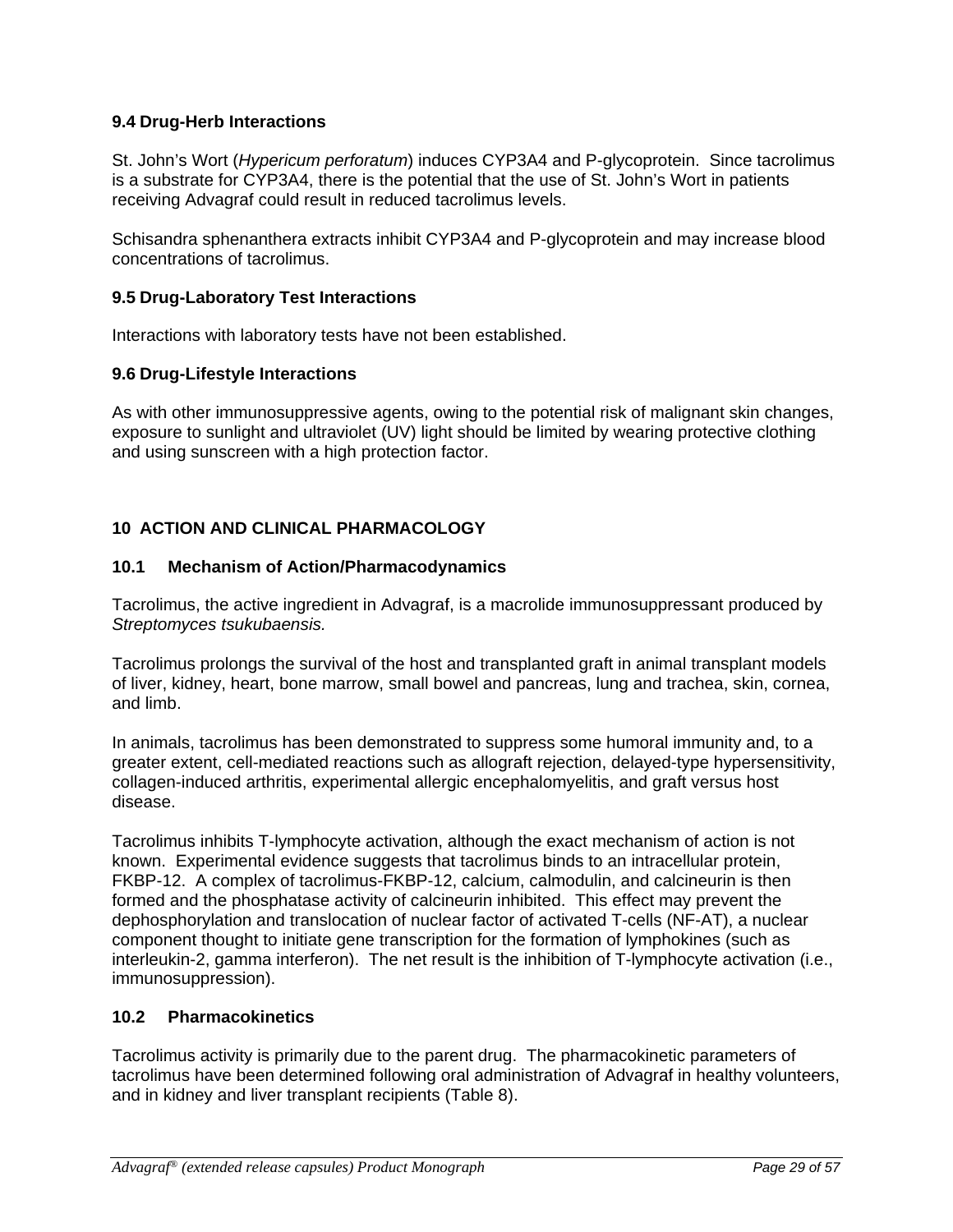| Table 8: Pharmacokinetic Parameters of Advagraf (tacrolimus extended release capsules) |    |                                      |                  |                                                             |            |                              |
|----------------------------------------------------------------------------------------|----|--------------------------------------|------------------|-------------------------------------------------------------|------------|------------------------------|
|                                                                                        |    |                                      |                  | <b>Pharmacokinetic Parameters</b>                           |            |                              |
| <b>Population</b>                                                                      | N  | <b>Dose</b>                          | Day <sup>§</sup> | $C_{\text{max}}$ ‡<br>$T_{\text{max}}$ †<br>(ng/mL)<br>(hr) |            | $AUC_{0-24}$ ‡<br>(ng•hr/mL) |
| <b>Healthy Volunteers</b>                                                              | 24 | 4 <sub>mg</sub>                      | Day 1<br>Day 10  | 6.2<br>11.6                                                 | 2.0<br>2.0 | 74.3<br>155.0                |
| Adult Kidney De Novo                                                                   | 34 | $0.19$ mg/kg<br>$0.20$ mg/kg         | Day 1<br>Day 14  | 18.2<br>29.9                                                | 3.0<br>2.0 | 231.9<br>363.9               |
| <b>Adult Kidney Conversion</b>                                                         | 66 | $5.8 \text{ mg}$<br>$6.1 \text{ ma}$ | Day 1<br>Day 14  | 14.8<br>14.2                                                | 2.0<br>2.0 | 204.6<br>197.6               |
| Adult Liver De Novo                                                                    | 45 | $0.12$ mg/kg<br>$0.22$ mg/kg         | Day 1<br>Day 14  | 8.8<br>23.4                                                 | 4.0<br>2.0 | 114<br>305                   |
| <b>Adult Liver Conversion</b>                                                          | 62 | $5.2 \text{ mg}$                     | Day 14           | 12.5                                                        | 2.0        | 177                          |
| <b>Pediatric Liver Conversion</b>                                                      | 18 | $5.4 \text{ mg}$                     | Day 7            | 14.2                                                        | 2.0        | 181                          |

Dose is the group mean once daily dose (transplant patients) or the actual administered dose (healthy volunteers). Conversion refers to 1:1 (mg:mg) conversion from Prograf (immediate release formulation) to Advagraf (extended release formulation) on a total daily dose basis. **†** Median values **‡** Arithmetic means § Day of Advagraf treatment

There was a marked reduction of intra-subject variability for exposure ( $AUC_{0-24}$ ) in Black kidney transplant recipients at steady state after converting from Prograf (immediate release formulation) (% coefficient of variation; %CV: 25.4%) to Advagraf (extended release formulation) (% CV: 12.2%). In white kidney transplant recipients, the intra-subject variability for exposure at steady state was similar after converting from Prograf (immediate release formulation) (% CV: 12.2%) to Advagraf (extended release formulation) (% CV: 14.1%).

There was a statistically significant reduction (P=0.044) of intra-patient variability for dose adjusted exposure ( $AUC_{24}$ ) in liver transplant recipients at steady state after converting from Prograf (%CV: 15%) to Advagraf (%CV: 12%).

Due to intersubject variability in tacrolimus pharmacokinetics, individualization of dosing regimen is necessary for optimal therapy (see Dosage and Administration). Pharmacokinetic data indicate that whole blood concentrations rather than plasma concentrations serve as the more appropriate sampling compartment to describe tacrolimus pharmacokinetics.

**Absorption:** Absorption of tacrolimus from the gastrointestinal tract after oral administration is incomplete and variable.

In 20 healthy subjects, oral administration of an aqueous suspension of Advagraf was associated with a 5% higher AUC<sub>0-inf</sub> and a 30% higher  $C_{\text{max}}$  compared with oral administration of intact capsules; administration of the aqueous suspension via nasogastric tube was associated with a 17% lower  $AUC_{0\text{-inf}}$  and 28% higher  $C_{\text{max}}$  compared with intact capsules.

Stable kidney and liver transplant recipients were converted from twice-daily Prograf (immediate release formulation) to once-daily Advagraf (extended release formulation) on a 1:1 (mg:mg) total daily dose basis to achieve appropriate tacrolimus blood concentrations. The ratio and CI of the AUC after conversion from Prograf to Advagraf are shown in the table below (Table 9).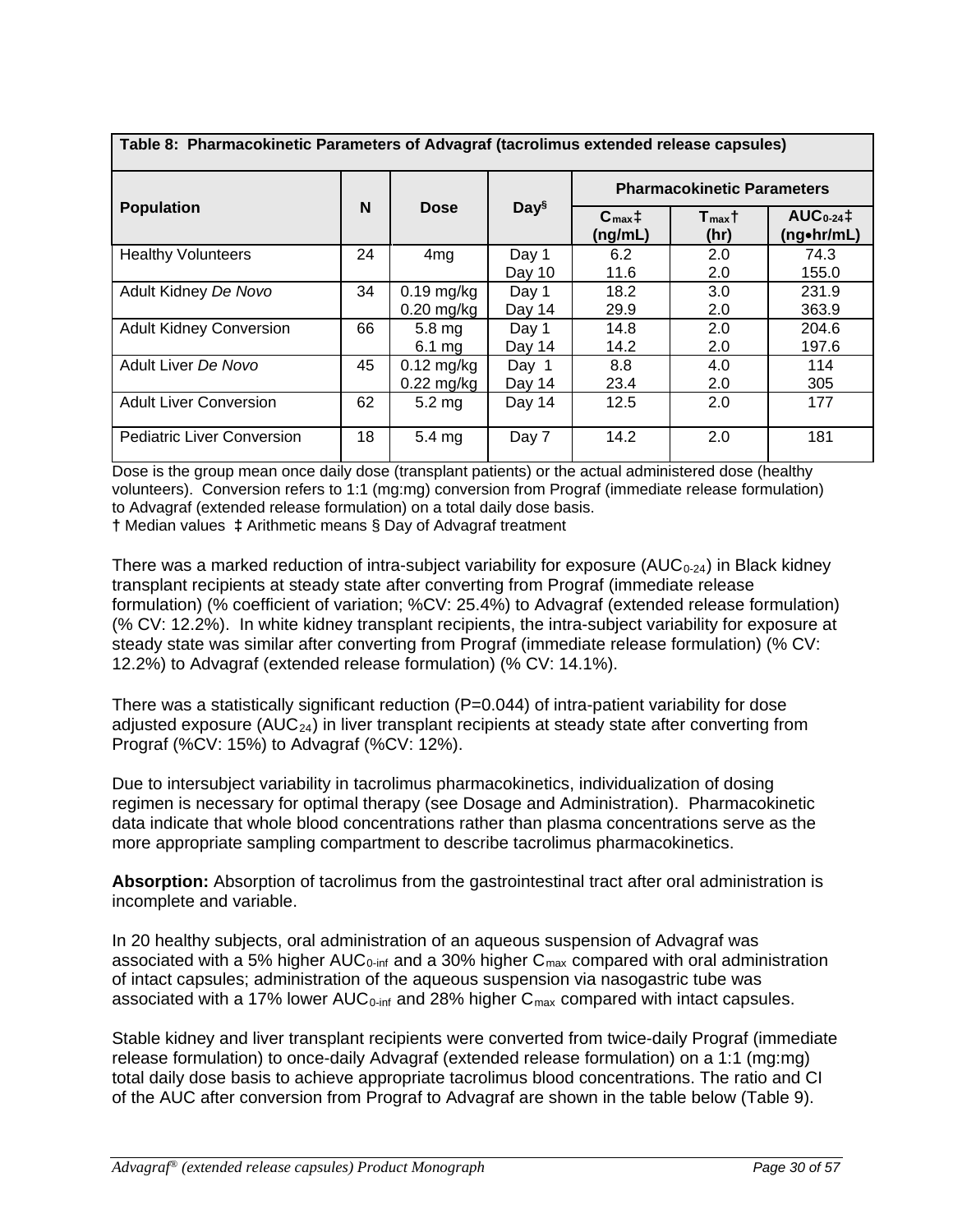# Table 9: Relative Biopharmaceutics (AUC<sub>0-24</sub>) at Steady State in Stable Transplant **Recipients Converted from Prograf (immediate release formulation) to Advagraf (extended release formulation) N Advagraf/Prograf 90% CI** Adult Kidney Transplant Recipients <sup>66</sup> 95.0% 90.7%, 99.4% Adult Liver Transplant Recipients  $\begin{vmatrix} 62 & 62 \end{vmatrix}$  88.8% 85.4%, 92.3% Pediatric Liver Transplant Productive Hanspiant 18 100.9% 90.8%, 112.1%<br>Recipients

CI: confidence interval. Least square mean parameters were generated from ANOVA. The ratio of least square mean  $AUC_{0.24}$  and 90% confidence intervals consist of natural logtransformed values (expressed as a percent) transformed back to linear scale. For all adult studies, data represent a comparison of two steady state profiles for each drug.

There was a strong correlation between trough  $(C_{min})$  and exposure (AUC<sub>0-24</sub>) after Advagraf administration in *de novo* kidney (r=0.83) and *de novo* liver (r=0.92) transplant recipients as well as postconversion to Advagraf in kidney (r=0.86) and liver (r=0.90) transplant recipients.

*Food Effects:* The presence of food affects the absorption of tacrolimus; the rate and extent of absorption is greatest under fasted conditions. In 24 healthy volunteers, administration of Advagraf immediately following a high fat meal (150 protein calories, 250 carbohydrate calories, and 500 to 600 fat calories) reduced  $C_{\text{max}}$ , AUC<sub>0-t,</sub> and AUC<sub>0-inf</sub> by approximately 25% compared with fasting values. Food delayed the median  $T_{max}$  from 2 hours in the fasted state to 4 hours in the fed state; however the terminal half-life remained 36 hours regardless of dosing conditions.

In 24 healthy volunteers, the time of the meal affected tacrolimus bioavailability. When Advagraf was administered immediately after consumption of a high-fat breakfast, tacrolimus AUC<sub>0-inf</sub> was decreased approximately 25% relative to the fasted state. When Advagraf was administered 1.5 hours after consumption of a high-fat breakfast, tacrolimus exposure was decreased approximately 35%. Administration of Advagraf 1 hour prior to a high-fat breakfast reduced tacrolimus exposure by 10%.

In 23 healthy volunteers, a diurnal effect on the absorption of tacrolimus was observed. Evening dosing of Advagraf reduced AUC<sub>0-inf</sub> by 35% relative to morning dosing.

**Distribution:** The apparent volume of distribution (based on whole blood concentrations) of tacrolimus is approximately 1.91, 1.41 and 0.85 L/kg in healthy volunteers, kidney and liver transplant patients, respectively (Table 10).

| Table 10:        | Distribution in healthy volunteers and kidney and liver transplant<br>patients |                                               |                                              |  |  |  |  |
|------------------|--------------------------------------------------------------------------------|-----------------------------------------------|----------------------------------------------|--|--|--|--|
| <b>Parameter</b> | <b>Volunteers</b><br>$(n=8)$                                                   | <b>Kidney Transplant Patients</b><br>$(n=26)$ | <b>Liver Transplant Patients</b><br>$(n=17)$ |  |  |  |  |
| Mean IV<br>Dose  | 0.025<br>mg/kg/4 hr                                                            | $0.02$ mg/kg/4 hr                             | $0.05$ mg/kg/12 hr                           |  |  |  |  |
| V(L/kg)          | $1.91 \pm 0.31$                                                                | $1.41 \pm 0.66$                               | $0.85 \pm 0.3$                               |  |  |  |  |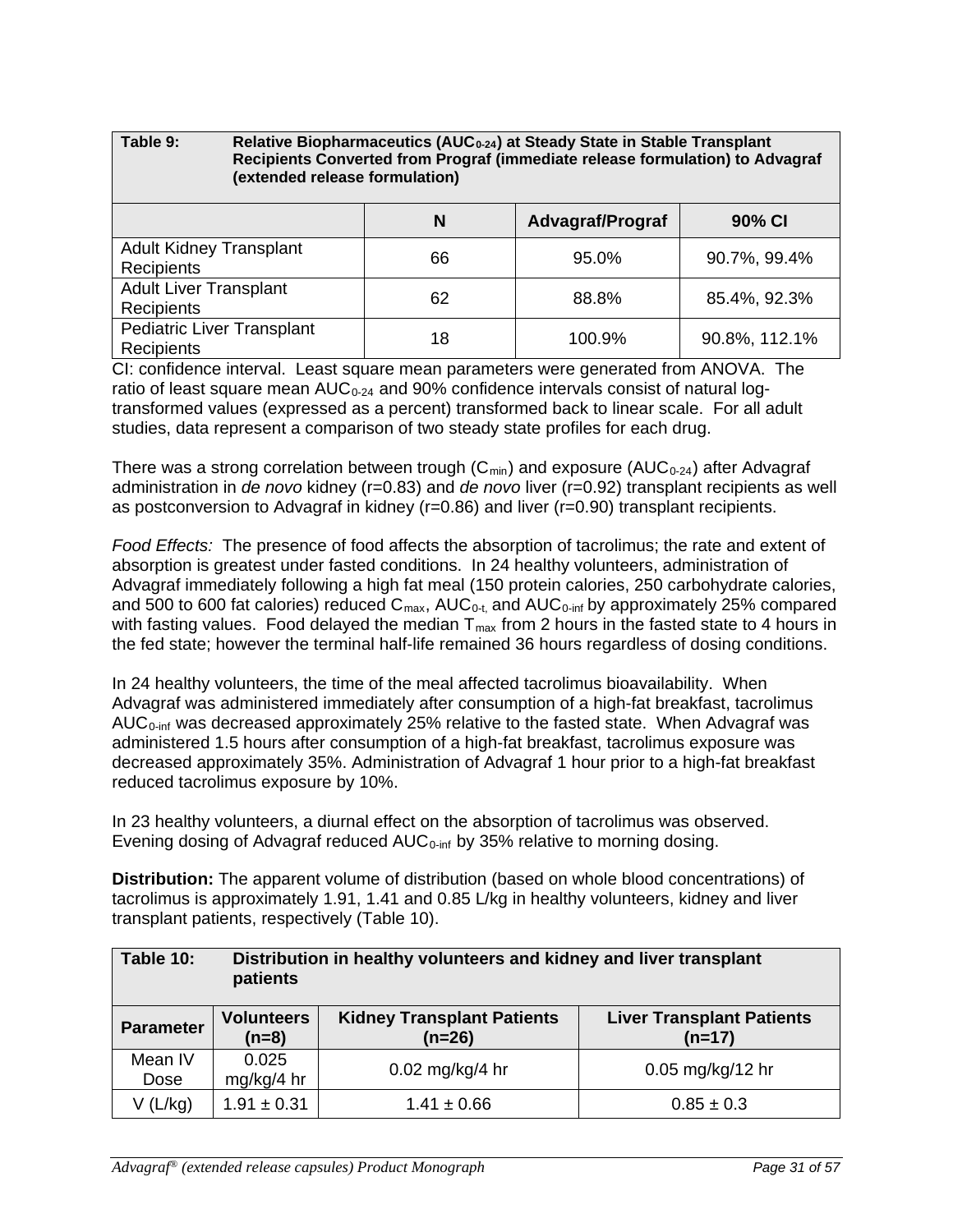| r1<br>◡        | $0.040 \pm$ |                   |                   |
|----------------|-------------|-------------------|-------------------|
| (L/hr/kg)<br>. | 0.009       | $0.083 \pm 0.050$ | $0.053 \pm 0.017$ |

The plasma protein binding of tacrolimus is approximately 99% and is independent of concentration over a range of 5-50 ng/mL. Tacrolimus is bound to proteins, mainly albumin and alpha-1-acid glycoprotein, and has a high level of association with erythrocytes. The distribution of tacrolimus between whole blood and plasma depends on several factors, such as hematocrit, temperature at the time of plasma separation, drug concentration, and plasma protein concentration. In a U.S. study in which tacrolimus was administered as Prograf (immediate release formulation), the ratio of whole blood concentration to plasma concentration averaged 35 (range 12 to 67).

**Metabolism:** Tacrolimus is extensively metabolized by the mixed-function oxidase system, primarily the cytochrome P-450 enzyme system (CYP3A). A metabolic pathway leading to the formation of 8 possible metabolites has been proposed. Demethylation and hydroxylation were identified as the primary mechanisms of biotransformation *in vitro*. The major metabolite identified in incubations with human liver microsomes is 13-demethyl tacrolimus. In *in vitro* studies, a 31-demethyl metabolite has been reported to have the same activity as tacrolimus; the 13-demethyl, 15-demethyl and 15- and 31- double-demethylated metabolites were shown to retain an activity of less than 10%.

**Elimination:** The mean clearance following IV administration of tacrolimus is 0.040, 0.083 and 0.053 L/hr/kg in healthy volunteers, adult kidney transplant patients and adult liver transplant patients respectively. In man, less than 1% of the dose administered is excreted unchanged in urine.

# **Human Studies**

The pharmacokinetic profile of tacrolimus as Prograf (immediate release formulation) after intravenous or oral administration is well defined. Tacrolimus as Prograf (immediate release formulation) requires twice-a-day dosing. Tacrolimus extended release formulation (Advagraf) was developed as a once-a-day morning dosing formulation. Evidence to date with tacrolimus as Prograf (immediate release formulation) indicates that the total exposure over a dosing interval as measured by AUC or trough whole blood concentration is most important for determining the risk of acute rejection after organ transplantation.

In contrast, tacrolimus whole blood peak concentrations  $(C_{\text{max}})$  following administration as Prograf (immediate release formulation) do not appear to be predictive of either the risk of biopsy-confirmed acute rejection or the likelihood of an adverse event. No statistically significant relationship between tacrolimus whole blood  $C_{\text{max}}$  and adverse events or biopsyconfirmed acute rejection was found using a Cox regression analysis (with time to the first event as the dependent variable and maximum value of the peak concentration as a covariate) of data from 181 kidney transplant recipients who received Prograf (immediate release formulation). However, while not predictive of any individual adverse event, a higher  $C_{\text{max}}$  could potentially increase the overall safety risk.

Therefore, the target biopharmaceutic goals for the development of a once-a-day formulation of tacrolimus were to achieve AUC relative to Prograf (immediate release formulation) within equivalence criteria and an equal or reduced  $C<sub>max</sub>$  as compared with that of Prograf (immediate release formulation). In addition, clinical development of a once-a-day formulation required a good correlation of trough concentration to AUC (similar to that obtained for Prograf [immediate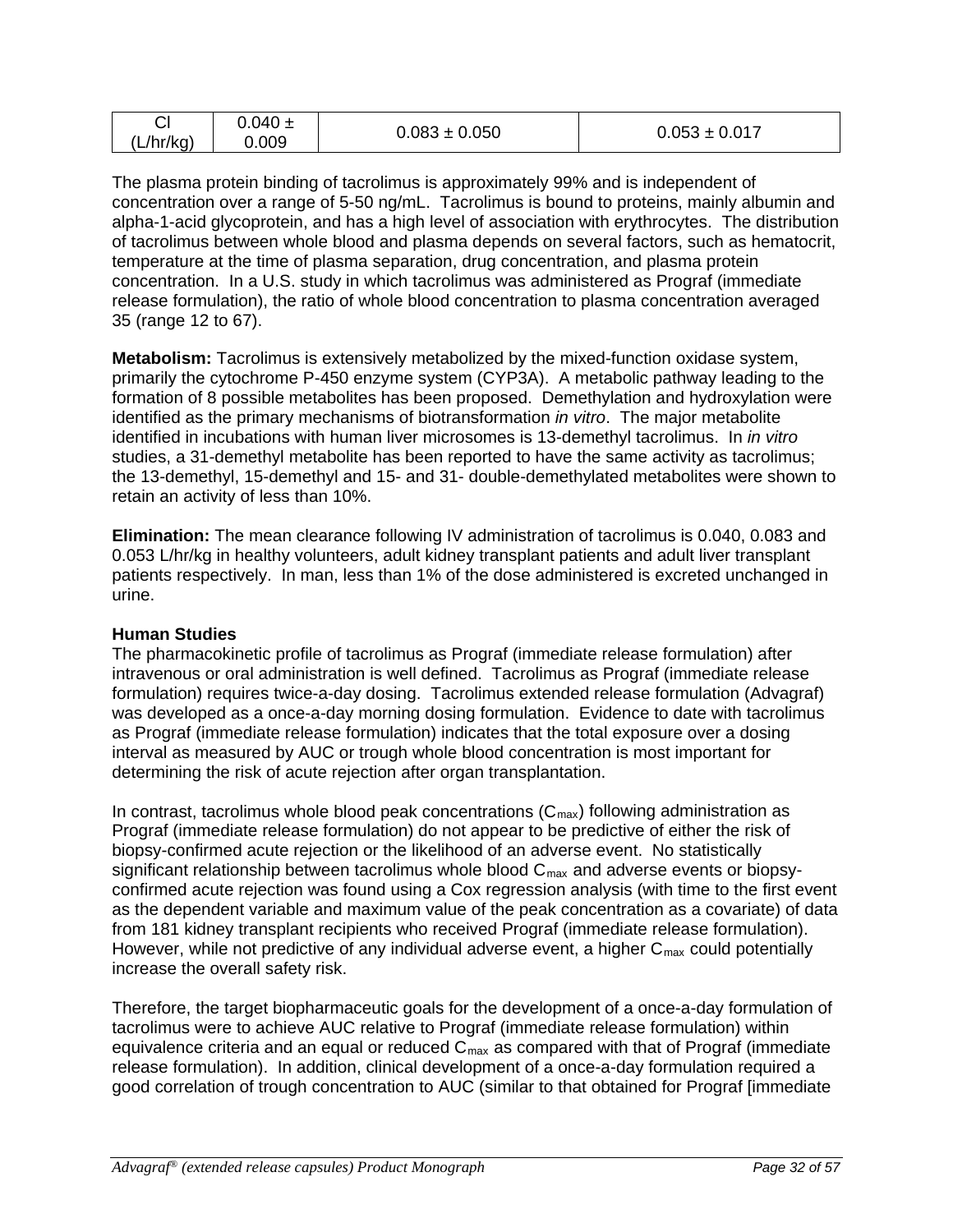release formulation]) and the same trough target range as Prograf (immediate release formulation), using the same therapeutic monitoring system.

The pharmacokinetic parameters of the tacrolimus extended release formulation (Advagraf) has been studied in patients. Results indicate that the same therapeutic monitoring as used with Prograf (immediate release formulation) can be used with tacrolimus extended release formulation. In addition, the same trough target range as used with Prograf (immediate release formulation) can be used with tacrolimus extended release formulation. In conversion patients, tacrolimus exposure ( $AUC_{0-24}$ ) at steady state is equivalent between Prograf (immediate release formulation) and extended release formulation supporting continued prophylaxis of organ rejection. Data from studies of transplant recipients indicate that once-daily administration of tacrolimus extended release formulation results in consistently lower  $C_{\text{max}}$  values than twicedaily administration of Prograf (immediate release formulation). In addition, pharmacokinetic profiles for tacrolimus extended release formulation did not indicate signs of dose dumping (i.e., complete dose is more rapidly released from the dosage form) during any treatment.

| Table 11:<br>Relative Biopharmaceutics (AUC <sub>0-24</sub> ) at Steady State |    |                                                                                                            |               |  |  |  |  |
|-------------------------------------------------------------------------------|----|------------------------------------------------------------------------------------------------------------|---------------|--|--|--|--|
| <b>Study Population</b>                                                       | N  | <b>Advagraf (extended</b><br>release) / Prograf<br>(immediate release)<br>(Ratio of Least Square<br>Means) | 90% CI        |  |  |  |  |
| <b>Adult Kidney</b>                                                           | 66 | 95.0%                                                                                                      | 90.7%, 99.4%  |  |  |  |  |
| <b>Adult Liver</b>                                                            | 62 | 88.8%                                                                                                      | 85.4%, 92.3%  |  |  |  |  |
| Pediatric Liver                                                               | 18 | 100.9%                                                                                                     | 90.8%, 112.1% |  |  |  |  |

Patient Base: stable transplant recipients converted from Prograf (immediate release formulation) to tacrolimus extended release formulation (Advagraf). The least square mean parameters were generated from ANOVA. Ratio of parameter means and 90% confidence intervals consist of natural log-transformed parameters (expressed as a percent) transformed back to linear scale. For all adult studies, data represent a comparison of two steady state profiles for each drug. CI: confidence interval

There are no adequate and well-controlled studies in pregnant women. Tacrolimus is transferred across the placenta and infants exposed to tacrolimus *in utero* may be at a risk of prematurity, birth defects/congenital anomalies, low birth weight, and fetal distress. The use of tacrolimus during pregnancy has been associated with preterm delivery, neonatal hyperkalemia and renal dysfunction. Tacrolimus may increase hyperglycemia in pregnant women with diabetes (including gestational diabetes). Monitor maternal blood glucose levels regularly. Tacrolimus may exacerbate hypertension in pregnant women and increase pre-eclampsia. Monitor and control blood pressure. Females and males of reproductive potential should consider the use of appropriate contraception prior to starting treatment with tacrolimus. Advagraf should be used during pregnancy only if the potential benefit to the mother justifies potential risk to the fetus.

In experience reported by the University of Pittsburgh, eleven female transplant patients maintained on tacrolimus therapy throughout pregnancy delivered twelve babies, with one patient conceiving twice. These patients received tacrolimus from week one to 20 months prior to conception. Ten of the pregnancies were successful, four with C-sections. The neonates showed no growth retardation or congenital anomalies. Hyperkalemia was observed in the majority of babies, but resolved within 24-48 hours without adverse effects. Two babies (both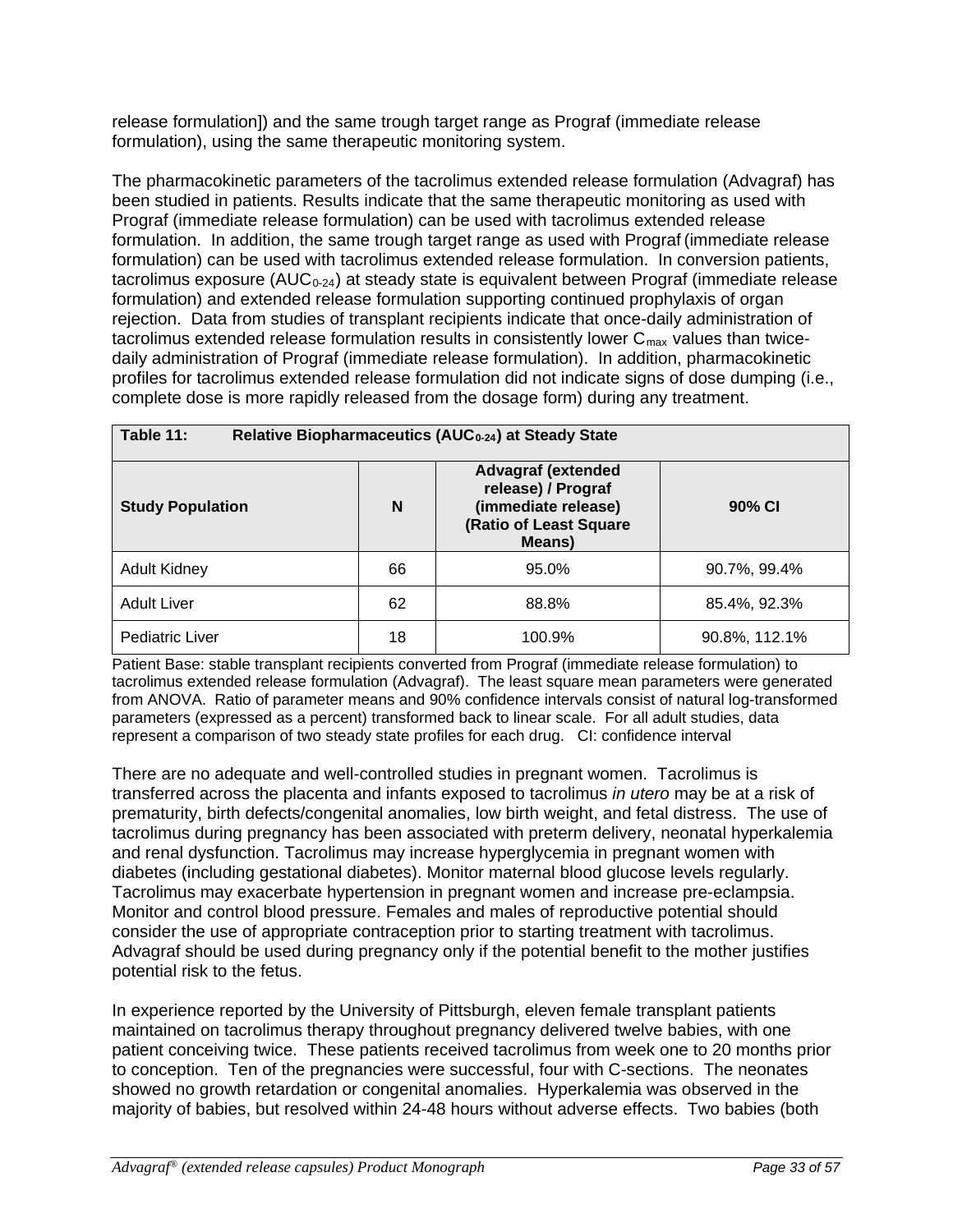premature 22 and 24 weeks) died shortly after birth. One pregnancy was complicated by diabetes, hypertension and proteinuria, the other by CMV infection requiring ganciclovir therapy. Additional information includes a report of one newborn who had temporary anuria associated with high cord blood tacrolimus concentration, however, renal function was normal within one week. Another reference reports on the successful pregnancy (normal healthy male) in a 28 year old female with bolus steroids and increased doses of tacrolimus for liver graft rejection. In this case, the cord blood plasma concentration was approximately one half that noted in maternal plasma.

## **Special Populations and Conditions**

**Pediatrics:** Experience with tacrolimus in pediatric kidney transplant patients is limited.

*Geriatrics:* The pharmacokinetics of tacrolimus has not been established in the geriatric population.

**Sex:** Data from kidney transplant recipients converted from Prograf (immediate release formulation) to Advagraf (extended release formulation) in a phase II, open-label study showed equivalence in exposure for both male and female patients; the ratio of least square means (Advagraf: Prograf) for  $AUC_{0-24}$  at steady state was 92.0% [90% CI: 86.1%, 98.3%] for females (n=24) and 96.7% [90% CI: 90.9%, 102.9%] for males (n=42).

Similar data from a phase II, open-label study in liver transplant recipients converted from Prograf to Advagraf showed equivalence in exposure for both male and female patients; the ratio of least square means (Advagraf: Prograf) for  $AUC_{24}$  at steady state was 89.2% [90% CI: 82.7%, 96.1%] for females (n=26) and 88.5% [90% CI: 84.9%, 92.3%] for males (n=36).

*Ethnic origin:* The data from Advagraf administration in *de novo* kidney transplant patients indicate that Black patients required a higher dose to attain comparable trough concentrations compared to White patients.

Black kidney transplant recipients (n=12) were converted from Prograf (immediate release formulation) to Advagraf (extended release formulation) on a 1:1 (mg:mg) total daily dose basis. The ratio of least square means (Advagraf: Prograf) for  $AUC_{0.24}$  at steady state was 109.8% [90% CI: 99.0%, 121.7%] for Black patients. Intra-subject variability in exposure for Black patients was reduced with Advagraf compared with Prograf.

*Hepatic Insufficiency:* The pharmacokinetics of tacrolimus administered as Prograf (immediate release formulation) were determined in six subjects with mild hepatic dysfunction (mean Pugh score: 6.2) following single IV and oral administrations. The pharmacokinetic parameters obtained were as follows:

| Table 12:<br>Tacrolimus (Immediate Release Formulation) Pharmacokinetics in Patients with<br><b>Mild Hepatic Impairment</b> |                 |   |  |  |  |                 |
|-----------------------------------------------------------------------------------------------------------------------------|-----------------|---|--|--|--|-----------------|
| Dose and Route<br><b>Parameter</b><br>$(N = 6)$<br>1.3 mg IV<br>7.7 mg P.O.                                                 |                 |   |  |  |  |                 |
|                                                                                                                             |                 |   |  |  |  | Age Range (yrs) |
| Absolute Bioavailability (%)                                                                                                | $22.3 \pm 11.4$ |   |  |  |  |                 |
| $C_{\text{max}}$ (ng/mL)                                                                                                    | $48.2 \pm 17.9$ | ۰ |  |  |  |                 |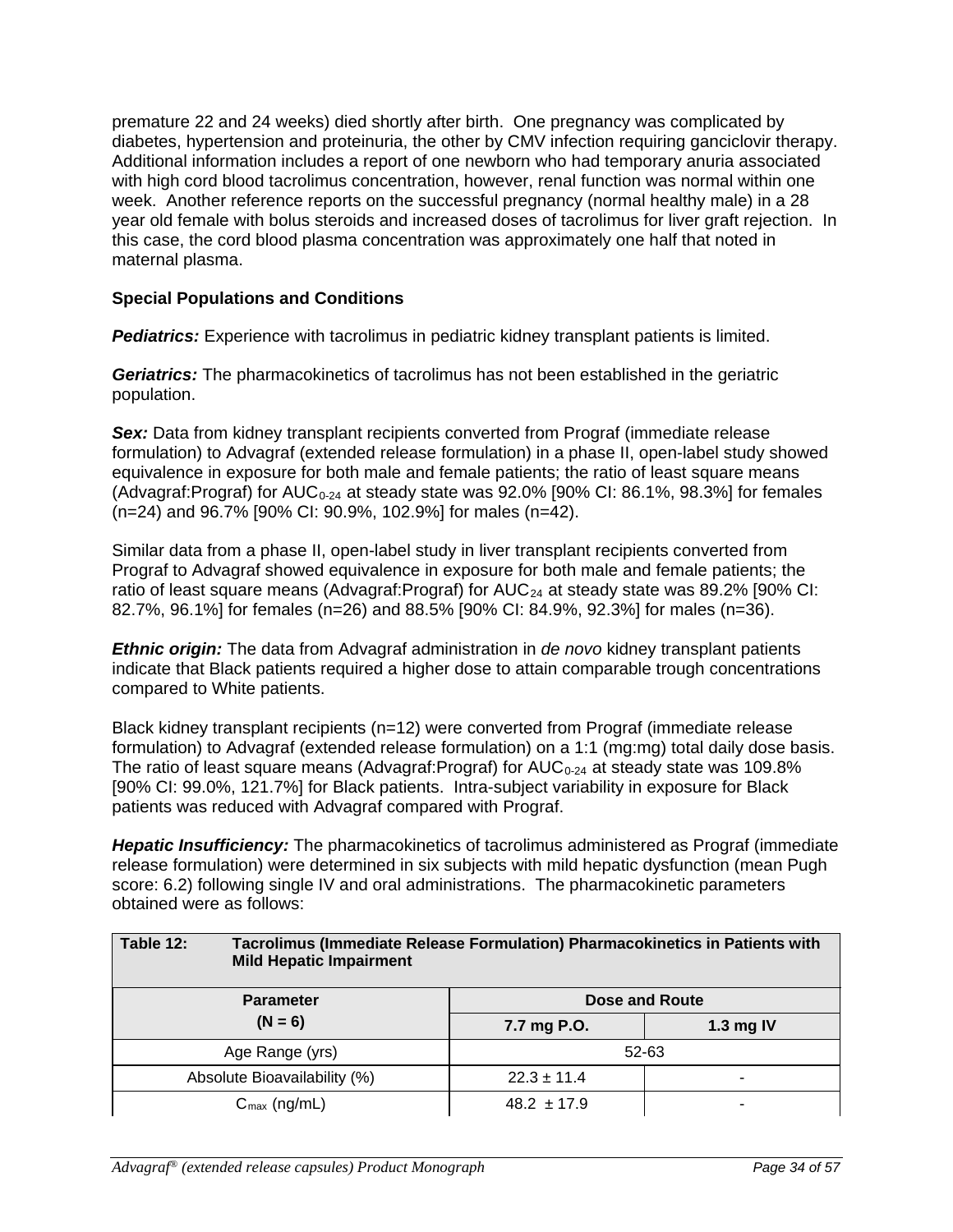| Table 12:               | Tacrolimus (Immediate Release Formulation) Pharmacokinetics in Patients with<br><b>Mild Hepatic Impairment</b> |                                |                   |  |  |  |
|-------------------------|----------------------------------------------------------------------------------------------------------------|--------------------------------|-------------------|--|--|--|
| <b>Parameter</b>        |                                                                                                                |                                | Dose and Route    |  |  |  |
| $(N = 6)$               |                                                                                                                | 7.7 mg P.O.                    | 1.3 mg IV         |  |  |  |
| $T_{\text{max}}$ (hr)   |                                                                                                                | $1.5 \pm 0.6$                  |                   |  |  |  |
| $AUC_{0-72}$ (ng•hr/mL) |                                                                                                                | $488 \pm 320$                  | $367 \pm 107$     |  |  |  |
| V(L/kg)                 |                                                                                                                | $3.7 \pm 4.7^*$                | $3.1 \pm 1.6$     |  |  |  |
| Cl (L/hr/kg)            |                                                                                                                | $0.034 \pm 0.019$ <sup>*</sup> | $0.042 \pm 0.020$ |  |  |  |
| $t_{1/2}$ (hr)          |                                                                                                                | 66.1 $\pm$ 44.8                | $60.6 \pm 43.8$   |  |  |  |

\*Corrected for bioavailability

The disposition of tacrolimus in patients with mild hepatic dysfunction was not substantially different from that in normal volunteers (see previous tables). In general, tacrolimus elimination half-life was longer and volume of distribution larger in patients with mild hepatic dysfunction compared to normal volunteers. The clearance in both populations was similar and since tacrolimus is extensively metabolized at multiple sites, patients with mild hepatic dysfunction may not require lower maintenance doses of tacrolimus than patients with normal hepatic function.

Tacrolimus pharmacokinetics were also studied in 6 subjects with severe hepatic dysfunction (mean Pugh score > 10) administered Prograf (immediate release formulation). The mean clearance was substantially lower in patients with severe hepatic dysfunction, irrespective of the route of administration.

| Table 13:<br>Tacrolimus (Immediate Release Formulation) Pharmacokinetics in Patients with<br><b>Severe Hepatic Impairment)</b> |                                     |                                            |                               |               |                   |  |  |  |
|--------------------------------------------------------------------------------------------------------------------------------|-------------------------------------|--------------------------------------------|-------------------------------|---------------|-------------------|--|--|--|
| Route, N                                                                                                                       | <b>Dose</b>                         | AUC ng•hr/mL (0-t)                         | $T_{1/2}$ (hr)                | $V$ (L/kg)    | $Cl$ (L/hr/kg)    |  |  |  |
|                                                                                                                                | mg/kg/4<br>0.02<br>hr IV $(n=2)$    | 762 (t=120 hr)                             | $198 \pm 158$                 |               |                   |  |  |  |
| IV, $n=6$                                                                                                                      | mg/kg/8<br>0.01<br>hr<br>IV $(n=4)$ | $289 \pm 117$ (t=144 hr)                   | 81-<br>Range:<br>436          | $3.9 \pm 1.0$ | $0.017 \pm 0.013$ |  |  |  |
| $PO, n=5+$                                                                                                                     | 8 mg PO<br>$(n=1)$<br>5 mg PO       | 658 (t=120 hr)<br>$533 \pm 156$ (t=144 hr) | $119 \pm 35$<br>85-<br>Range: | $3.1 \pm 3.4$ | $0.016 \pm 0.011$ |  |  |  |
|                                                                                                                                | $(n=4)$<br>4 mg PO<br>$(n=1)$       |                                            | 178                           |               |                   |  |  |  |

† 1 patient did not receive the PO dose.

*Renal Insufficiency:* The pharmacokinetics of tacrolimus following a single IV administration of Prograf were determined in 12 subjects (7 not on dialysis and 5 on dialysis). The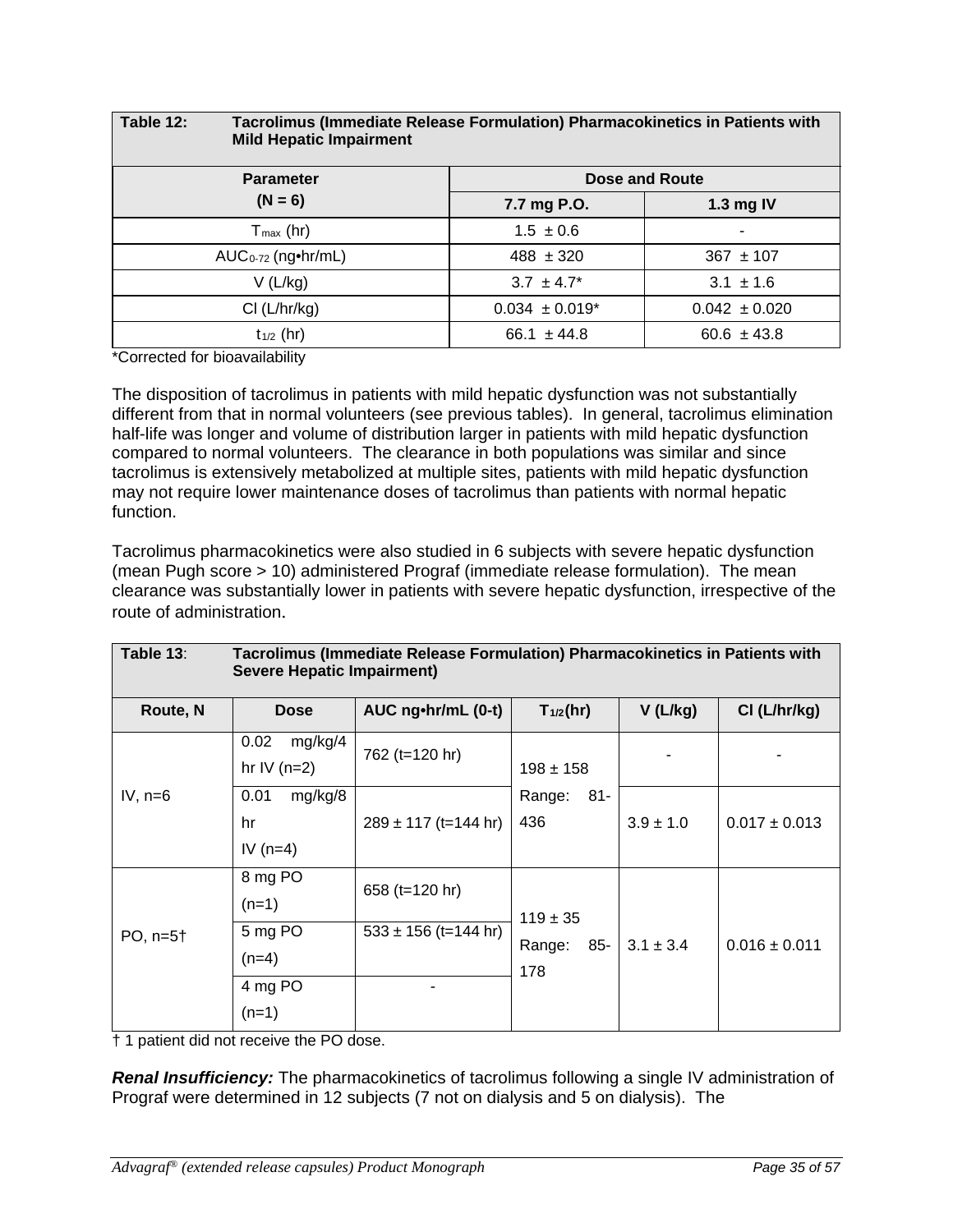| Table 14:                       | <b>Tacrolimus Pharmacokinetics in Patients with Renal Insufficiency</b> |  |  |  |  |  |
|---------------------------------|-------------------------------------------------------------------------|--|--|--|--|--|
| Serum Creatinine (mg/dL)        | $3.9 \pm 1.6$ (not on dialysis)                                         |  |  |  |  |  |
|                                 | $12.0 \pm 2.4$ (on dialysis)                                            |  |  |  |  |  |
| Age range (yrs)                 | 25-65                                                                   |  |  |  |  |  |
| Route                           | IV                                                                      |  |  |  |  |  |
| Dose (mg)                       | $1.17 \pm 0.28$                                                         |  |  |  |  |  |
| $AUC0-60$ (ng•hr/mL)            | $393 \pm 123$                                                           |  |  |  |  |  |
| $AUC_{0\text{-inf}}$ (ng•hr/mL) | $499 \pm 155$                                                           |  |  |  |  |  |
| V(L/kg)                         | $1.07 \pm 0.20$                                                         |  |  |  |  |  |
| Cl (L/hr/kg)                    | $0.038 \pm 0.014$                                                       |  |  |  |  |  |
| $t_{1/2}$ (hr)                  | $26.3 \pm 9.2$                                                          |  |  |  |  |  |

pharmacokinetic parameters obtained are presented in the table below:

The disposition of tacrolimus in patients with renal dysfunction was not different from that in normal volunteers (see previous tables). The clearance was similar whereas volume of distribution was smaller and the mean terminal elimination half-life shorter than that of normal volunteers.

**Diabetes:** Stable kidney transplant recipients who had diabetes or new onset diabetes after transplant (NODAT) and were converted to Advagraf had ratios of least square means (Advagraf:Prograf) for AUC<sub>0-24</sub> of 92.0% [90% CI: 84.8%, 99.7%] in kidney transplant recipients (n=13).

## **11 STORAGE, STABILITY AND DISPOSAL**

Store and dispense at controlled room temperature, 15°C – 30°C.

## **12 SPECIAL HANDLING INSTRUCTIONS**

Based on immunosuppressive effects of tacrolimus, inhalation or direct contact with skin or mucous membranes of powder contained in tacrolimus products should be avoided. If such contact occurs, wash the skin and eyes.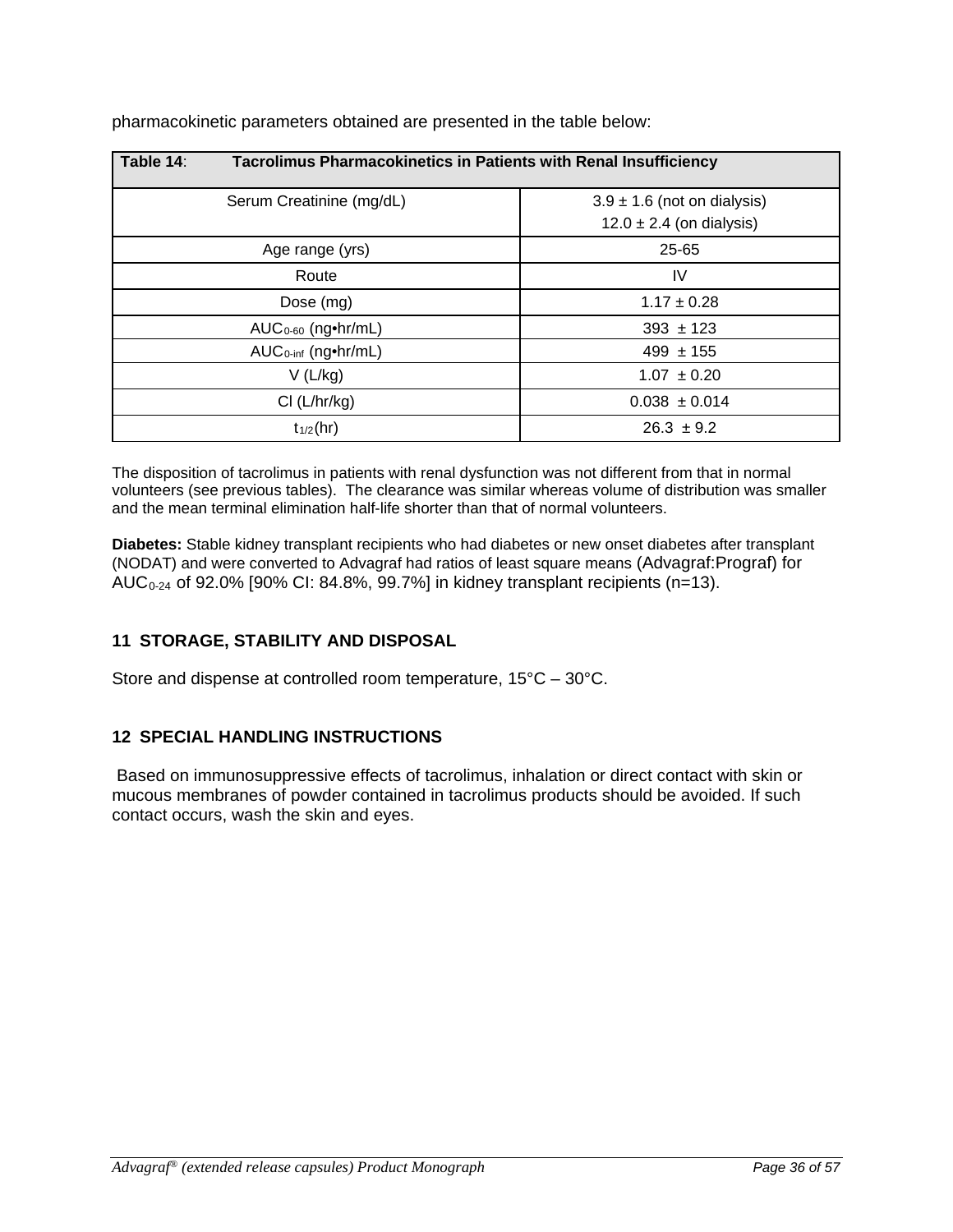## **PART II: SCIENTIFIC INFORMATION**

## **13 PHARMACEUTICAL INFORMATION**

#### **Drug Substance**

Proper name: tacrolimus

Chemical name: [3*S*-[3*R*\* [*E*(1*S*\* ,3*S*\* ,4*S*\* )],4*S*\* ,5*R*\* ,8*S*\* ,9*E*,12*R*\* ,14*R*\* ,15*S*\* ,16*R*\* ,18*S*\* , 19*S*\* ,26a*R*\* ]]-5,6,8,11,12,13,14,15,16,17,18,19,24,25,26,26a-hexadecahydro-5,19-dihydroxy-3- [2-(4-hydroxy-3-methoxycyclohexyl)-1-methylethenyl]-14,16-dimethoxy-4,10,12,18-tetramethyl-8-(2-propenyl)-15,19-epoxy-3H-pyrido[2,1-c][1,4] oxaazacyclotricosine-1,7,20,21(4H,23H) tetrone, monohydrate.

Molecular formula and molecular mass:  $C_{44}H_{69}NO_{12}$ •H<sub>2</sub>O and 822.03

Structural formula:



Physicochemical properties: Tacrolimus appears as white crystals or crystalline powder. It is practically insoluble in water, freely soluble in ethanol, and very soluble in methanol and chloroform.

Melting Point: 124.9 - 126.8°C by thermal analysis

Partition Coefficient: > 1000 (in n-octanol/water)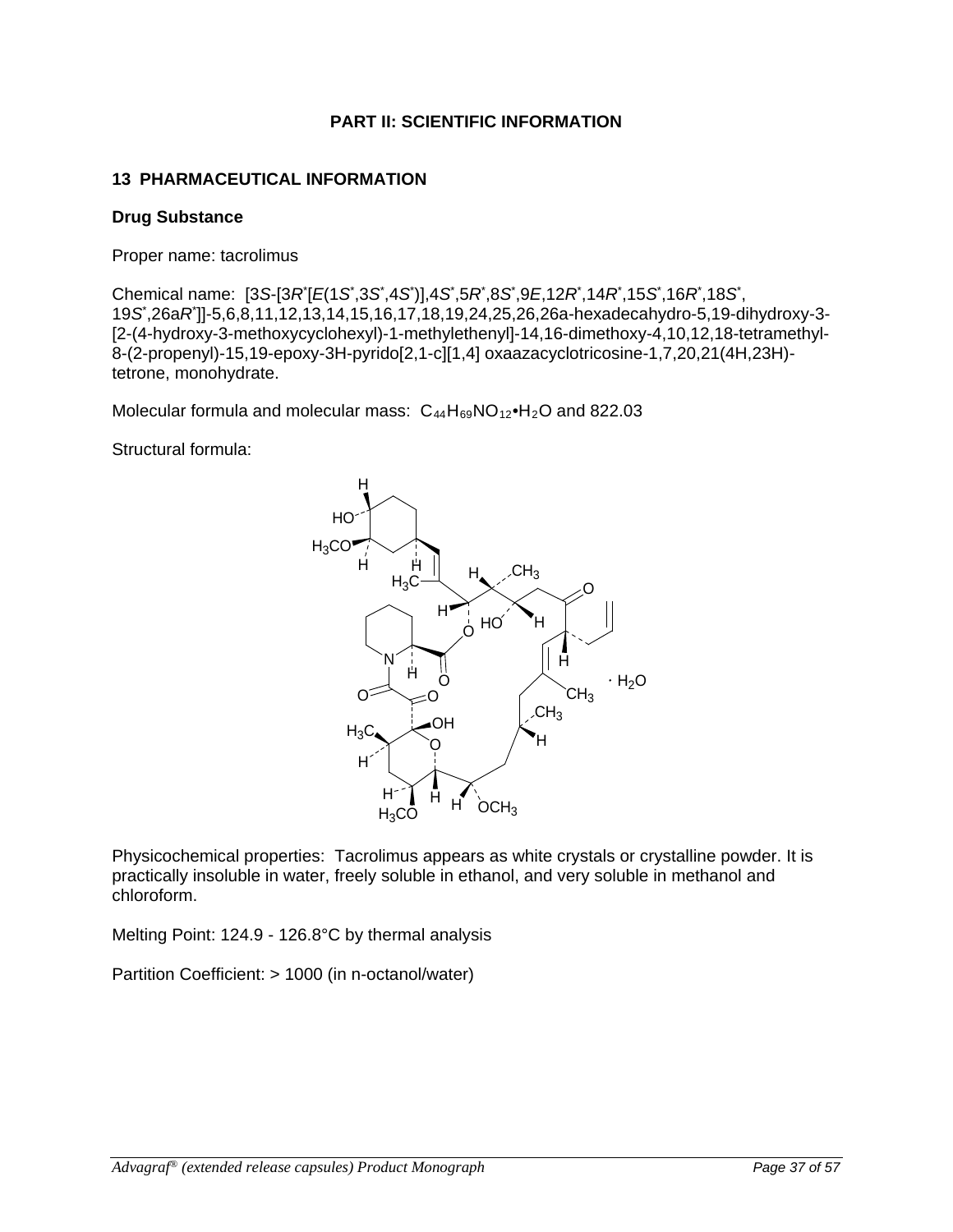# **14 CLINICAL TRIALS**

# **14.1 Trial Design and Study Demographics**

# **Kidney Transplantation**

|                       | Table 15: Summary of patient demographics for clinical trials in kidney transplantation                                             |                                                                                                                                                                                                                                        |                                       |                                     |                       |                   |  |
|-----------------------|-------------------------------------------------------------------------------------------------------------------------------------|----------------------------------------------------------------------------------------------------------------------------------------------------------------------------------------------------------------------------------------|---------------------------------------|-------------------------------------|-----------------------|-------------------|--|
| Study #               | <b>Trial design</b>                                                                                                                 | Dosage, route of<br>administration<br>and duration                                                                                                                                                                                     | <b>Number</b><br>of study<br>subjects | Mean age<br>(Range)                 | <b>Gender</b>         | Race<br>(W/B/A/O) |  |
|                       | KIDNEY - De novo transplant                                                                                                         |                                                                                                                                                                                                                                        |                                       |                                     |                       |                   |  |
| 02-0-158              | Phase III<br>randomized,<br>open-label,<br>multicentre,<br>comparative                                                              | Advagraf (extended<br>release): initial<br>dose 0.15mg -<br>0.20mg/kg/day,<br>orally, once daily<br>morning, 1 year.*                                                                                                                  | 214                                   | 47.84 $\pm$<br>12.995 (17<br>$-77)$ | $M = 138$<br>$F = 76$ | 160/41/5/8        |  |
|                       |                                                                                                                                     | Prograf (immediate<br>release): initial<br>dose 0.075mg -<br>0.1mg/kg orally,<br>twice daily, 1 year.*                                                                                                                                 | 212                                   | 48.62 $\pm$<br>12.855 (19<br>$-74)$ | $M = 136$<br>$F = 76$ | 152/51/5/4        |  |
|                       |                                                                                                                                     | Neoral: initial dose<br>4-5mg/kg, orally,<br>twice daily, 1 year.*                                                                                                                                                                     | 212                                   | 47.63 $\pm$<br>12.953 (17<br>$-77)$ | $M = 130$<br>$F = 82$ | 163/36/8/5        |  |
| FG-<br>506E-12-<br>01 | Phase II,<br>open-label,<br>randomized,<br>multi-center,<br>comparative<br>trial                                                    | Advagraf (extended<br>release): Initial<br>dose 0.20mg/kg<br>orally, once daily<br>morning‡. Study<br>duration 6 weeks.                                                                                                                | 60                                    | 44.0<br>$(19-66)$                   | $M = 34$<br>$F = 26$  | 58/0/0/2          |  |
|                       |                                                                                                                                     | Prograf (immediate<br>release): Initial<br>dose 0.20mg/kg<br>orally, twice daily‡.<br>Study duration 6<br>weeks                                                                                                                        | 59                                    | 43.6<br>$(21-65)$                   | $M = 44$<br>$F = 15$  | 59/0/0/0          |  |
|                       | KIDNEY - Transplant Recipients Converted from Prograf (immediate release formulation) to<br>Advagraf (extended release formulation) |                                                                                                                                                                                                                                        |                                       |                                     |                       |                   |  |
| 02-0-131              | Phase II,<br>open-label,<br>multicenter,<br>safety, PK<br>conversion<br>$(1:1)$ study                                               | Individualized oral<br>dose (tacrolimus<br>trough levels<br>5-20ng/mL). The<br>Prograf (immediate<br>release) twice daily<br>dose is given for 1<br>week followed by<br>Advagraf (extended<br>release) once daily<br>dose for 4 weeks. | 68                                    | 46.7 $\pm$<br>12.57 (22-<br>71)     | $M=42$<br>$F = 26$    | 54/12/1/1         |  |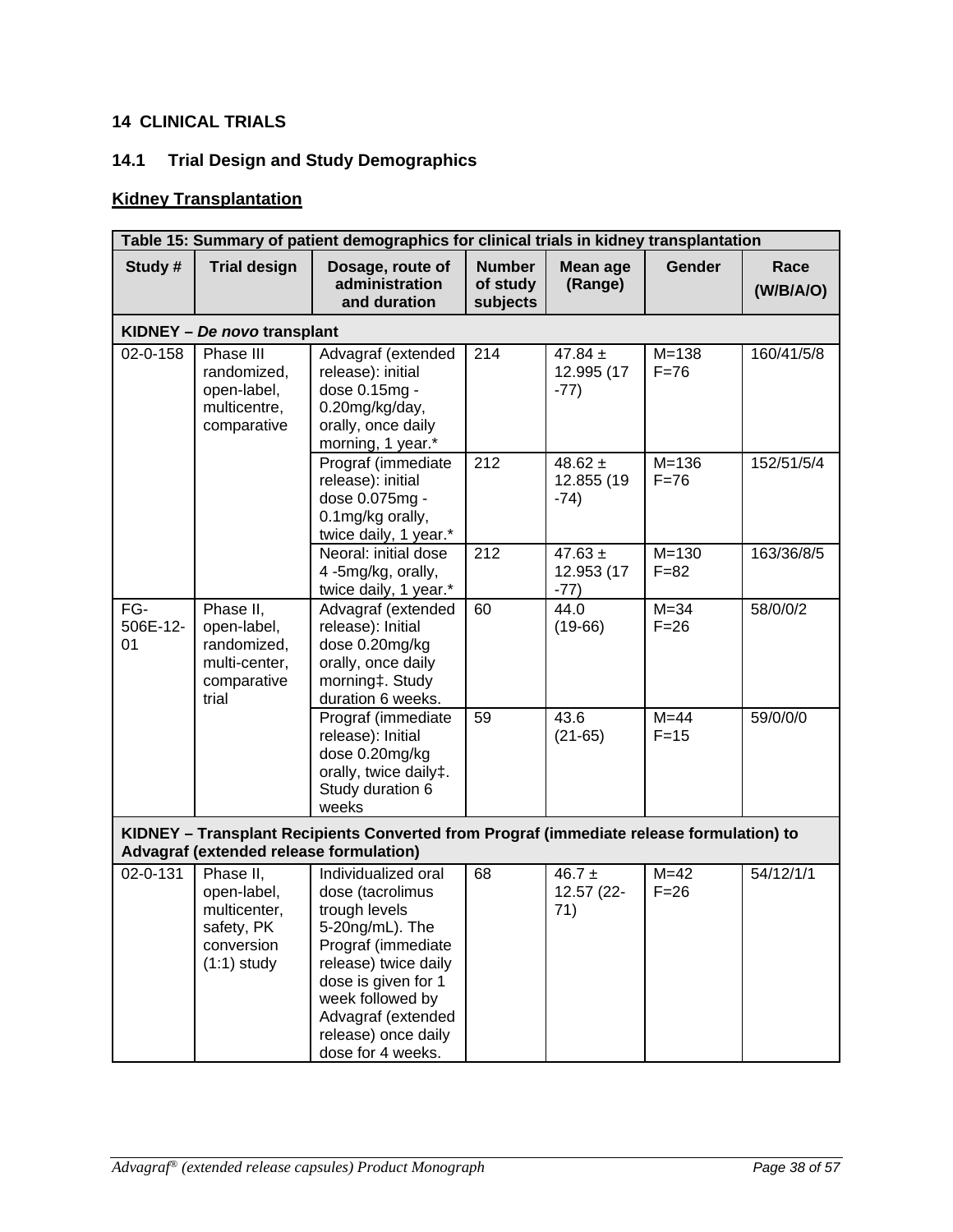|                                                           | Table 15: Summary of patient demographics for clinical trials in kidney transplantation                                                           |                                                                                                                                                                                                                                |                                       |                     |                      |                   |
|-----------------------------------------------------------|---------------------------------------------------------------------------------------------------------------------------------------------------|--------------------------------------------------------------------------------------------------------------------------------------------------------------------------------------------------------------------------------|---------------------------------------|---------------------|----------------------|-------------------|
| Study #                                                   | <b>Trial design</b>                                                                                                                               | Dosage, route of<br>administration<br>and duration                                                                                                                                                                             | <b>Number</b><br>of study<br>subjects | Mean age<br>(Range) | <b>Gender</b>        | Race<br>(W/B/A/O) |
| FG-<br>506E-12-<br>02<br>(Alloway,<br>$2005$ <sup>1</sup> | Phase II,<br>open-label,<br>multi-centre,<br>single-<br>sequence,<br>four period<br>crossover<br>replicate<br>design,<br>comparative<br>PK study. | Individualized oral<br>dose (tacrolimus<br>trough levels<br>$5-15$ ng/mL).<br>Prograf (immediate<br>release) twice daily<br>or Advagraf<br>(extended release)<br>once daily for 14<br>days for each of 4<br>treatment periods. | 69                                    | 44.8<br>$(20-65)$   | $M = 49$<br>$F = 20$ | 52/1/8/8          |

W= White, B= Black, A= Asian, O= other (includes East Indian, Pacific Islander, Native Hawaiian, Filipino, Brazilian Indian) \*Target concentration range for tacrolimus (Advagraf [extended release formulation] and Prograf [immediate release formulation]) was 7 - 16 ng/mL for days 0 - 90 and 5 to 15ng/mL thereafter. ‡Target trough concentration 10 - 20 ng/mL (day 1 - 14) and 5 - 15 ng/mL (day 15 - week 6).

## **Liver Transplantation**

| Table 16:                                                  | Summary of patient demographics for clinical trials in liver transplantation                                                                        |                                                                                                                                                                                                  |                                       |                               |                       |                   |
|------------------------------------------------------------|-----------------------------------------------------------------------------------------------------------------------------------------------------|--------------------------------------------------------------------------------------------------------------------------------------------------------------------------------------------------|---------------------------------------|-------------------------------|-----------------------|-------------------|
| Study #                                                    | <b>Trial design</b>                                                                                                                                 | Dosage, route of<br>administration<br>and duration                                                                                                                                               | <b>Number</b><br>of study<br>subjects | Mean age<br>(Range)           | Gender                | Race<br>(W/B/A/O) |
|                                                            | LIVER - De novo transplant                                                                                                                          |                                                                                                                                                                                                  |                                       |                               |                       |                   |
| FG-506E-<br>$11 - 03$<br>(Trunecka<br>$2010$ <sup>13</sup> | Phase III<br>randomized,<br>double-blind<br>$(24$ weeks,<br>open label (12<br>months),<br>multicentre,<br>comparative<br>trial, with PK<br>substudy | Advagraf<br>(extended release):<br>initial dose<br>$0.20$ mg/kg/day +<br>corticosteroids,<br>orally, once daily<br>morning<br>Study Duration: 14<br>days PK and 1<br>year Efficacy and<br>Safety | 237                                   | $52.7 \pm 9.1$<br>$(24 - 70)$ | $M = 161$<br>$F = 76$ | 233/1/0/3         |
|                                                            |                                                                                                                                                     | Prograf (immediate<br>release): initial<br>dose $0.05$ mg/kg +<br>corticosteroids,<br>orally, twice daily.<br>Study Duration: 14<br>days PK and 1<br>year Efficacy and<br>Safety                 | 234                                   | $52.8 \pm 9.5$<br>$(19 - 72)$ | $M = 170$<br>$F=64$   | 225/1/2/6         |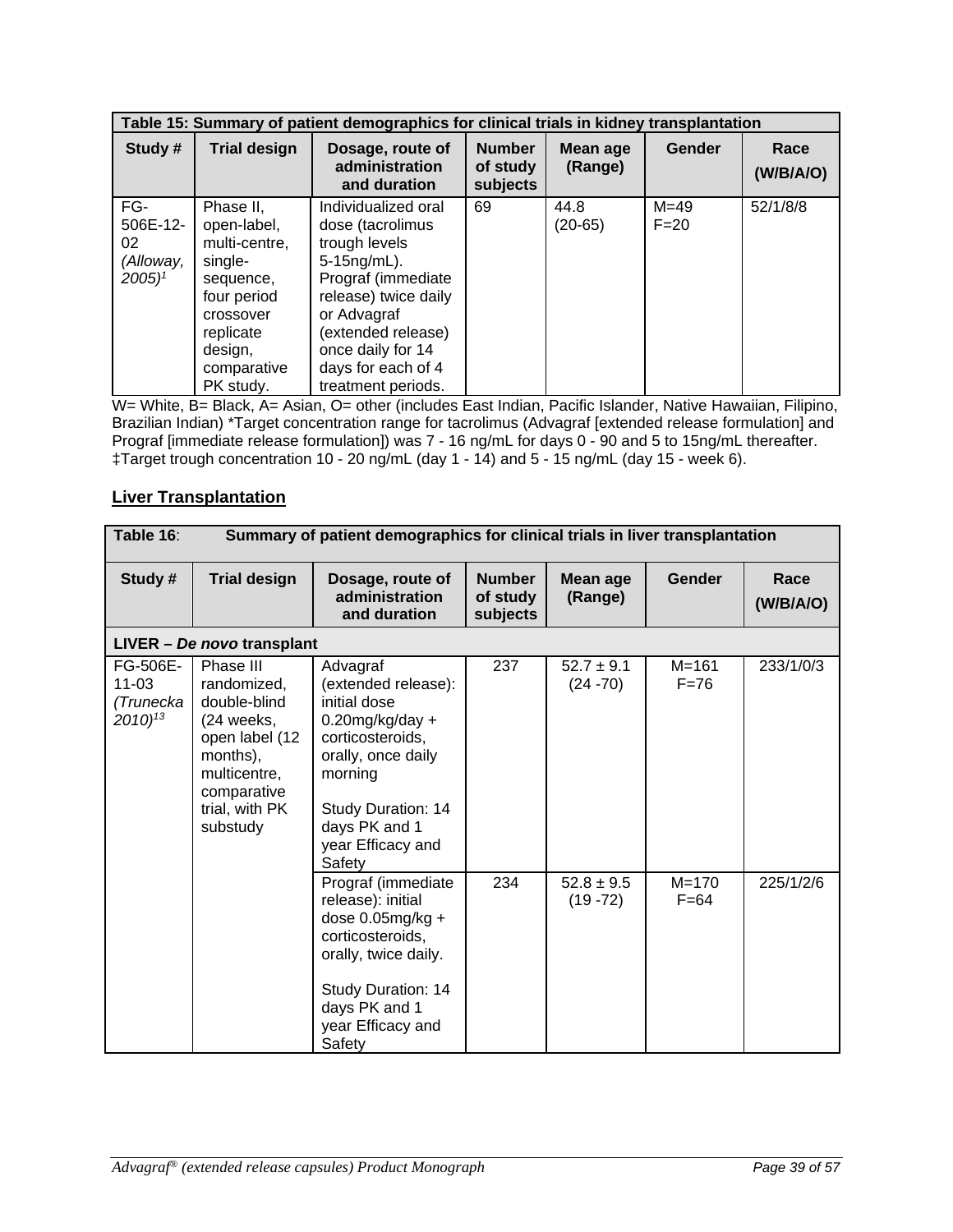| Table 16:             | Summary of patient demographics for clinical trials in liver transplantation     |                                                                                                                                                           |                                       |                              |                      |                   |
|-----------------------|----------------------------------------------------------------------------------|-----------------------------------------------------------------------------------------------------------------------------------------------------------|---------------------------------------|------------------------------|----------------------|-------------------|
| Study #               | <b>Trial design</b>                                                              | Dosage, route of<br>administration<br>and duration                                                                                                        | <b>Number</b><br>of study<br>subjects | Mean age<br>(Range)          | <b>Gender</b>        | Race<br>(W/B/A/O) |
| FG-506E-<br>$11 - 01$ | Phase II,<br>open-label,<br>randomized,<br>multi-centre,<br>comparative<br>trial | Advagraf<br>(extended release):<br>Initial dose 0.10-<br>$0.15$ mg/kg +<br>corticosteroids,<br>orally, once daily<br>morning‡. Study<br>duration 6 weeks. | 67                                    | $49.4 \pm 10.2$<br>$(24-65)$ | $M = 49$<br>$F=18$   | 65/1/0/1          |
|                       |                                                                                  | Prograf (immediate)<br>release): Initial<br>dose 0.05-0.075<br>$mg/kg +$<br>corticosteroids,<br>orally, twice daily.<br>Study duration 6<br>weeks         | 62                                    | $52.4 \pm 9.1$<br>$(27-68)$  | $M = 45$<br>$F = 17$ | 61/0/1/0          |

| Table 17:                                                                            |                                                                                                      | LIVER-Transplant Recipients Converted from Prograf (immediate release<br>formulation) to Advagraf (extended release formulation)                                                                                                                                                                                                                     |    |                              |                    |          |
|--------------------------------------------------------------------------------------|------------------------------------------------------------------------------------------------------|------------------------------------------------------------------------------------------------------------------------------------------------------------------------------------------------------------------------------------------------------------------------------------------------------------------------------------------------------|----|------------------------------|--------------------|----------|
| 02-0-152<br>(Florman,<br>$2007$ <sup>4</sup> and<br>(Florman,<br>$2005$ <sup>5</sup> | Phase II, open-<br>label,<br>multicentre, 4<br>period crossover,<br>Pharmacokinetic,<br>safety study | Individualized oral<br>dose (tacrolimus<br>trough levels<br>10-20ng/mL). The<br>Prograf (immediate<br>release) twice daily<br>dose is given on<br>day 1 day 14 and<br>on day 29 and 42.<br>They converted to<br>Advagraf<br>(extended release)<br>on day 15, 28 and<br>day 43 and day 56.<br>Some patients<br>were followed up<br>for 5 years period | 70 | $49.6 \pm 9.08$<br>$(24-68)$ | $M=40$<br>$F = 30$ | 65/5/0/1 |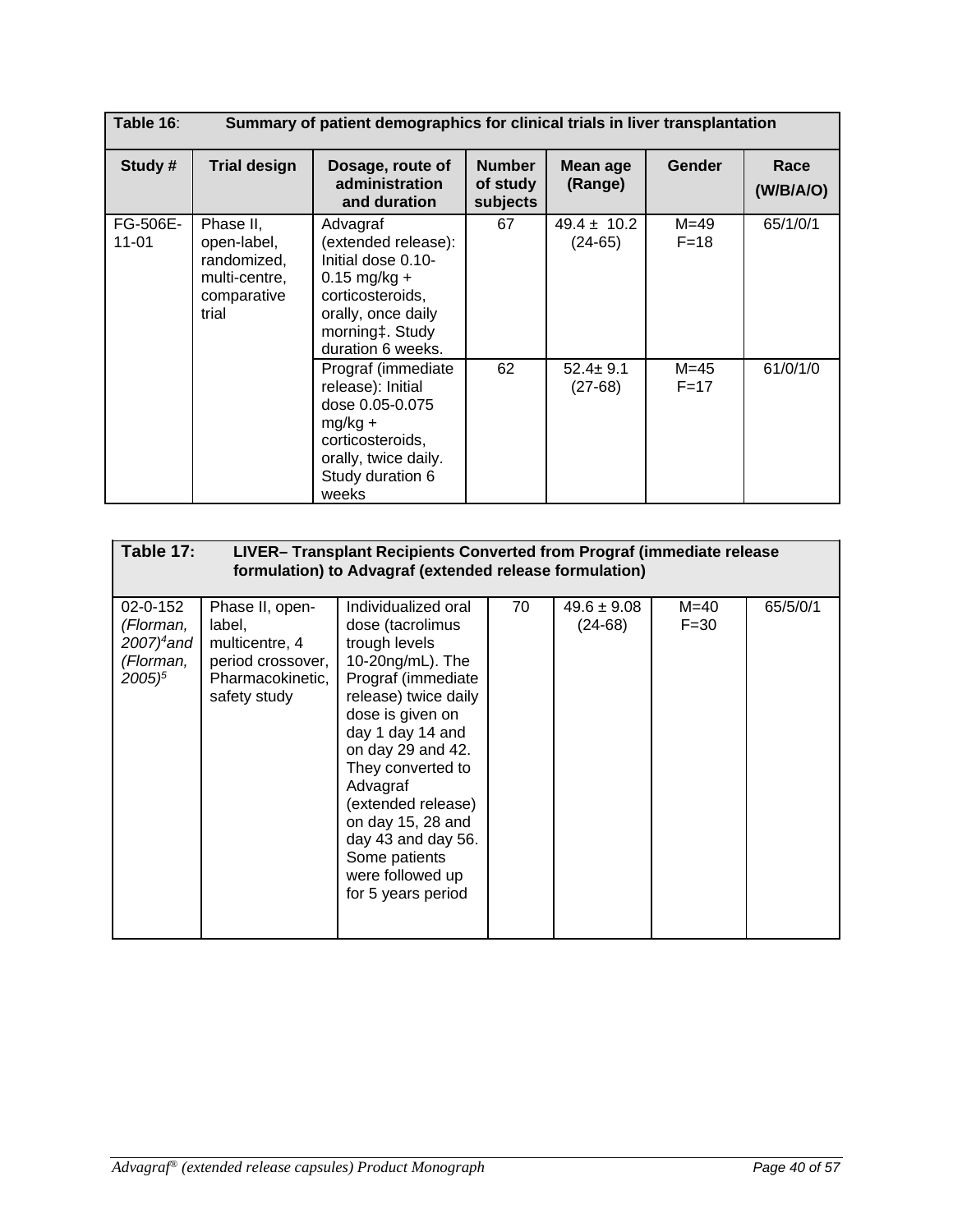| $02 - 0 - 160$ | Phase II, open-  | Individualized oral  | 19 | 9        | M=6      | 11/8/8/0 |
|----------------|------------------|----------------------|----|----------|----------|----------|
|                |                  |                      |    |          |          |          |
| (Heffron,      | label, multi-    | dose (tacrolimus     |    | $(5-13)$ | $F = 13$ |          |
| $2007)^6$      | centre, two      | trough levels        |    |          |          |          |
|                |                  |                      |    |          |          |          |
|                | parallel,        | $5-15$ ng/mL).       |    |          |          |          |
|                | conversion in    | Prograf (immediate   |    |          |          |          |
|                | stable pediatric | release) twice daily |    |          |          |          |
|                |                  |                      |    |          |          |          |
|                | liver transplant | or Advagraf          |    |          |          |          |
|                | recipients       | (extended release)   |    |          |          |          |
|                |                  | once daily for 7     |    |          |          |          |
|                |                  |                      |    |          |          |          |
|                |                  | days followed by     |    |          |          |          |
|                |                  | Long term safety     |    |          |          |          |
|                |                  | study.               |    |          |          |          |
|                |                  |                      |    |          |          |          |

W= White, B= Black, A= Asian, O= other

## **14.2 Study Results**

#### **Kidney Transplantation**

#### **Kidney Transplant Recipients**

The efficacy and safety of Advagraf® (extended release formulation) + mycophenolate mofetil (MMF) and corticosteroids (S) (n=214) was compared with that of Prograf® (immediate release formulation) + MMF + S (n=212) and Neoral<sup>®</sup> + MMF + S (n=212) in a phase III, randomized (1:1:1), multi-center, open-label, comparative, non-inferiority study in *de novo* kidney transplant recipients. Study drugs were administered as initial oral doses as follows: Prograf (immediate release formulation) 0.075-0.10 mg/kg twice daily, Advagraf (extended release formulation) 0.15-0.20 mg/kg once daily AM; Neoral 4-5 mg/kg twice daily. MMF was administered according to package insert (CellCept®). Dosing of these immunosuppressants was adjusted based on clinical evidence of efficacy, safety and/or whole blood trough concentrations. Patients received two 20 mg IV doses of basiliximab induction therapy. Efficacy failure was a composite endpoint comprising any patient who died, had graft failure (return to dialysis >30 days or retransplant), had a biopsy confirmed acute rejection, or was lost to follow-up. Efficacy failure rates at 1 year were similar among treatment groups (Table 16, Table 17, Table 18, and Table 19).

| Table 18:                   | Efficacy Failure in De Novo Kidney Transplant Recipients at 1 Year Post-<br>transplant |                                                         |                         |  |  |  |  |
|-----------------------------|----------------------------------------------------------------------------------------|---------------------------------------------------------|-------------------------|--|--|--|--|
|                             | <b>Advagraf (extended</b><br>release)/MMF<br>$(n=214)$                                 | <b>Prograf (immediate)</b><br>release)/MMF<br>$(n=212)$ | Neoral/MMF<br>$(n=212)$ |  |  |  |  |
| <b>Efficacy Failure</b>     | 14.0%                                                                                  | 15.1%                                                   | 17.0%                   |  |  |  |  |
| <b>Treatment Difference</b> | $-3.0%$                                                                                | $-1.9%$                                                 |                         |  |  |  |  |
| 95.2% CI                    | $-9.9\%$ , 4.0%                                                                        | $-8.9\%$ , 5.2%                                         |                         |  |  |  |  |

CI: confidence interval. Treatment differences are relative to Neoral treatment group (Advagraf minus Neoral; Prograf minus Neoral).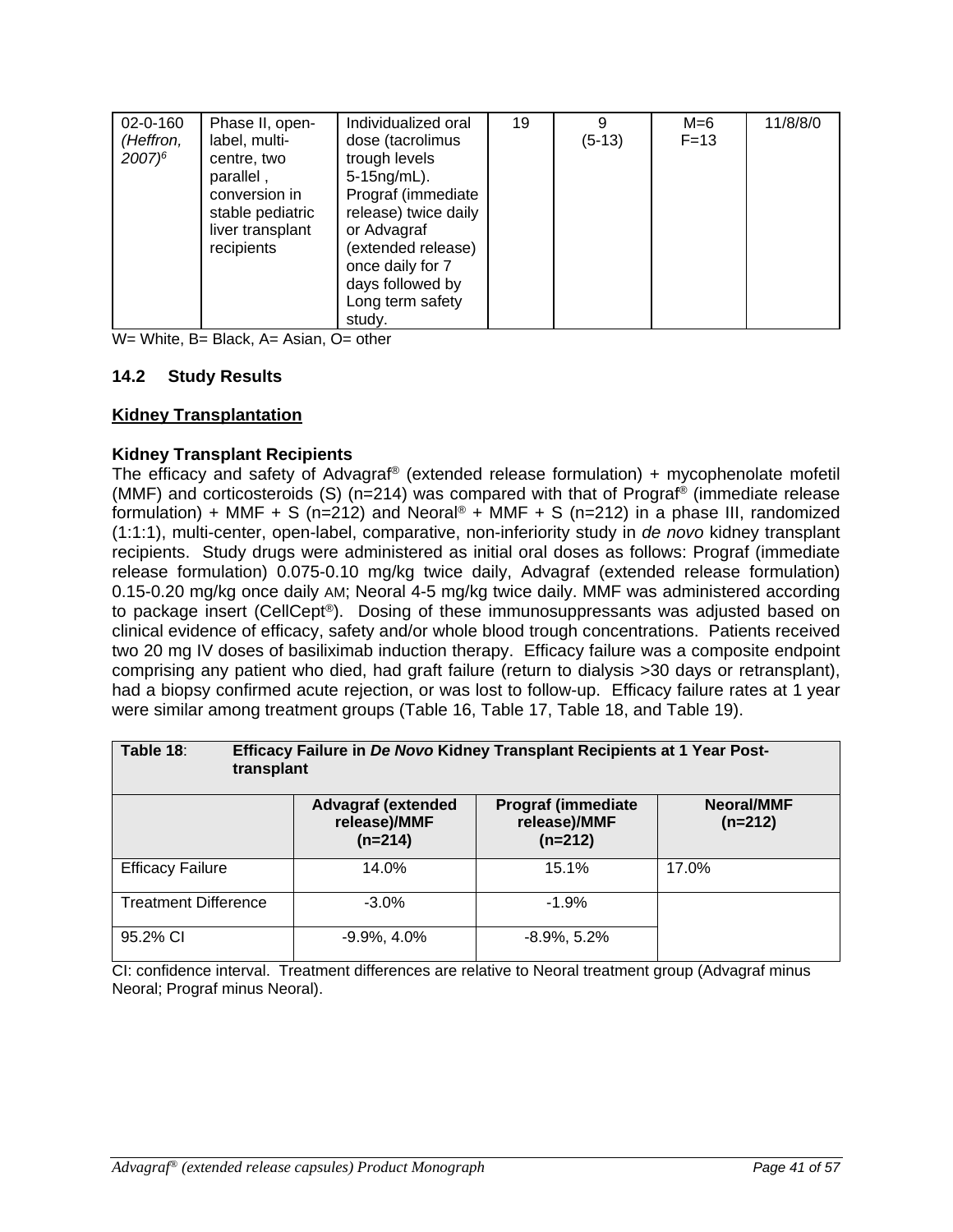| Table 19:<br><b>Post-transplant</b> | Patient and Graft Survival in De Novo Kidney Transplant Recipients at 1 Year |                                                    |                                |  |  |  |  |
|-------------------------------------|------------------------------------------------------------------------------|----------------------------------------------------|--------------------------------|--|--|--|--|
|                                     | <b>Advagraf (extended</b><br>release)/MMF<br>$(n=214)$                       | Prograf<br>(immediate<br>release)/MMF<br>$(n=212)$ | <b>Neoral/MMF</b><br>$(n=212)$ |  |  |  |  |
| <b>Patient Survival</b>             | 98.6%                                                                        | 95.7%                                              | 97.6%                          |  |  |  |  |
| Kaplan-Meier Estimate Difference    | 1.0%                                                                         | $-1.9%$                                            |                                |  |  |  |  |
| 95% CI                              | $-1.6\%$ , $3.6\%$                                                           | $-5.3\%$ , 1.5%                                    |                                |  |  |  |  |
| <b>Graft Survival</b>               | 96.7%                                                                        | 92.9%                                              | 95.7%                          |  |  |  |  |
| Kaplan-Meier Estimate Difference    | 1.0%                                                                         | $-2.9%$                                            |                                |  |  |  |  |
| 95% CI                              | $-2.7\%$ , 4.6%                                                              | $-7.3\%$ , 1.6%                                    |                                |  |  |  |  |

CI: confidence interval. Kaplan-Meier estimate differences are relative to Neoral treatment group (Advagraf minus Neoral; Prograf minus Neoral). Data censored at time of last follow-up.

| Table 20:                                  | Renal Function in De Novo Kidney Transplant Recipients at 6 and 12 Months Post-<br>transplant |                                         |                  |                                                        |                                                        |  |  |
|--------------------------------------------|-----------------------------------------------------------------------------------------------|-----------------------------------------|------------------|--------------------------------------------------------|--------------------------------------------------------|--|--|
|                                            | Advagraf                                                                                      | Prograf                                 | Neoral/MMF       | p-values                                               |                                                        |  |  |
|                                            | (extended<br>release)/MMF<br>$(n=214)$                                                        | (immediate<br>release)/MMF<br>$(n=212)$ | $(n=212)$        | Advagraf<br>(extended<br>release) vs.<br><b>Neoral</b> | Prograf<br>(immediate<br>release) vs.<br><b>Neoral</b> |  |  |
|                                            | Mean Serum Creatinine Levels (mg/dL):                                                         |                                         |                  |                                                        |                                                        |  |  |
| 6 Months                                   | $1.46 \pm 0.55$                                                                               | $1.42 \pm 0.43$                         | $1.51 \pm 0.50$  | 0.238                                                  | 0.015                                                  |  |  |
| 12 Months                                  | $1.39+0.44$                                                                                   | $1.42 \pm 0.56$                         | $1.48 + 0.51$    | 0.047                                                  | 0.057                                                  |  |  |
| Mean Creatinine Clearance Levels (mL/min): |                                                                                               |                                         |                  |                                                        |                                                        |  |  |
| 6 Months                                   | $56.7 \pm 18.24$                                                                              | $56.8 \pm 17.25$                        | $53.6 \pm 15.92$ | 0.036                                                  | 0.015                                                  |  |  |
| 12 Months                                  | $58.7 \pm 18.26$                                                                              | $57.7 \pm 18.81$                        | $54.6 \pm 17.60$ | 0.008                                                  | 0.013                                                  |  |  |

| Table 21:                                     | Additional Efficacy Data in De Novo Kidney Transplant Recipients at 1 Year Post-<br>transplant |                                      |                                      |                       |                                                        |                                                        |
|-----------------------------------------------|------------------------------------------------------------------------------------------------|--------------------------------------|--------------------------------------|-----------------------|--------------------------------------------------------|--------------------------------------------------------|
|                                               |                                                                                                | Advagraf<br>Prograf<br>(extended-    | (immediate                           | Neoral/<br><b>MMF</b> | p-values                                               |                                                        |
|                                               |                                                                                                | release)/<br><b>MMF</b><br>$(n=214)$ | release)/<br><b>MMF</b><br>$(n=212)$ | $(n=212)$             | Advagraf<br>(extended<br>release) vs.<br><b>Neoral</b> | Prograf<br>(immediate<br>release) vs.<br><b>Neoral</b> |
| <b>Treatment Failure</b>                      |                                                                                                | 14.5%                                | 15.6%                                | 28.8%                 | < 0.001                                                | 0.001                                                  |
| <b>Cross Over Due to Treatment</b><br>Failure |                                                                                                | 4.7%                                 | 2.8%                                 | 18.4%                 | < 0.001                                                | < 0.001                                                |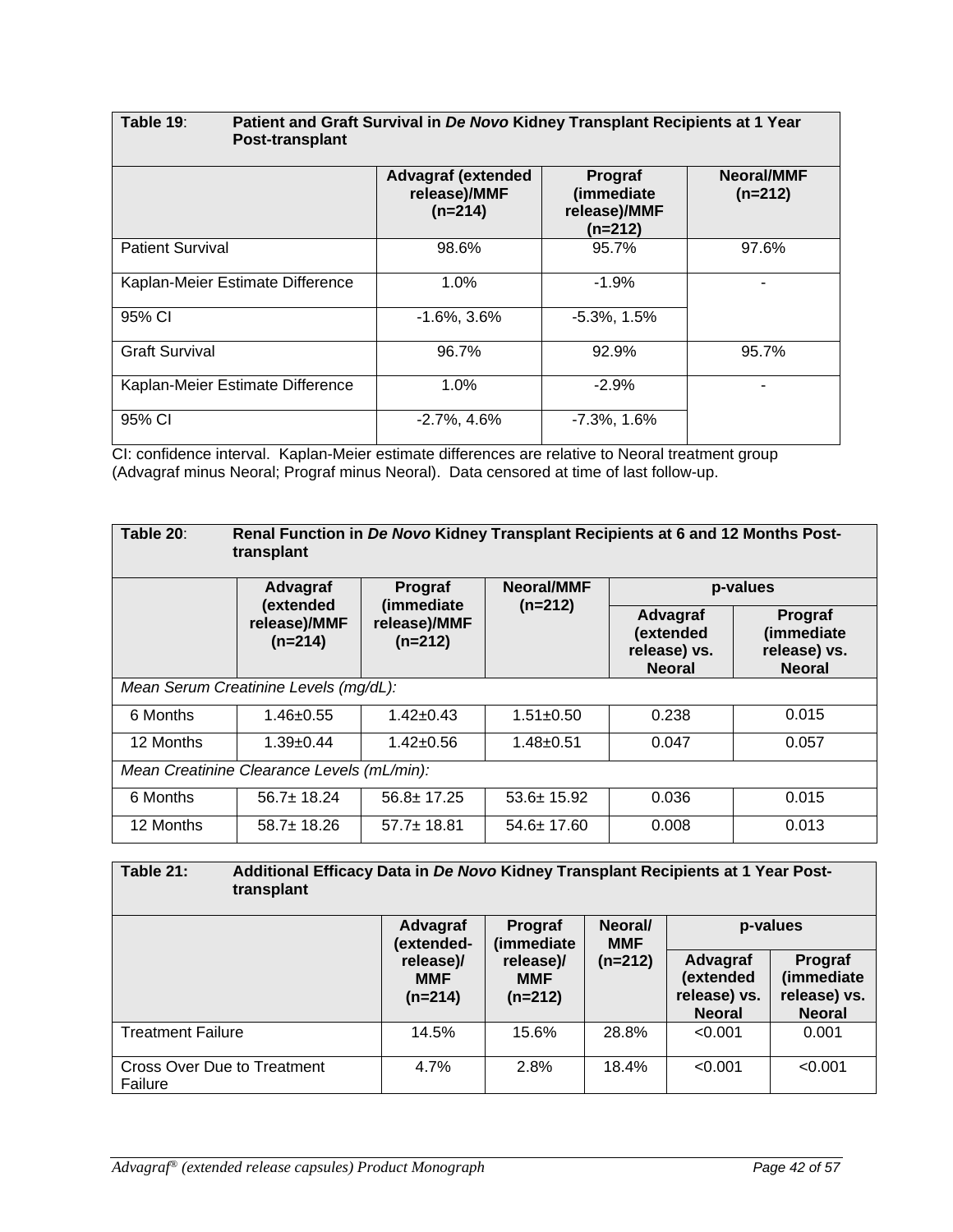| Table 21:                       | Additional Efficacy Data in De Novo Kidney Transplant Recipients at 1 Year Post-<br>transplant |                                                                          |                                      |           |                                                        |                                                        |
|---------------------------------|------------------------------------------------------------------------------------------------|--------------------------------------------------------------------------|--------------------------------------|-----------|--------------------------------------------------------|--------------------------------------------------------|
|                                 |                                                                                                | Neoral/<br>Advagraf<br>Prograf<br>(immediate<br>(extended-<br><b>MMF</b> |                                      | p-values  |                                                        |                                                        |
|                                 |                                                                                                | release)/<br><b>MMF</b><br>$(n=214)$                                     | release)/<br><b>MMF</b><br>$(n=212)$ | $(n=212)$ | Advagraf<br>(extended<br>release) vs.<br><b>Neoral</b> | Prograf<br>(immediate<br>release) vs.<br><b>Neoral</b> |
| <b>Patient Discontinuations</b> |                                                                                                |                                                                          |                                      |           |                                                        |                                                        |
| <b>Adverse Events</b>           |                                                                                                | 8.9%                                                                     | 10.8%                                | 17.5%     | 0.010                                                  | 0.069                                                  |
| Non-compliance                  |                                                                                                | 0.9%                                                                     | 1.9%                                 | 2.4%      | 0.283                                                  | 1.000                                                  |
| Rejection                       |                                                                                                | 0.5%                                                                     | $\Omega$                             | 7.5%      | < 0.001                                                | < 0.001                                                |

Treatment failure is defined as discontinuation of randomized study drug for any reason.

## **Transplant Recipients Converted from Prograf to Advagraf**

Data from phase II, randomized, comparative, open-label studies showed that kidney transplant recipients were safely converted from Prograf (twice daily) to Advagraf (once daily) on a 1:1 (mg:mg) total daily dose basis to achieve appropriate tacrolimus whole blood concentrations. The majority of patients in these studies did not require Advagraf (extended release formulation) dosing adjustments in the early conversion period (Table 18).

| Table 22:                                                                                                                                                                              | Patient and Graft Survival in Stable Transplant Recipients 1 or 2 Years After<br>Conversion from Prograf (Immediate Release Formulation) to Advagraf (Extended<br><b>Release Formulation)</b> |                       |  |  |  |  |  |
|----------------------------------------------------------------------------------------------------------------------------------------------------------------------------------------|-----------------------------------------------------------------------------------------------------------------------------------------------------------------------------------------------|-----------------------|--|--|--|--|--|
|                                                                                                                                                                                        | <b>Patient Survival</b>                                                                                                                                                                       | <b>Graft Survival</b> |  |  |  |  |  |
| US Adult Kidney Study (2 Years)                                                                                                                                                        | 100%                                                                                                                                                                                          | 98.5%                 |  |  |  |  |  |
| EU Adult Kidney Study (1 Year)<br>97.0%<br>97.0%<br>$\mathbf{1} \mathbf{Z}$ and $\mathbf{I}$ are a $\mathbf{A} \mathbf{A}$ and $\mathbf{I} \mathbf{A}$ are a set of the set of the set |                                                                                                                                                                                               |                       |  |  |  |  |  |

Kaplan-Meier estimates.

There were no graft losses due to rejection in the kidney conversion studies.

#### **Liver Transplantation**

#### **Liver Transplant Recipients**

In Study FG-506E-11-03, the primary efficacy endpoint was the event rate of patients with BPAR within the first 24 weeks (based on local biopsy assessment) and at 12 months. Efficacy failure was also assessed in Study FG-506E-11-03 as well as patient and graft survival.

For the primary efficacy endpoint of BPAR at 24 weeks, the local BPAR event rates (Kaplan-Meier analysis) were 32.6% for the Advagraf group and 29.3% for the Prograf group. The difference in the event rates (Advagraf minus Prograf) was 3.3% with 95% Confidence Interval [CI] of -5.7% to 12.3% [Table 19]. The CI for the difference between the treatment arms was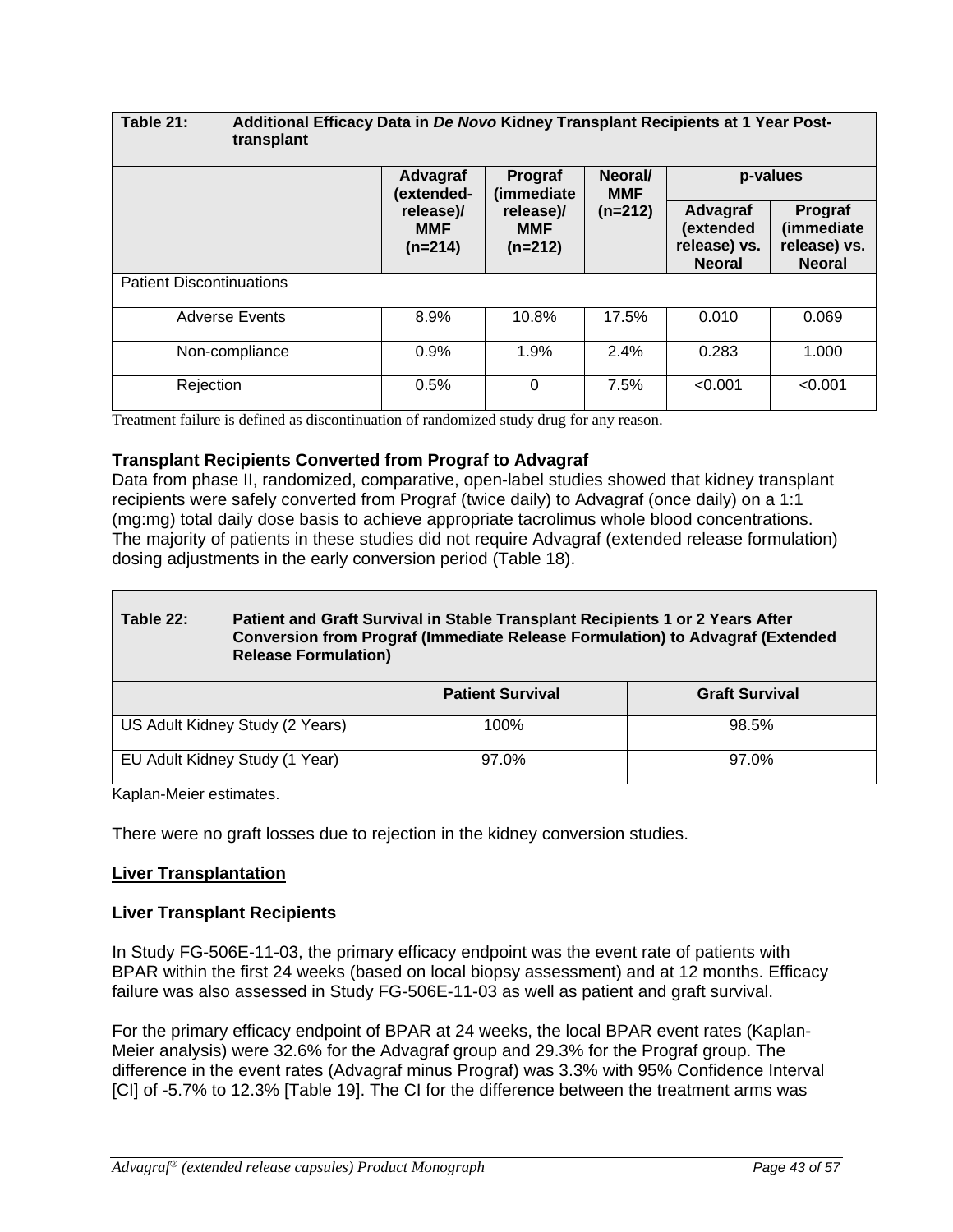within the predefined noninferiority margin of 15%, demonstrating noninferiority of Advagraf vs Prograf.

Overall, the frequency of BPAR events and event-rates of BPAR episodes at 12 months were similar to the 24-week results and were similar for both treatment groups. Similarly, the difference in the event rates (Advagraf minus Prograf) was 3.3% with 95% CI of -5.9% to 12.5% at 12 months.

| TADIE ZJ.<br>EVENI RAJE OFFAIJENIS WILLI LOCAL DFAR WILLIIII LIJE FIISL 24<br>Weeks and 12 Months in Study FG-506E-11-03 |                                                                   |                                                                    |  |  |  |  |  |
|--------------------------------------------------------------------------------------------------------------------------|-------------------------------------------------------------------|--------------------------------------------------------------------|--|--|--|--|--|
|                                                                                                                          | <b>Advagraf (extended</b><br>release)/corticosteroid<br>$(n=237)$ | <b>Prograf (immediate)</b><br>release)/corticosteroid<br>$(n=234)$ |  |  |  |  |  |
| Event rate for BPAR<br>(FAS) – 24 weeks                                                                                  | 32.6%                                                             | 29.3%                                                              |  |  |  |  |  |
| Treatment Difference†<br>95% CI                                                                                          | 3.3%<br>$-5.7\%$ , 12.3%                                          |                                                                    |  |  |  |  |  |
| P value‡                                                                                                                 |                                                                   | 0.354                                                              |  |  |  |  |  |
| Event rate for BPAR<br>$(FAS) - 12$ months                                                                               | 33.8%                                                             | 30.5%                                                              |  |  |  |  |  |
| Treatment Differencet                                                                                                    |                                                                   | 3.3%                                                               |  |  |  |  |  |
| 95% CI                                                                                                                   |                                                                   | $-5.9\%$ , 12.5%                                                   |  |  |  |  |  |
| P value <sup>+</sup>                                                                                                     | 0.356                                                             |                                                                    |  |  |  |  |  |
| <b>BPAR frequency (12</b><br>months)                                                                                     | 29.5%                                                             | 26.9%                                                              |  |  |  |  |  |
| Treatment difference†<br>95% CI                                                                                          | 2.6%<br>$-5.5\%$ , 10.7%                                          |                                                                    |  |  |  |  |  |
| P value‡                                                                                                                 | 0.490                                                             |                                                                    |  |  |  |  |  |

**Table 23**: **Event Rate of Patients with Local BPAR within the First 24** 

BPAR: biopsy-proven acute rejection; FAS: Full Analysis Set;

† Rate of Advagraf arm minus the rate of the Prograf arm

‡ Wilcoxon-Gehan test for a difference between treatments over 24 weeks

In the phase III study, the Event Rate of patients with Local BPAR at 12 months were similar between Advagraf and Prograf. The difference in the event rates (Advagraf minus Prograf) was 2.6% with 90% CI of -5.5% to 10.7%.

The Kaplan-Meier estimated patient survival rates were similar at both 24 weeks post-transplant (Advagraf: 92.2%; Prograf: 93.5%) and at 12 months post-transplant (Advagraf: 89.2%; Prograf: 90.8%) [Table 21]. The Kaplan-Meier estimated patient survival rates were also similar at both 24 weeks and 12 months post-transplantation.

The Kaplan-Meier estimated graft survival rates were similar at both 24 weeks post-transplant (Advagraf: 88.8%; Prograf: 89.1%) and at 12 months post-transplant (Advagraf: 85.3%; Prograf: 85.6%). The Kaplan-Meier estimated graft survival rates were also similar at both 24 weeks and 12 months post-transplant.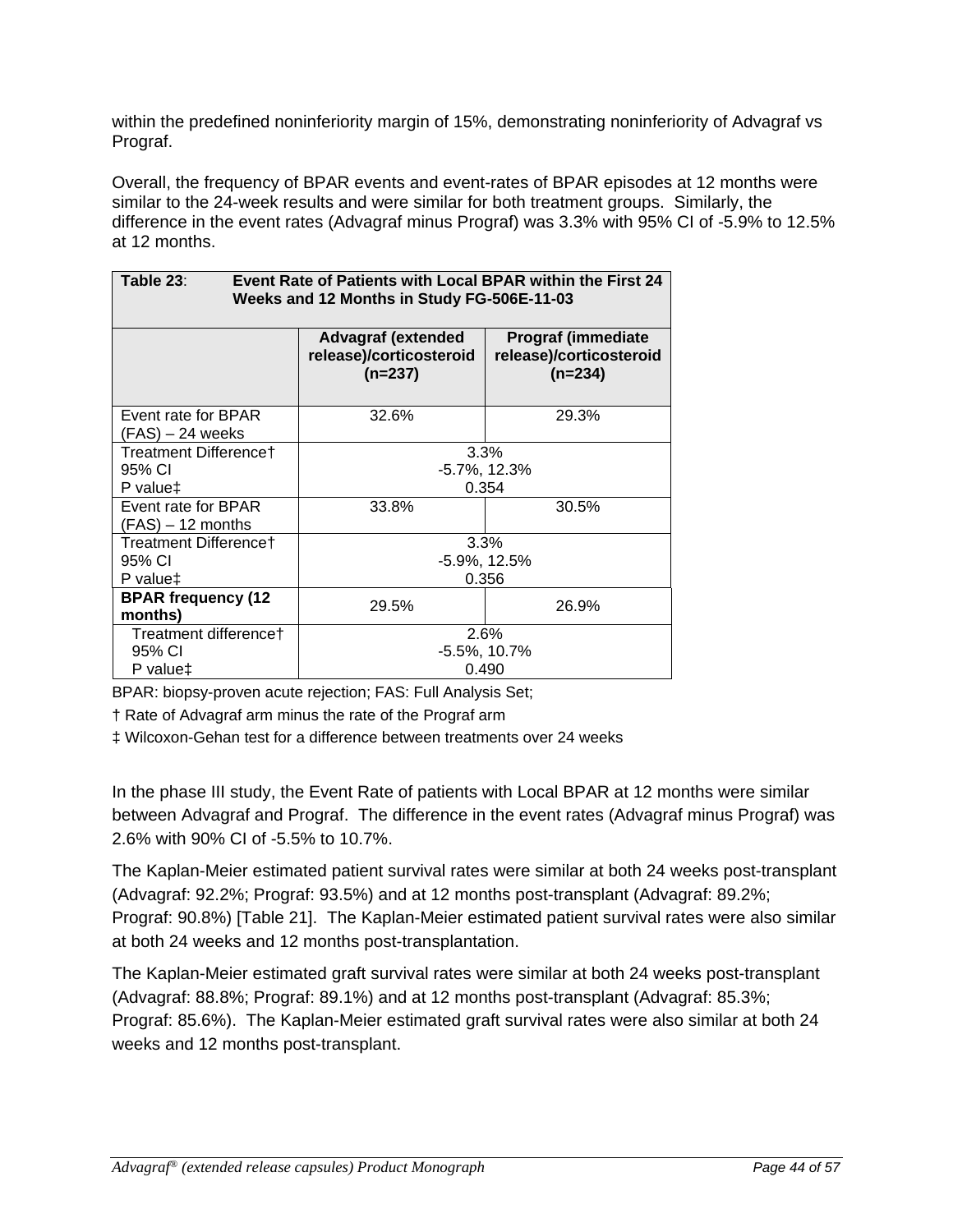#### **Table 24: Kaplan-Meier Estimates of Patient Survival and Graft Survival in Study FG-506E-11-03 Parameter Advagraf (n = 237) Prograf (n = 234) Patient survival**<br>24 weeks 24 weeks 92.2% 93.5% 12 months 89.2% 90.8% **Graft survival** 24 weeks 88.8% 89.1% 12 months 85.3% 85.6%

In a post-hoc analysis of study FG-506E-11-03, *de novo* liver transplant study (n=571), a higher mortality rate at 12 months was observed in female patients treated with Advagraf (14/76, 18.4%) than in female patients treated with Prograf (5/64, 7.8%) or male patients treated with Advagraf (11/161, 6.8%).

# *Transplant Recipients Converted from Prograf to Advagraf*

Data from phase II, randomized, comparative, open-label studies showed that adult and pediatric liver transplant recipients were safely converted from Prograf (twice daily) to Advagraf (once daily) on a 1:1 (mg:mg) total daily dose basis to achieve appropriate tacrolimus whole blood concentrations. The majority of patients in these studies did not require Advagraf (extended release formulation) dosing adjustments in the early conversion period. The Kaplan-Meier estimates of both patient and graft survival at 4 years for study 02-0-160 were 94.4% and 94.7% and 93.0% for patient and graft survival after 5 years in study 02-0152 (Table 22).

# **Table 25: Patient and Graft Survival in Stable Transplant Recipients 4 or 5 Years After Conversion from Prograf (Immediate Release Formulation) to Advagraf (Extended Release Formulation)**

|                                             | <b>Patient Survival</b> | <b>Graft Survival</b> |
|---------------------------------------------|-------------------------|-----------------------|
| 02-0-160 Pediatric Liver Study (4<br>Years) | 94.4%                   | 94.4%                 |
| 02-0-152 Adult Liver Study (5 Years)        | 94.7%                   | 93.0%                 |

Eighteen stable pediatric (5 to 13 years of age) liver transplant recipients were converted from Prograf to Advagraf on a 1:1 (mg:mg) total daily dose basis. Dose errors were the main reason for dose adjustments after the conversion. Sixteen patients were enrolled in the 5 year extension study. There were no episodes of acute rejection or graft failure, no deaths and no patient discontinued the study due to an adverse event through 2 year postconversion. Significant Advagraf dose increases in this clinical trial were observed, from 4.0 mg mean daily dose at beginning of the study to 8.0 mg mean daily dose by the end of the 4 year period of study.

# **15 MICROBIOLOGY**

Not Applicable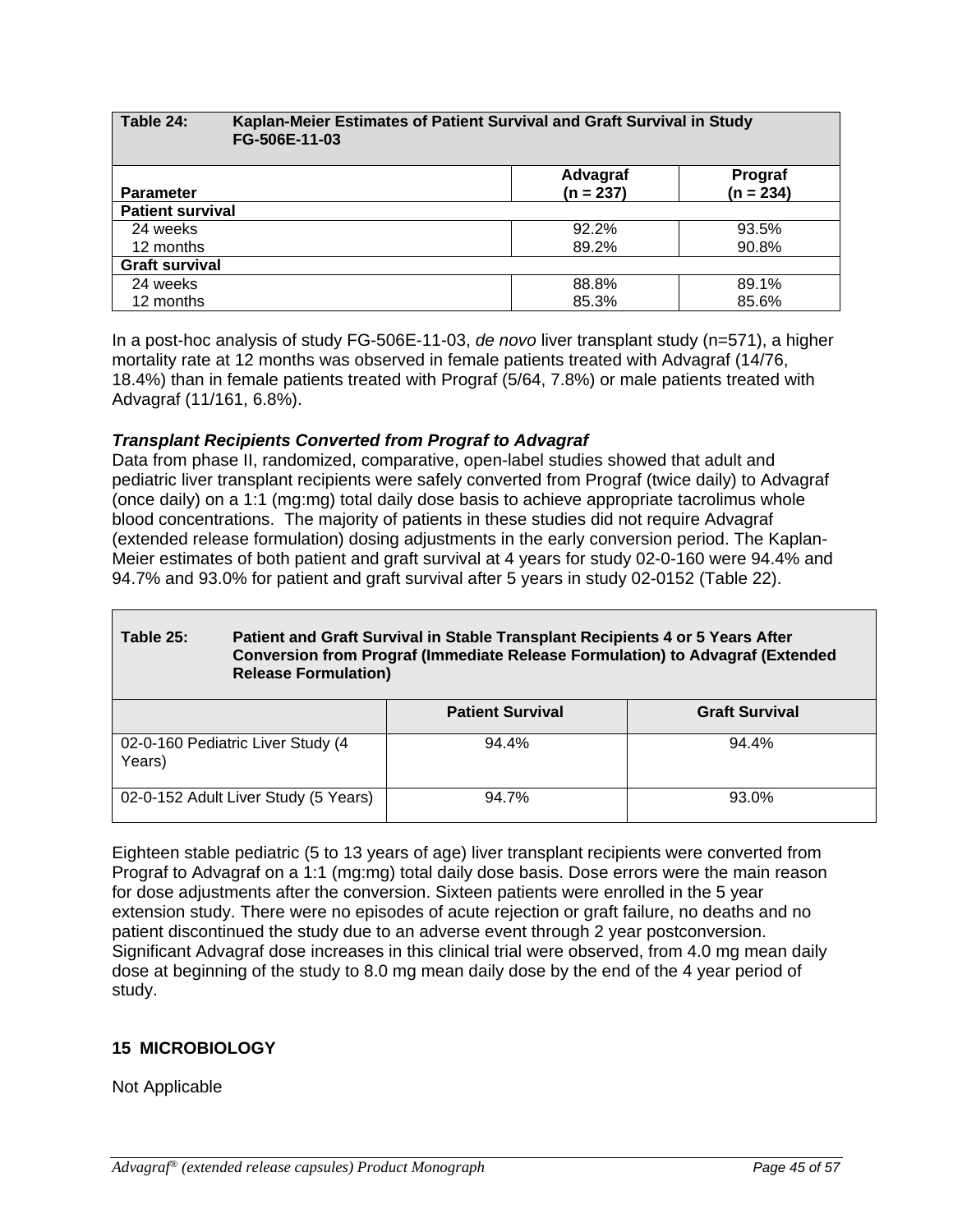# **16 NON-CLINICAL TOXICOLOGY**

The tacrolimus toxicology profile is well defined and was established as part of the development program for Prograf (immediate release formulation). No additional toxicology studies were performed as part of the development for the tacrolimus extended release formulation (Advagraf). Toxicology data summarized from the Prograf Product Monogragh is presented below.

# **Animal Studies**

The primary mechanism of rejection following transplantation involves activation of Tlymphocytes and the subsequent formation of factors such as interleukin-2 (IL-2). Tacrolimus inhibits the activation of T-lymphocytes in both animals and humans, especially the activation that is calcium-dependent. The minimum inhibitory tissue culture level of tacrolimus that prevents antigen stimulation of T-lymphocytes is 0.1 nM - 0.3 nM. Tacrolimus interferes with the formation of active transcription factor NF-AT (nuclear factor of activated T-cells) and inhibits the formation of lymphokines such as IL-2, IL-3, IL-4, and interferon-γ. The net result is immunosuppression.

Safety pharmacology studies in mice, rats, dogs, cats, and rabbits and with various tissues *in vitro* have been conducted as part of the Prograf (immediate release formulation) development program for liver and kidney transplantation.

At intravenous doses of 0.32 to 3.2 mg/kg, and at oral doses of 3.2 to 32 mg/kg, tacrolimus showed little effect on general activity and the central nervous system; little or no effect on somatic and autonomic nervous systems and smooth muscle.

Most of the effects shown by IV tacrolimus in dogs and cats were also shown by the tacrolimusplacebo IV formulation. Intravenous tacrolimus at  $\geq 0.1$  mg/kg increased the respiration rate in dogs only; blood pressure was decreased by IV tacrolimus at  $\geq 0.1$  mg/kg in dogs, to a lesser extent at 3.2 mg/kg in cats, and by PO tacrolimus at 32 mg/kg in rats; heart rate was decreased by IV tacrolimus at ≥ 0.1mg/kg in dogs, at ≥ 0.32 mg/kg in cats, at 3.2 mg/kg in rats, and by PO tacrolimus at 10 and 32 mg/kg in rats; blood flow in femoral artery of dogs was decreased by IV tacrolimus at ≥ 0.1 mg/kg; carotid artery blood flow was increased at 3.2 mg/kg IV in cats.

Intravenous tacrolimus at ≥ 1.0 mg/kg increased pilocarpine-induced salivary secretion in rabbits and decreased gastric fluid secretion in rats; and, at 3.2 mg/kg, increased accumulation of intestinal fluid and slightly inhibited gastrointestinal transit rate in rats. Intravenous tacrolimus did not affect bile secretion nor produce irritation to gastric mucosa in rats. Gastrointestinal transit rate and accumulation of intestinal fluid in rats were not affected by PO tacrolimus. Bleeding time in mice and prothrombin time and activated partial thromboplastin time in rats were not affected by IV or PO tacrolimus. Tacrolimus did not affect ADP- or collagen-induced aggregation of rabbit platelets, or produce hemolysis in rabbit blood. Oral tacrolimus at 32 mg/kg slightly increased urine volume and Na+ excretion, but not excretion of K+, Cl- , or uric acid, in rats; IV tacrolimus at 3.2 mg/kg had no effect. Oral tacrolimus had no effect on carrageenin-induced paw edema in rats.

When <sup>14</sup>C-tacrolimus was dosed orally to pregnant or lactating rats, trace amounts of tacrolimus were found in fetal liver and in breast milk, respectively.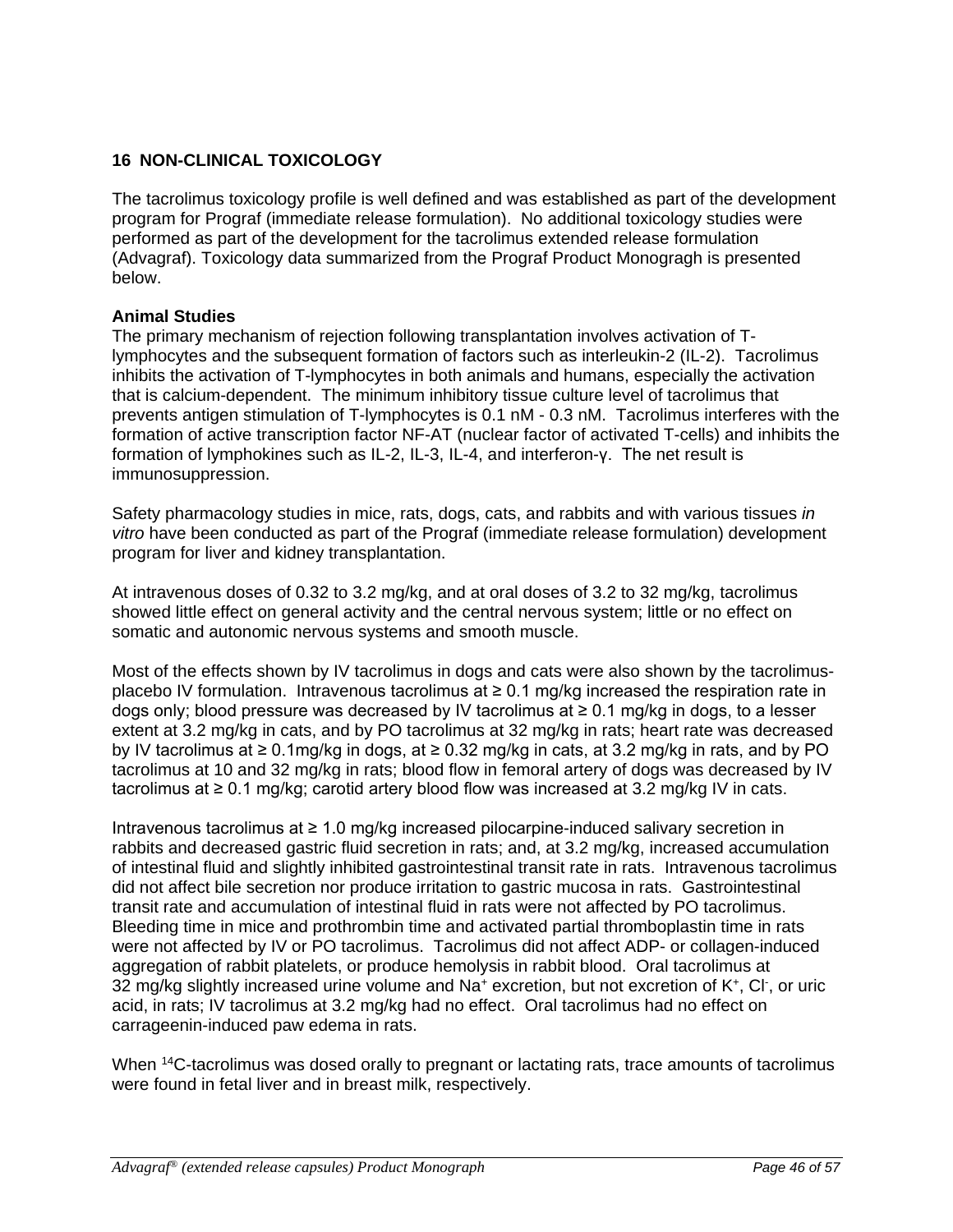When <sup>14</sup>C-tacrolimus was administered to rats, either intravenously or orally, total recovery of radioactivity in urine and feces was over 95%. Trace amounts of unchanged tacrolimus, as well as small amounts of numerous metabolites, were detected in urine, feces, and bile, indicating that the drug is extensively metabolized. *In vitro* studies identified the main metabolite as 13-demethylated-tacrolimus in animals and humans.

Tacrolimus as Prograf (immediate release formulation) significantly prolonged host survival and/or graft viability in animal transplant models involving the liver, kidney, heart, small bowel, lung, pancreas, pancreatic islet, bone marrow, skin, limb, cornea, and trachea. A dose range of 0.1 to 1 mg/kg/day PO or IM was used in most studies in various dosing regimens: (pre- and post-surgery, short- and long-term administration).

To assess the relationship of peak concentration versus area under the curve (AUC) to efficacy, a study was conducted to evaluate the effect of tacrolimus in preventing skin allograft rejection when administered as a bolus (comparable with immediate release) or when continuously infused (sustained-release profile somewhat representative of the extended release formulation). In this study, ear skin grafts from Fisher rats were transplanted to the thorax of MCH-incompatible recipients (WKAH rats). Tacrolimus (0.01 mg/kg, 0.1 mg/kg, 1.0 mg/kg) or placebo was administered to four groups of male rats (7 or 8/group) by daily bolus intramuscular injections (IM) or continuous intravenous infusion (IV) for 14 days with mini-osmotic pumps starting on the day of graft placement. The median survival times of the allografts were counted in days after transplantation (Table 26)

| Table 26:<br>Effect of Tacrolimus (FK506) on Allograft Skin Survival in Rats |                                                  |        |  |        |  |  |  |
|------------------------------------------------------------------------------|--------------------------------------------------|--------|--|--------|--|--|--|
|                                                                              | <b>IM Dose</b><br><b>IV Dose</b>                 |        |  |        |  |  |  |
|                                                                              | <b>MST (days)</b><br><b>MST (days)</b><br>n<br>n |        |  |        |  |  |  |
| Control (placebo)                                                            |                                                  |        |  |        |  |  |  |
| FK506 0.01 mg/kg                                                             |                                                  |        |  |        |  |  |  |
| FK506 0.1 mg/kg                                                              |                                                  | 10     |  | 10*    |  |  |  |
| FK506 1.0 mg/kg                                                              |                                                  | $20**$ |  | $22**$ |  |  |  |

\*p<0.05; \*\*p<0.01 versus each control; IM: Intramuscular injection; IV: Intravenous infusion; MST: Median survival time in days after transplantation

At each dose tested, there were no significant differences in median skin allograft survival times between rats administered tacrolimus by intramuscular bolus injections and those receiving continuous intravenous infusion, supporting the concept that total exposure (i.e., AUC) is the critical component for the efficacy of an extended release formulation.

## **Acute Toxicology**

| Table 27:<br>Acute Toxicology Studies of Tacrolimus in Rats and Baboon |                     |        |                                 |                                                                                              |                      |  |
|------------------------------------------------------------------------|---------------------|--------|---------------------------------|----------------------------------------------------------------------------------------------|----------------------|--|
| <b>Species</b>                                                         | No./ Group<br>(M/F) | Route  | <b>Dose</b><br>Range<br>(mg/kg) | <b>Overt Signs of Toxicology</b>                                                             | $LD_{50}$<br>(mg/kg) |  |
| Rat, Sprague-                                                          | 5/5                 | Gavage | 32-320                          | Tremor, ptosis, salivation,<br>hyperreactivity, decreased<br>spontaneous motility            | 134 (M)<br>194 (F)   |  |
| Dawley                                                                 | 5/5                 | IV     | $10-100$                        | Bloody urine, prone position,<br>ptosis, hyper-reactivity,<br>salivation, decreased motility | 57.0 (M)<br>23.6(F)  |  |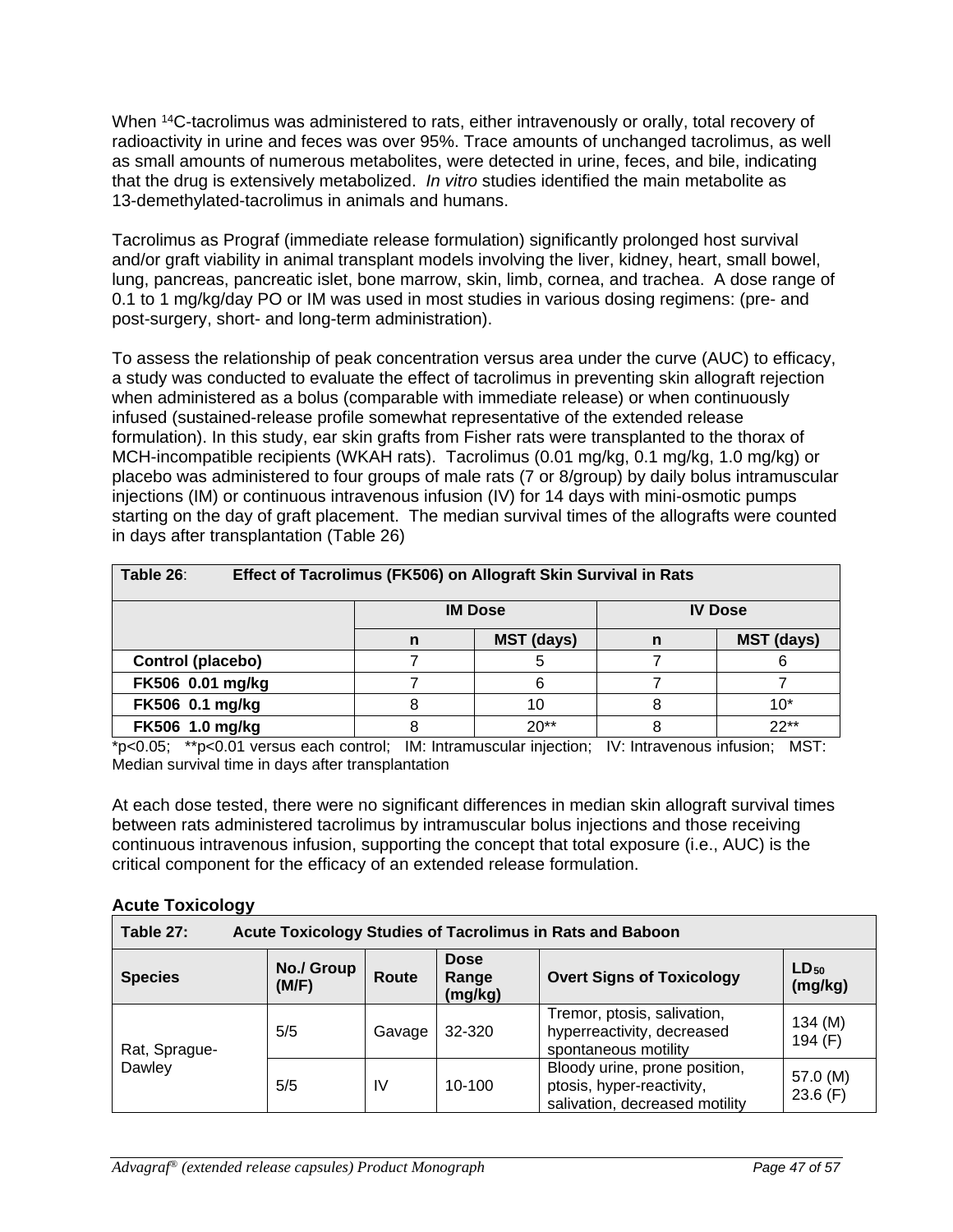| Table 27:<br><b>Acute Toxicology Studies of Tacrolimus in Rats and Baboon</b>                                                      |     |        |           |                                                    |                        |  |
|------------------------------------------------------------------------------------------------------------------------------------|-----|--------|-----------|----------------------------------------------------|------------------------|--|
| <b>Dose</b><br>No./ Group<br>$LD_{50}$<br><b>Overt Signs of Toxicology</b><br><b>Species</b><br>Route<br>Range<br>(M/F)<br>(mg/kg) |     |        |           |                                                    | (mg/kg)                |  |
| Rat, Sprague-<br>Dawley<br>(21 days old)                                                                                           | 5/5 | Gavage | 10-320    | Hyperreactivity, salivation,<br>decreased motility | 70 (M)<br>32-100 $(F)$ |  |
|                                                                                                                                    | 1/1 | Gavage | $5 - 250$ | Huddled posture, emesis                            | $ND^*$                 |  |
| <b>Baboon</b>                                                                                                                      | 1/1 | IV     | $2 - 50$  | Debility and exhaustion: 1 of 2                    | $ND^*$                 |  |

\*Not determined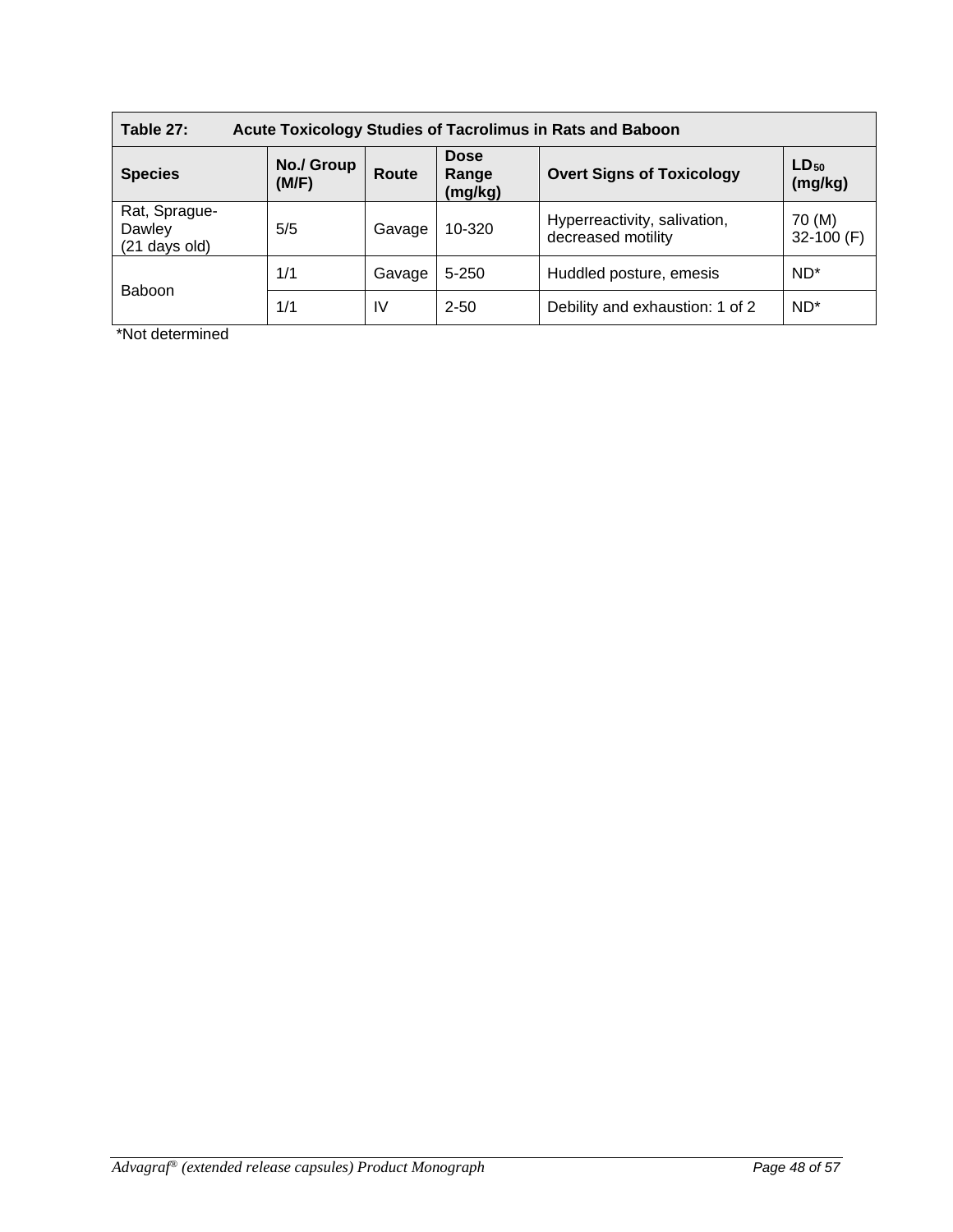**Repeat Dose Toxicity** 

| Table 28:<br><b>Overview of Repeated Dose Toxicity Studies of Tacrolimus</b> |               |           |        |                           |                 |              |
|------------------------------------------------------------------------------|---------------|-----------|--------|---------------------------|-----------------|--------------|
| <b>Species</b>                                                               | <b>Strain</b> | No. /     | Route  | <b>Dose</b>               | <b>Duration</b> | <b>NOAEL</b> |
|                                                                              |               | Group     |        | (mg/kg/day)               | (Weeks)         | (mg/kg/day)  |
| Rat                                                                          | Crl:CD(SD)BR  | $20$ /sex | Gavage | 0, 0.15, 0.5, 1.5         | 52              | 0.15         |
|                                                                              | Crl:CD(SD)BR  | $12$ /sex | Gavage | 0, 0.32, 1, 3.2           | 13              |              |
|                                                                              | $Jcl:SD +$    | $12$ /sex | Gavage | 0, 0.32, 1, 3.2           | 4               | 0.32         |
|                                                                              | Crl:SC(SD)BR  | $12$ /sex | IV     | 0, 0.032, 0.1, 0.32,<br>1 | 4               | 0.032        |
|                                                                              |               | $4$ /sex  | Gavage | 0, 1, 3.2, 10             | 52              | 1            |
| Baboon                                                                       | Papio spp.    | $3$ /sex  | Gavage | 0, 18, 36                 | 13              |              |
|                                                                              |               | $3$ /sex  | Gavage | 0, 1, 3, 6, 9             | 13              | 1            |
|                                                                              |               | $3$ /sex  | IV     | 0, 0.5, 1, 2              | 4               |              |

NOAEL (no observable adverse effect level (no observable toxic effect) † Immature rats

Both rats and baboons showed a similar toxicologic profile following oral or intravenous administration of tacrolimus. Toxicity following intravenous administration was evident at lower doses than after oral administration for both rats and baboons. Toxicity was seen at lower doses in rats than in baboons. The primary target organs of toxicity were the kidney, pancreatic islets of Langerhans and exocrine pancreas, spleen, thymus, gastrointestinal tract, and lymph nodes. In addition, decreases in erythrocyte parameters were seen. Effects such as atrophy of the spleen, lymph nodes, and thymus may be a reflection of the immunosuppressant actions of tacrolimus. In rats, chronic oral administration of tacrolimus at high doses resulted in changes in sex organs, and glaucoma/eye changes.

# **Genotoxicity**

No evidence of genotoxicity was seen in bacterial (*Salmonella* and *E. coli*) or in mammalian (Chinese hamster lung-derived cells) *in vitro* assays of mutagenicity. Tacrolimus did not cause unscheduled DNA synthesis in rodent hepatocytes in either the *in vitro* CHO/HGRPT assay of mutagenicity, or *in vivo* clastogenicity assays performed in mice.

# **Carcinogenicity**

Dietary carcinogenicity studies were carried out in rats (104-week) and mice (80-week). In the rat studies, no increased incidence of tumors was observed compared to concurrent controls, and all tumor incidence was within the range found in historical control groups. Similarly in the mouse study, tacrolimus was not associated with an increased incidence nor was there a dose related incidence of tumors compared to control animals.

# **Reproductive and Developmental Toxicity**

The reproductive toxicity of tacrolimus was evaluated in Segment 1 (rats), Segment 2 (rats and rabbits) and Segment 3 (rats) studies. The results of these studies are summarized below in Table 29.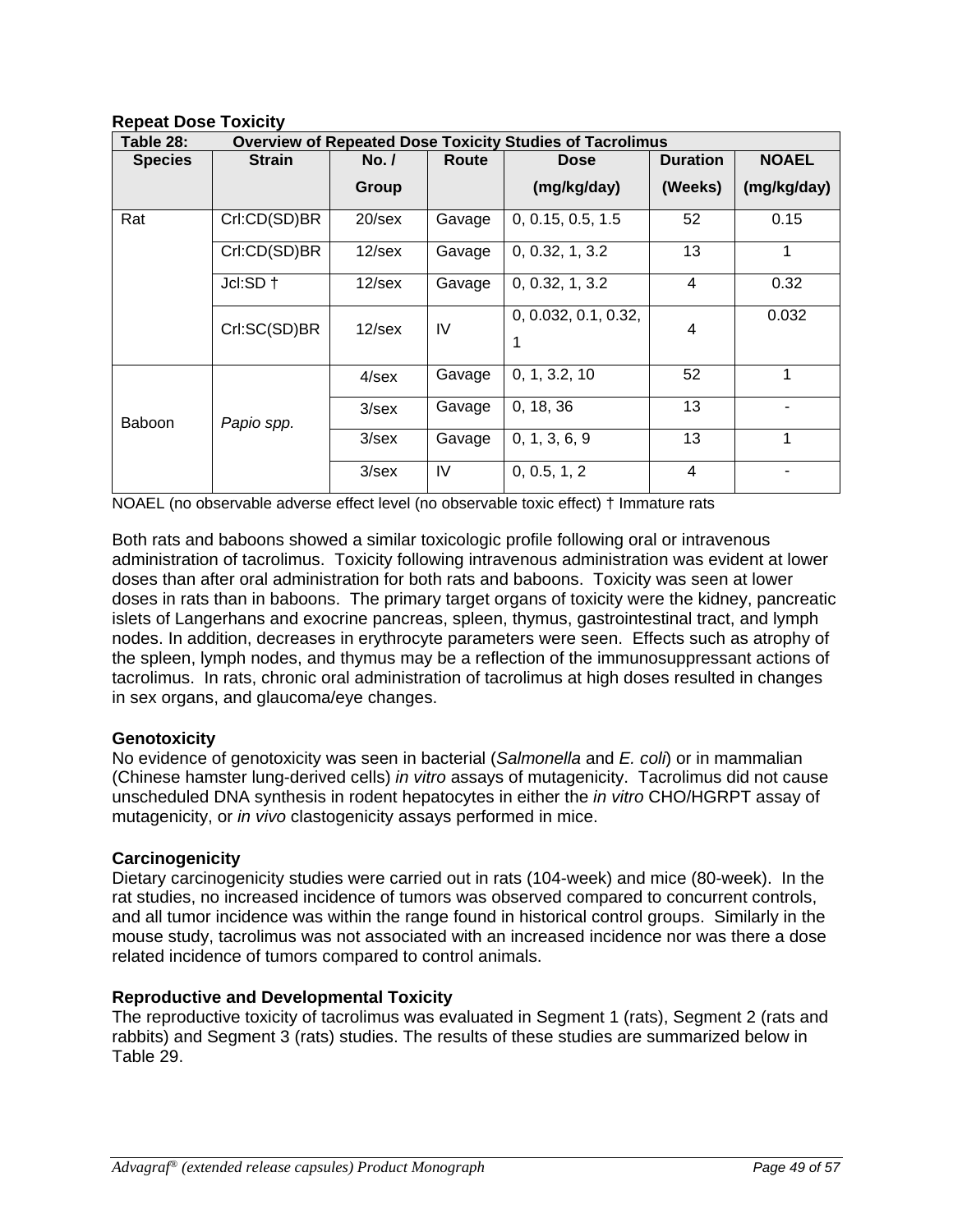| Table 29:<br>Reproductive and Developmental Toxicity Studies of Orally Administered<br><b>Tacrolimus</b> |                  |                                                                                                                                                         |                                                                                                                        |  |  |  |
|----------------------------------------------------------------------------------------------------------|------------------|---------------------------------------------------------------------------------------------------------------------------------------------------------|------------------------------------------------------------------------------------------------------------------------|--|--|--|
| <b>Study</b>                                                                                             | <b>Oral Dose</b> | <b>Major Findings</b>                                                                                                                                   |                                                                                                                        |  |  |  |
|                                                                                                          | (mg/kg/day)      | <b>Parental</b>                                                                                                                                         | F <sub>1</sub> Offspring                                                                                               |  |  |  |
| Segment 1, Rat                                                                                           | 0.32             | No observable effect                                                                                                                                    | No observable effect                                                                                                   |  |  |  |
|                                                                                                          |                  | Incomplete delivery                                                                                                                                     | No observable effect                                                                                                   |  |  |  |
|                                                                                                          | 3.2              | ↓Body weight with ↓food<br>consumption<br>$\downarrow$ Male copulatory index<br>↑ Copulatory interval<br>Incomplete delivery<br>↑Female diestrus period | Some lethality;<br>$\downarrow$ Implantation<br>↑Post-implantation loss<br>$\downarrow$ Embryo/offspring viability     |  |  |  |
| Segment 2, Rat                                                                                           | 0.32             | No observable effect                                                                                                                                    | No observable effect                                                                                                   |  |  |  |
|                                                                                                          | 1                | No observable effect                                                                                                                                    | $\downarrow$ Fetal body weight                                                                                         |  |  |  |
|                                                                                                          | 3.2              | Some lethality;<br>$\downarrow$ Body weight with $\downarrow$ food<br>consumption                                                                       | ↓Fetal body weight<br>↑Post-implantation loss<br>↓ Offspring viability<br>↑Skeletal variations                         |  |  |  |
| 2,<br>Segment                                                                                            | 0.1              | $\downarrow$ Body weight                                                                                                                                | No observable effect                                                                                                   |  |  |  |
| Rabbit                                                                                                   | 0.32             | $\downarrow$ Body weight<br>Abortions                                                                                                                   | ↑Developmental variations                                                                                              |  |  |  |
|                                                                                                          | 1                | $\downarrow$ Body weight<br>Abortions                                                                                                                   | ↑Developmental variations<br>↑Post-implantation loss<br>$\downarrow$ Viable fetuses<br><b>Morphological variations</b> |  |  |  |
| Segment 3, Rat                                                                                           | 0.32, 1          | No observable effect                                                                                                                                    | No observable effect                                                                                                   |  |  |  |
|                                                                                                          | 3.2              | ↓Body weight                                                                                                                                            | $\downarrow$ Body weight                                                                                               |  |  |  |

Tacrolimus subcutaneously administered to male rats at doses of 2 or 3 mg/kg/day (1.6 to 6.4 times the clinical dose range based on body surface area) resulted in a dose-related decrease in sperm count.

## **Special Studies**

The acute IV toxicity of known heat- and light-degradation products of tacrolimus, a tacrolimus tautomer, related compounds, and a tacrolimus metabolite was assessed in mice. The acute toxicity of these compounds was not greater than that of tacrolimus as bulk drug or as the IV formulation.

Antigenicity studies produced no antibody formation in mice, and no skin reactions, sensitization, or delayed hypersensitivity reactions.

Tacrolimus produced a reversible, dose-dependent, pancreatic islet cell toxicity in rats; there were no effects on pancreatic exocrine function.

The irritation potential of the IV formulation of tacrolimus was similar to that of 0.425% acetic acid.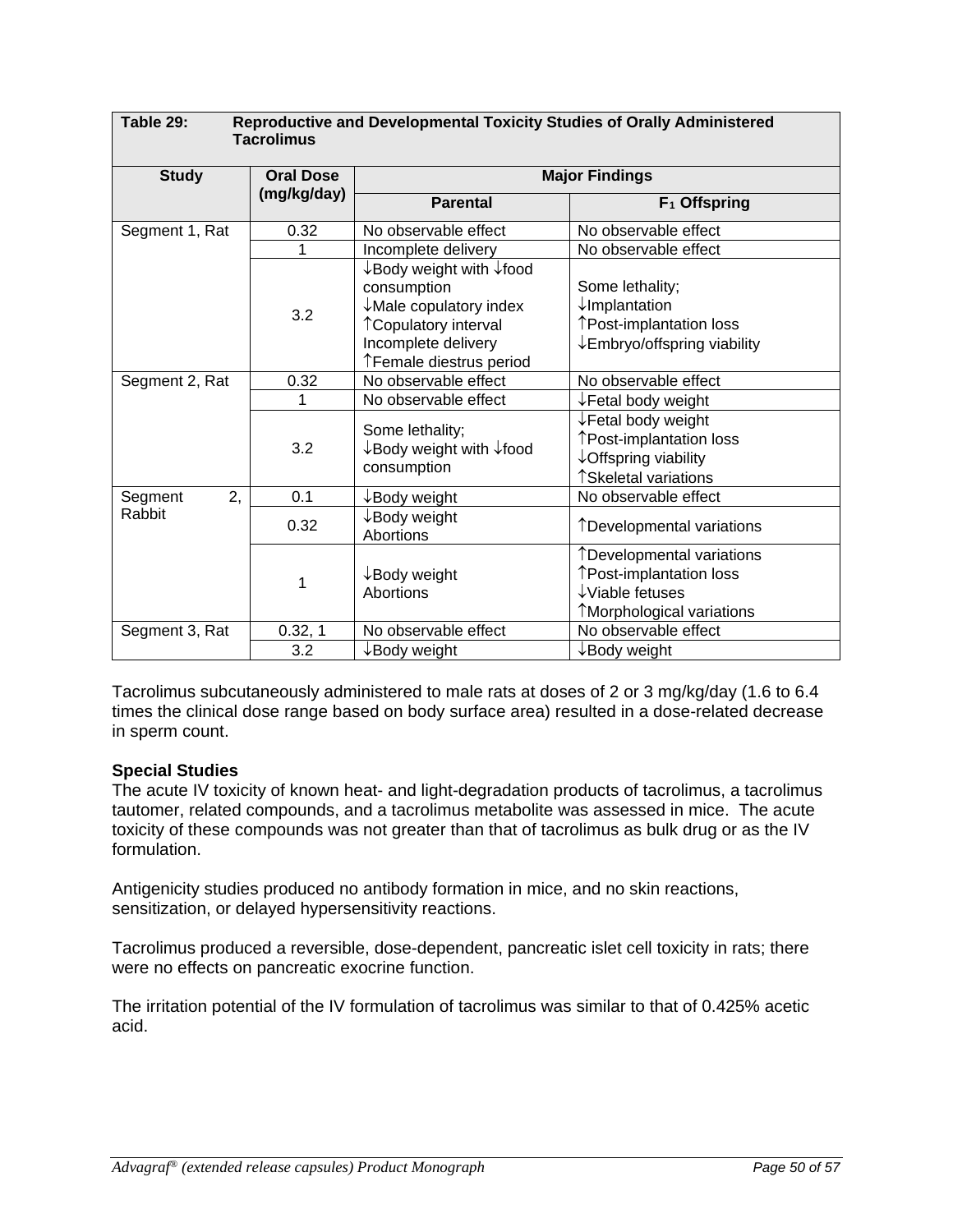#### **READ THIS FOR SAFE AND EFFECTIVE USE OF YOUR MEDICINE**

#### **PATIENT MEDICATION INFORMATION**

#### **PrAdvagraf® tacrolimus extended release capsules**

Read this carefully before you start taking **Advagraf®** and each time you get a refill. This leaflet is a summary and will not tell you everything about this drug. Talk to your healthcare professional about your medical condition and treatment and ask if there is any new information about **Advagraf®**.

#### **Serious Warnings and Precautions**

- Advagraf may increase your chances of getting serious infection and some kinds of cancer. These include skin cancer and lymphoma.
- Advagraf should only be prescribed by doctors with experience in the use of immunosuppressive (anti-rejection) drugs and the management of organ transplants.

#### **What is Advagraf® used for?**

- Advagraf is used to help prevent organ rejection.
- It is used in adults who have received a kidney or a liver transplant.
- It is used along with other medicines.
- Advagraf is the brand name for tacrolimus extended release capsules.

#### **How does Advagraf® work?**

Your immune system is your body's defence system. Immunity is the way your body protects itself from infections and other foreign material. When you receive a transplant, your immune system recognizes the transplanted organ as foreign and will try to reject it. Advagraf is an anti-rejection drug that helps your body accept your transplanted organ.

#### **What are the ingredients in Advagraf®?**

Medicinal ingredients:Tacrolimus

Non-medicinal ingredients: Ethylcellulose, ferric oxide, gelatin, hypromellose, lactose, magnesium stearate, sodium lauryl sulfate and titanium dioxide.

#### **Advagraf® comes in the following dosage forms:**

Advagraf is available in an extended release capsule. Each capsule contains 0.5 mg, 1 mg, 3 mg or 5 mg of tacrolimus.

#### **Do not use Advagraf® if you:**

- are allergic to tacrolimus.
- are allergic to any of the other ingredients in this medication or to a component of the container.

#### **To help avoid side effects and ensure proper use, talk to your healthcare professional before you take Advagraf®. Talk about any health conditions or problems you may have, including if you:**

- have heart problems including congenital or acquired QT prolongation
- have or have had liver problems
- have or have had kidney problems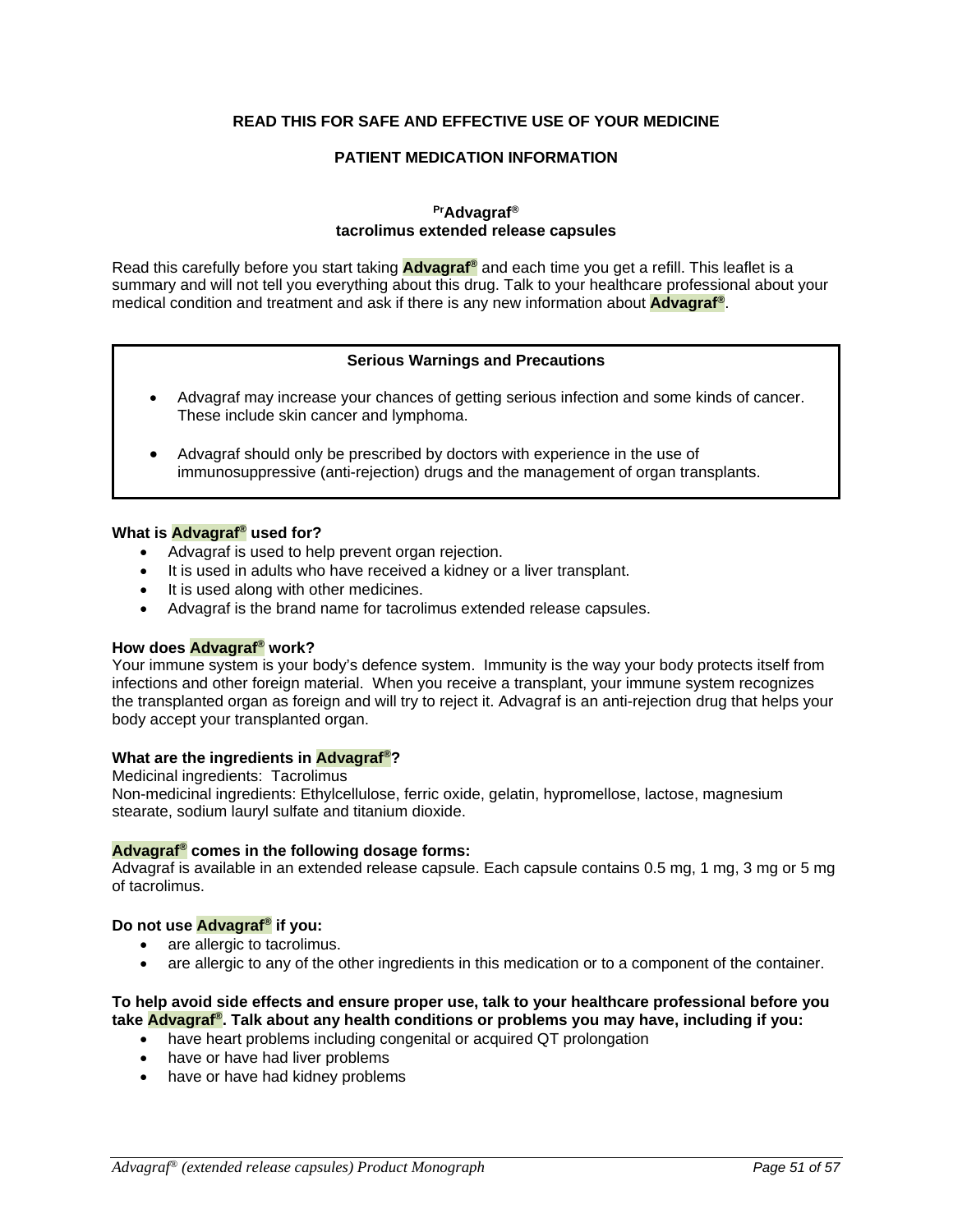- have a hereditary disease of galactose intolerance, such as the Lapp lactase deficiency or glucose-galactose malabsorption, since Advagraf contains lactose
- are taking a diuretic medicine

#### **Other warnings you should know about:**

#### *Pregnancy:*

Tell your doctor if you are pregnant, think you might be pregnant, are planning to become pregnant, or father a child while taking Advagraf. Advagraf can cause development problems in an unborn baby. You should not use Advagraf if you are pregnant unless advised by your doctor. It is not known if it will harm your unborn baby.

You should consider the use of a reliable method of birth control before, during your treatment and for 6 weeks after stopping your treatment with Advagraf.

#### *Breastfeeding:*

Tell your doctor if you are breastfeeding or planning to breastfeed your baby. Advagraf can pass into your breast milk. It is not known if this can harm your baby. You should not breastfeed your baby while you are taking Advagraf.

#### *New onset diabetes:*

Advagraf may cause new onset diabetes in kidney transplant patients. Your doctor may order tests to monitor your blood glucose levels.

#### *Vaccinations and other medicines:*

While you are taking Advagraf, do not get any vaccinations without your transplant team's approval. The vaccination may not work as well as it should or may result in serious side effects. Tell your doctor if you have had or are scheduled to have any vaccinations. Always check with your transplant team before starting any new medicine or supplement. You should avoid taking too much potassium while you are taking Advagraf. Talk to your doctor if you are not sure if your potassium intake is high.

#### *Driving and using machines:*

Advagraf may cause vision and nervous system problems. Wait until you know how Advagraf affects you before driving or using machines.

#### *Skin protection:*

Prograf may increase your chances of getting some kinds of cancer including skin cancer. You must protect your skin from sunlight and UV light. Wear protective clothing and use a sunscreen with a high sun protection factor (SPF 30 or higher) while you are taking Advagraf.

#### **Tell your healthcare professional about all the medicines you take, including any drugs, vitamins, minerals, natural supplements or alternative medicines.**

#### **The following may interact with Advagraf®:**

- Antacids: magnesium aluminum hydrochloride
- Medicines used to treat irregular heart rhythm such as amiodarone
- Medicines used for fungal infections such as clotrimazole, fluconazole, ketoconazole, itraconazole, voriconazole
- Medicines used to treat circulation and heart problems such as diltiazem nicardipine, nifedipine, verapamil
- Medicines used to treat stomach disorders such as cisapride\*, metoclopramide, lansoprazole, omeprazole
- Medicines used for bacterial infections such as erythromycin, clarithromycin, troleandomycin
- Other drugs such as bromocriptine, cimetidine, chloramphenicol, cyclosporine, danazol, ethinyl estradiol, methylprednisolone, nefazodone
- Medicines used to treat HIV infection such as ritonavir, nelfinavir, and saquinavir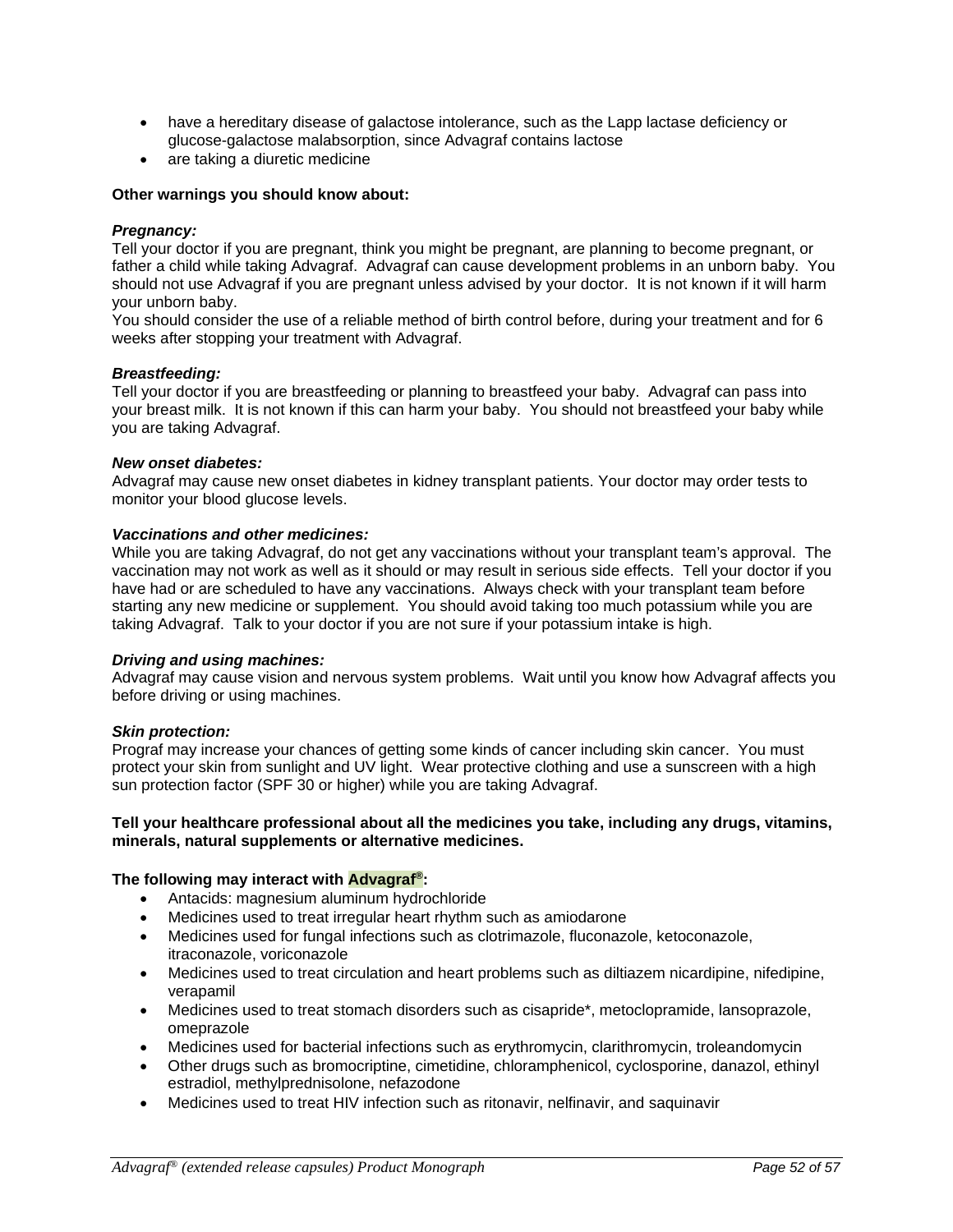- Medicines used to treat HCV infection such as sofosbuvir, telaprevir and boceprevir
- Cytomegalovirus (CMV) antiviral medicines such as letermovir
- Anticonvulsant medicines used to control seizures such as carbamazepine, phenobarbital, phenytoin
- Anti-infective medicines used to treat tuberculosis such as rifampin, rifabutin, capsofungin
- Sirolimus, a medicine used to avoid rejection of the kidney transplant
- Potassium sparing diuretics such as amiloride, triamterene, or spironolactone
- St. John's Wort (Hypericum perforatum), an herbal product used for depression
- Schisandra sphenanthera extracts, an herbal product with various uses
- Grapefruits or grapefruit juice

#### **How to take Advagraf®:**

You need to take Advagraf correctly so that it can protect your new kidney or liver. Take Advagraf exactly as your doctor and transplant team have told you to.

Your new organ needs around-the-clock protection so your body does not reject it. The success of your transplant depends a great deal upon how well you help Advagraf do its job. Here is what you need to do:

#### **1. Take Advagraf exactly as prescribed**

Your transplant team will tell you what dose to take and how to take it. It is important to take Advagraf capsules exactly as told by your transplant team. Your transplant team may adjust your dose until they find what works best for you. Never change your dose on your own. Never stop taking Advagraf even if you are feeling well. If you feel poorly on Advagraf, discuss this with your transplant team.

#### **2. Take Advagraf once-a-day, in the morning**

Try to pick a time that will be easy for you. You must take Advagraf at the same time every day. If you decide to take Advagraf at 7:00 a.m., take it at this same time every day. This will make sure you always have enough medicine in your body to give your new organ the around-the-clock protection it needs.

#### **3. Take Advagraf the same way each day**

Whether you take Advagraf with or without food, it is important to take Advagraf the same way every day. For example, if you take Advagraf with food, you should always take it with food. Do not change the way you take this medicine without telling your transplant team, since this could change the amount of protection you get from Advagraf.

#### **4. Take your full dose of medication, every day**

It is important to take your dose exactly as prescribed by your doctor. If you miss even one dose, your new kidney could lose the protection it needs against rejection by your body.

If you travel and change time zones, be sure to ask your transplant team how to adjust your dosage schedule so your new organ does not lose its protection.

#### **5. Take the same tacrolimus medicine every time**

Make sure that you receive the same tacrolimus medicine (the brand name of the medicine should always be the same) every time you collect your prescription. Advagraf should be taken once a day. If the appearance is not the same as usual, or if dosage instructions have changed, or if the brand name is different, speak to your doctor or pharmacist as soon as possible to make sure that you have the right medicine. Serious side effects can occur if you do not take the exact tacrolimus medication that you are supposed to take. You need to take the exact tacrolimus medicine prescribed to you by your doctor to ensure that your organ is protected.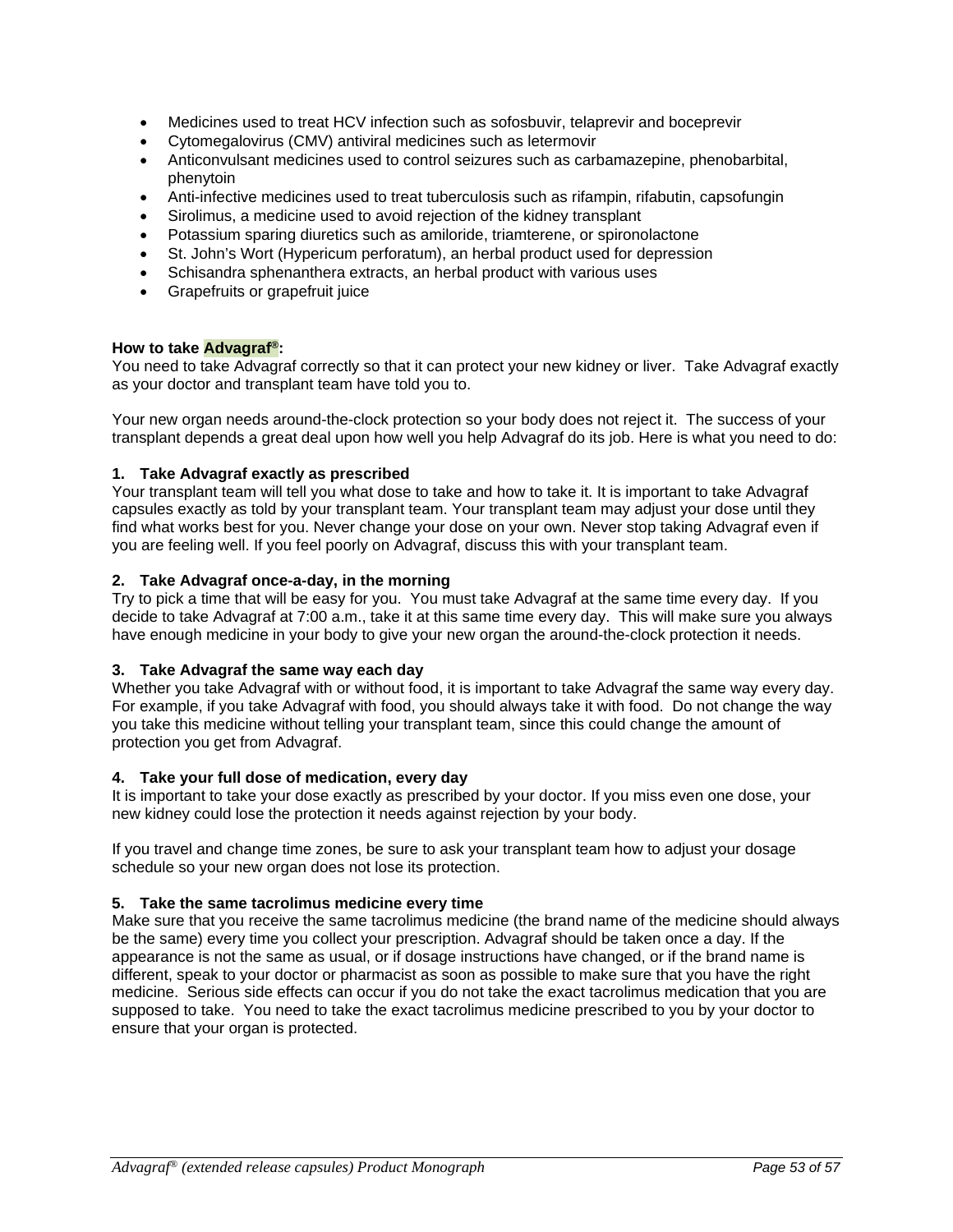#### **6. Plan ahead so that you do not run out of Advagraf**

Make sure you have your prescription for Advagraf refilled and at home before you need it. Circle the date on a calendar when you need to order your refill. Allow extra time if you receive your medicines through the mail.

#### **7. When having a blood test to measure Advagraf**

On the days you are going to have a blood test to measure the amount of Advagraf in your body, your transplant team will ask you not to take your dose until after the blood sample is taken.

Avoid inhalation, or direct contact with your skin or mucous membranes with the powder inside the Advagraf capsule. If such contact occurs, wash the skin and eyes.

#### **Usual dose:**

Your doctor will tell you what dose to take and how to take it. Your doctor may adjust your dose until they find what works best for you. Never change your dose on your own.

#### **Overdose:**

If you think you have taken too much Advagraf, contact your healthcare professional, hospital emergency department or regional poison control centre immediately, even if there are no symptoms.

#### **Missed Dose:**

If you miss a dose of Advagraf you may take it up to 14 hours from the scheduled time of your dose. For example, if you miss an 8:00 am dose, you may take the missed dose by 10:00 pm. If it has been more than 14 hours since the missed dose, do not take the missed dose. Wait until the usual scheduled time the following morning and take your next regular daily dose. Never take a double dose to make up for a missed dose.

#### **What are possible side effects from using Advagraf?**

These are not all the possible side effects you may feel when taking Advagraf. If you experience any side effects not listed here, contact your healthcare professional.

Common side effects may include:

- Anxiety
- Constipation
- Diarrhea
- Edema (swelling) of the legs and arms
- Headache
- Insomnia
- Tremor (shaking), especially of the hands

Advagraf can cause abnormal blood test results. Your doctor may perform blood tests and will interpret the results.

Like other medicines, Advagraf may cause side effects in some people. If you think that you are having side effects, talk to your doctor right away. **DO NOT stop taking Advagraf on your own.**

#### **It is important to regularly tell your doctor how you are feeling and if you have developed any new symptoms while taking Advagraf.**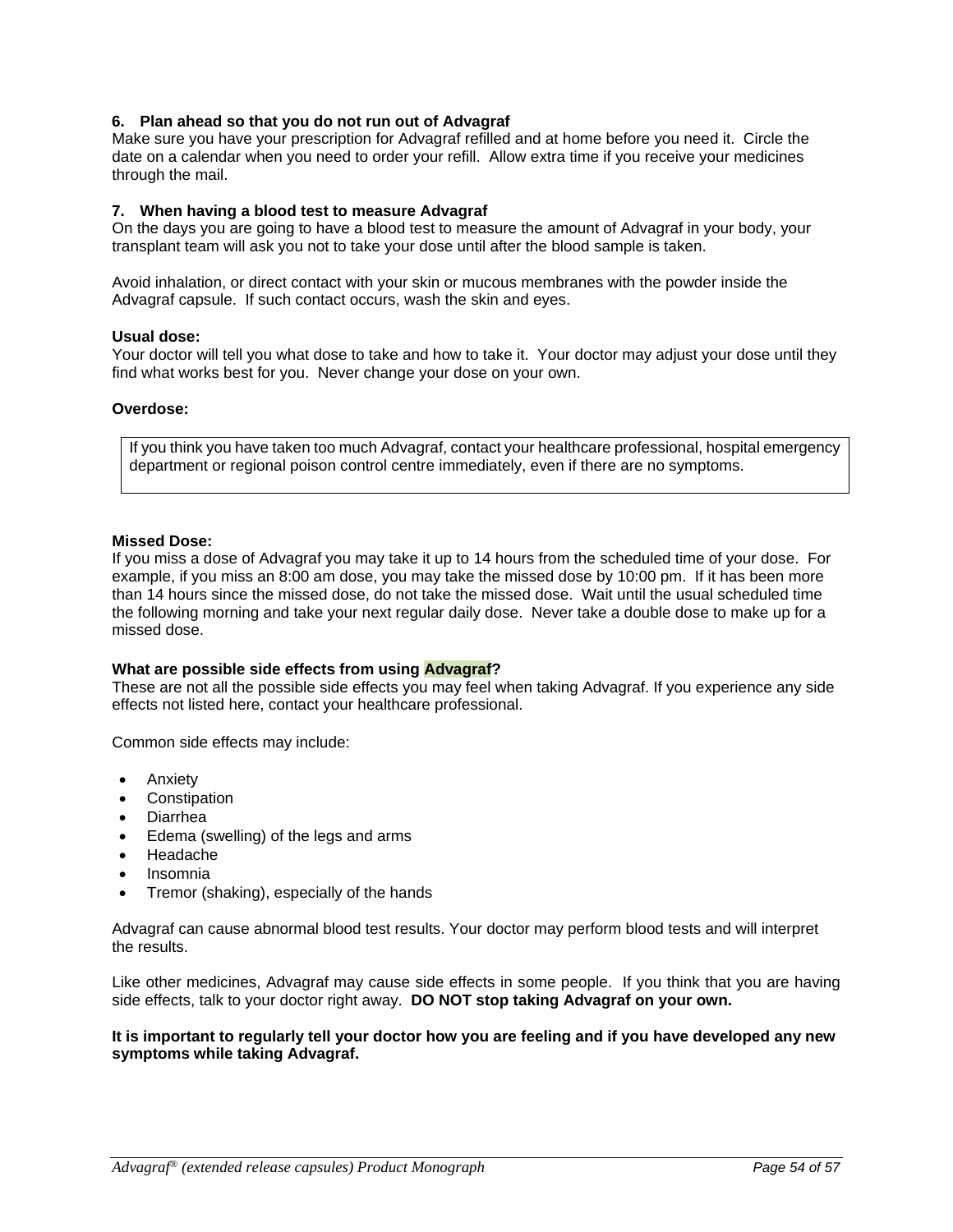| Serious side effects and what to do about them                           |                |                                      |                               |  |  |  |
|--------------------------------------------------------------------------|----------------|--------------------------------------|-------------------------------|--|--|--|
|                                                                          |                | Talk to your healthcare professional | Stop taking drug and          |  |  |  |
| Symptom / effect                                                         | Only if severe | In all cases                         | get immediate<br>medical help |  |  |  |
| <b>VERY COMMON</b>                                                       |                |                                      |                               |  |  |  |
| Anemia (decreased red blood cells):                                      |                |                                      |                               |  |  |  |
| dizziness, fainting, fatigue, feeling                                    |                |                                      |                               |  |  |  |
| unwell, lack of energy, pale skin,                                       |                | ✓                                    |                               |  |  |  |
| pale stool, rapid heartbeat,                                             |                |                                      |                               |  |  |  |
| shortness of breath, weakness                                            |                |                                      |                               |  |  |  |
| Diabetes (high blood sugar): blurred                                     |                |                                      |                               |  |  |  |
| vision, confusion, drowsiness,                                           |                |                                      |                               |  |  |  |
| frequent urination, fruity smell on                                      |                | ✓                                    |                               |  |  |  |
| your breath, increased thirst and                                        |                |                                      |                               |  |  |  |
| hunger, loss of appetite, nausea,                                        |                |                                      |                               |  |  |  |
| stomach pain or vomiting                                                 |                |                                      |                               |  |  |  |
| <b>Hypertension</b> (high blood                                          |                |                                      |                               |  |  |  |
| pressure): usually without symptoms                                      |                |                                      |                               |  |  |  |
| but can appear as altered vision,<br>dizziness, fainting, headache, head |                | ✓                                    |                               |  |  |  |
| feeling "light", tinnitus (buzzing or                                    |                |                                      |                               |  |  |  |
| hissing in the ears), vertigo                                            |                |                                      |                               |  |  |  |
| Infections of urinary tract: frequent                                    |                |                                      |                               |  |  |  |
| urination, pain or burning sensation                                     |                |                                      |                               |  |  |  |
| when urinating, pain or pressure in                                      |                | ✓                                    |                               |  |  |  |
| lower back or abdomen, urine not                                         |                |                                      |                               |  |  |  |
| looking or smelling normal                                               |                |                                      |                               |  |  |  |
| Leukopenia (decreased white blood                                        |                |                                      |                               |  |  |  |
| cells): aches, fatigue, fever,                                           |                | ✓                                    |                               |  |  |  |
| infections, mouth ulcers, pains and                                      |                |                                      |                               |  |  |  |
| flu-like symptoms, sweating                                              |                |                                      |                               |  |  |  |
| Liver problem: back pain, yellowing                                      |                | ✓                                    |                               |  |  |  |
| of the skin or eyes                                                      |                |                                      |                               |  |  |  |
| Kidney problem: back and                                                 |                |                                      |                               |  |  |  |
| abdominal pain, change in the colour                                     |                |                                      |                               |  |  |  |
| of urine (pale or dark), less urine                                      |                | ✓                                    |                               |  |  |  |
| produced, pain or discomfort when                                        |                |                                      |                               |  |  |  |
| urinating, swelling of the legs and<br>ankles                            |                |                                      |                               |  |  |  |
| <b>COMMON</b>                                                            |                |                                      |                               |  |  |  |
| Infections of upper respiratory                                          |                |                                      |                               |  |  |  |
| tract (sinus, nose, throat):                                             |                |                                      |                               |  |  |  |
| common cold symptoms, cough,                                             |                |                                      |                               |  |  |  |
| facial pain or pressure, fever,                                          |                |                                      |                               |  |  |  |
| headache, nasal congestion, runny                                        |                |                                      |                               |  |  |  |
| or stuffy nose, sneezing, sore throat                                    |                |                                      |                               |  |  |  |
| <b>Infections:</b>                                                       |                |                                      |                               |  |  |  |
| chills, fatigue, feeling unwell, fever,                                  |                | ✓                                    |                               |  |  |  |
| sore throat                                                              |                |                                      |                               |  |  |  |
| Electrolyte disturbance (high/low                                        |                |                                      |                               |  |  |  |
| blood levels of calcium, magnesium                                       |                |                                      |                               |  |  |  |
| and/or phosphate): dehydration,                                          |                |                                      |                               |  |  |  |
| diarrhea, eating disorders, vomiting                                     |                |                                      |                               |  |  |  |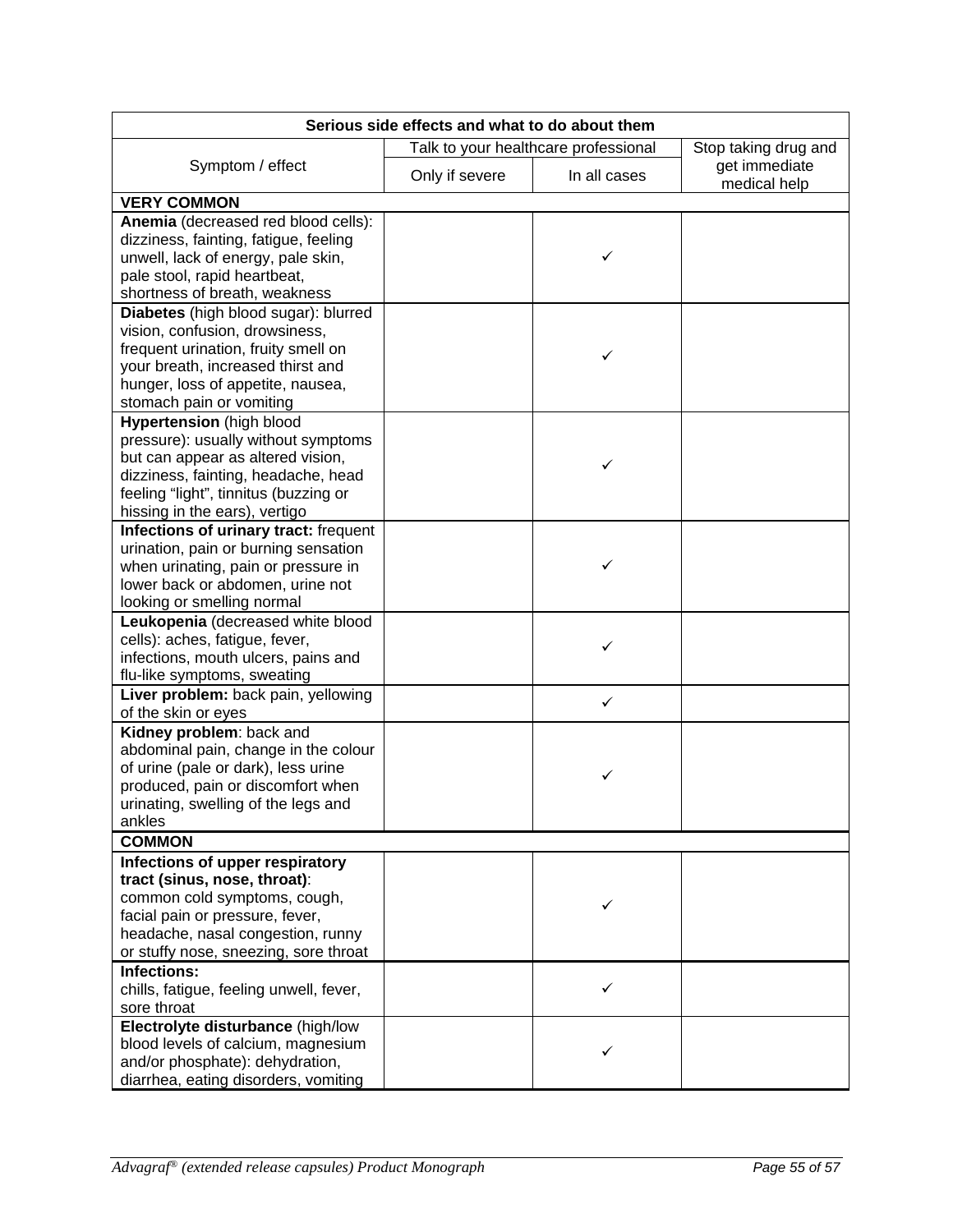| Posterior encephalopathy<br>syndrome<br>(a nervous system disorder): change<br>✓<br>in mental state, coma, confusion,<br>numbness and tingling, headache,<br>seizures, vision changes<br>Heart problems: abnormal heart<br>rhythms, chest pain, dizziness,<br>fainting, low or no pulse, nausea,<br>✓<br>pain irradiating in the arm, neck or<br>back, palpitations, short breath,<br>sweating<br>Gastrointestinal perforation (a<br>hole in your stomach or bowels):<br>✓<br>chills or fever, nausea, severe<br>abdominal pain, vomiting<br>Respiratory distress: chest pain,<br>✓<br>difficulty to breathe, short breath<br>Sepsis: confusion, fever, low body<br>✓<br>temperature, rapid breathing, rapid<br>heart rate, swelling<br>Cancer: new or abnormal mole on<br>the skin, patch on the skin that<br>doesn't heal, or is itchy, bleeds or<br>oozes, size or shape of an existing<br>mole, skin ulcers (broken skin with<br>an open wound), appearance of<br>✓<br>lumps in your breast or other areas<br>of the body, a nagging cough or<br>hoarseness, persistent and severe<br>headaches, swollen lymph nodes, a<br>change in your bladder or bowel<br>habits<br><b>Progressive multifocal</b><br>leukoencephalopathy (PML) (rare<br>brain infection): changes in thinking,<br>clumsiness of limbs, confusion,<br>✓<br>disturbance of vision, progressive<br>weakness on one side of the body,<br>memory and orientation, personality<br>changes<br>Pure red cell aplasia (PRCA) (bone<br>marrow stops producing red cells):<br>dizziness, fainting, fatigue, feeling<br>✓<br>unwell, pale skin, pale stools, rapid<br>heartbeat, shortness of breath,<br>weakness<br>Febrile Neutropenia (decrease in<br>$\checkmark$<br>white blood cells): fever<br>Optic neuropathy (problem with the | <b>RARE / UNKNOWN</b>               |  |  |
|------------------------------------------------------------------------------------------------------------------------------------------------------------------------------------------------------------------------------------------------------------------------------------------------------------------------------------------------------------------------------------------------------------------------------------------------------------------------------------------------------------------------------------------------------------------------------------------------------------------------------------------------------------------------------------------------------------------------------------------------------------------------------------------------------------------------------------------------------------------------------------------------------------------------------------------------------------------------------------------------------------------------------------------------------------------------------------------------------------------------------------------------------------------------------------------------------------------------------------------------------------------------------------------------------------------------------------------------------------------------------------------------------------------------------------------------------------------------------------------------------------------------------------------------------------------------------------------------------------------------------------------------------------------------------------------------------------------------------------------------------------------------------------------------------|-------------------------------------|--|--|
|                                                                                                                                                                                                                                                                                                                                                                                                                                                                                                                                                                                                                                                                                                                                                                                                                                                                                                                                                                                                                                                                                                                                                                                                                                                                                                                                                                                                                                                                                                                                                                                                                                                                                                                                                                                                      |                                     |  |  |
|                                                                                                                                                                                                                                                                                                                                                                                                                                                                                                                                                                                                                                                                                                                                                                                                                                                                                                                                                                                                                                                                                                                                                                                                                                                                                                                                                                                                                                                                                                                                                                                                                                                                                                                                                                                                      |                                     |  |  |
|                                                                                                                                                                                                                                                                                                                                                                                                                                                                                                                                                                                                                                                                                                                                                                                                                                                                                                                                                                                                                                                                                                                                                                                                                                                                                                                                                                                                                                                                                                                                                                                                                                                                                                                                                                                                      |                                     |  |  |
|                                                                                                                                                                                                                                                                                                                                                                                                                                                                                                                                                                                                                                                                                                                                                                                                                                                                                                                                                                                                                                                                                                                                                                                                                                                                                                                                                                                                                                                                                                                                                                                                                                                                                                                                                                                                      |                                     |  |  |
|                                                                                                                                                                                                                                                                                                                                                                                                                                                                                                                                                                                                                                                                                                                                                                                                                                                                                                                                                                                                                                                                                                                                                                                                                                                                                                                                                                                                                                                                                                                                                                                                                                                                                                                                                                                                      |                                     |  |  |
|                                                                                                                                                                                                                                                                                                                                                                                                                                                                                                                                                                                                                                                                                                                                                                                                                                                                                                                                                                                                                                                                                                                                                                                                                                                                                                                                                                                                                                                                                                                                                                                                                                                                                                                                                                                                      |                                     |  |  |
|                                                                                                                                                                                                                                                                                                                                                                                                                                                                                                                                                                                                                                                                                                                                                                                                                                                                                                                                                                                                                                                                                                                                                                                                                                                                                                                                                                                                                                                                                                                                                                                                                                                                                                                                                                                                      |                                     |  |  |
|                                                                                                                                                                                                                                                                                                                                                                                                                                                                                                                                                                                                                                                                                                                                                                                                                                                                                                                                                                                                                                                                                                                                                                                                                                                                                                                                                                                                                                                                                                                                                                                                                                                                                                                                                                                                      |                                     |  |  |
|                                                                                                                                                                                                                                                                                                                                                                                                                                                                                                                                                                                                                                                                                                                                                                                                                                                                                                                                                                                                                                                                                                                                                                                                                                                                                                                                                                                                                                                                                                                                                                                                                                                                                                                                                                                                      |                                     |  |  |
|                                                                                                                                                                                                                                                                                                                                                                                                                                                                                                                                                                                                                                                                                                                                                                                                                                                                                                                                                                                                                                                                                                                                                                                                                                                                                                                                                                                                                                                                                                                                                                                                                                                                                                                                                                                                      |                                     |  |  |
|                                                                                                                                                                                                                                                                                                                                                                                                                                                                                                                                                                                                                                                                                                                                                                                                                                                                                                                                                                                                                                                                                                                                                                                                                                                                                                                                                                                                                                                                                                                                                                                                                                                                                                                                                                                                      |                                     |  |  |
|                                                                                                                                                                                                                                                                                                                                                                                                                                                                                                                                                                                                                                                                                                                                                                                                                                                                                                                                                                                                                                                                                                                                                                                                                                                                                                                                                                                                                                                                                                                                                                                                                                                                                                                                                                                                      |                                     |  |  |
|                                                                                                                                                                                                                                                                                                                                                                                                                                                                                                                                                                                                                                                                                                                                                                                                                                                                                                                                                                                                                                                                                                                                                                                                                                                                                                                                                                                                                                                                                                                                                                                                                                                                                                                                                                                                      |                                     |  |  |
|                                                                                                                                                                                                                                                                                                                                                                                                                                                                                                                                                                                                                                                                                                                                                                                                                                                                                                                                                                                                                                                                                                                                                                                                                                                                                                                                                                                                                                                                                                                                                                                                                                                                                                                                                                                                      |                                     |  |  |
|                                                                                                                                                                                                                                                                                                                                                                                                                                                                                                                                                                                                                                                                                                                                                                                                                                                                                                                                                                                                                                                                                                                                                                                                                                                                                                                                                                                                                                                                                                                                                                                                                                                                                                                                                                                                      |                                     |  |  |
|                                                                                                                                                                                                                                                                                                                                                                                                                                                                                                                                                                                                                                                                                                                                                                                                                                                                                                                                                                                                                                                                                                                                                                                                                                                                                                                                                                                                                                                                                                                                                                                                                                                                                                                                                                                                      |                                     |  |  |
|                                                                                                                                                                                                                                                                                                                                                                                                                                                                                                                                                                                                                                                                                                                                                                                                                                                                                                                                                                                                                                                                                                                                                                                                                                                                                                                                                                                                                                                                                                                                                                                                                                                                                                                                                                                                      |                                     |  |  |
|                                                                                                                                                                                                                                                                                                                                                                                                                                                                                                                                                                                                                                                                                                                                                                                                                                                                                                                                                                                                                                                                                                                                                                                                                                                                                                                                                                                                                                                                                                                                                                                                                                                                                                                                                                                                      |                                     |  |  |
|                                                                                                                                                                                                                                                                                                                                                                                                                                                                                                                                                                                                                                                                                                                                                                                                                                                                                                                                                                                                                                                                                                                                                                                                                                                                                                                                                                                                                                                                                                                                                                                                                                                                                                                                                                                                      |                                     |  |  |
|                                                                                                                                                                                                                                                                                                                                                                                                                                                                                                                                                                                                                                                                                                                                                                                                                                                                                                                                                                                                                                                                                                                                                                                                                                                                                                                                                                                                                                                                                                                                                                                                                                                                                                                                                                                                      |                                     |  |  |
|                                                                                                                                                                                                                                                                                                                                                                                                                                                                                                                                                                                                                                                                                                                                                                                                                                                                                                                                                                                                                                                                                                                                                                                                                                                                                                                                                                                                                                                                                                                                                                                                                                                                                                                                                                                                      |                                     |  |  |
|                                                                                                                                                                                                                                                                                                                                                                                                                                                                                                                                                                                                                                                                                                                                                                                                                                                                                                                                                                                                                                                                                                                                                                                                                                                                                                                                                                                                                                                                                                                                                                                                                                                                                                                                                                                                      |                                     |  |  |
|                                                                                                                                                                                                                                                                                                                                                                                                                                                                                                                                                                                                                                                                                                                                                                                                                                                                                                                                                                                                                                                                                                                                                                                                                                                                                                                                                                                                                                                                                                                                                                                                                                                                                                                                                                                                      |                                     |  |  |
|                                                                                                                                                                                                                                                                                                                                                                                                                                                                                                                                                                                                                                                                                                                                                                                                                                                                                                                                                                                                                                                                                                                                                                                                                                                                                                                                                                                                                                                                                                                                                                                                                                                                                                                                                                                                      |                                     |  |  |
|                                                                                                                                                                                                                                                                                                                                                                                                                                                                                                                                                                                                                                                                                                                                                                                                                                                                                                                                                                                                                                                                                                                                                                                                                                                                                                                                                                                                                                                                                                                                                                                                                                                                                                                                                                                                      |                                     |  |  |
|                                                                                                                                                                                                                                                                                                                                                                                                                                                                                                                                                                                                                                                                                                                                                                                                                                                                                                                                                                                                                                                                                                                                                                                                                                                                                                                                                                                                                                                                                                                                                                                                                                                                                                                                                                                                      |                                     |  |  |
|                                                                                                                                                                                                                                                                                                                                                                                                                                                                                                                                                                                                                                                                                                                                                                                                                                                                                                                                                                                                                                                                                                                                                                                                                                                                                                                                                                                                                                                                                                                                                                                                                                                                                                                                                                                                      |                                     |  |  |
|                                                                                                                                                                                                                                                                                                                                                                                                                                                                                                                                                                                                                                                                                                                                                                                                                                                                                                                                                                                                                                                                                                                                                                                                                                                                                                                                                                                                                                                                                                                                                                                                                                                                                                                                                                                                      |                                     |  |  |
|                                                                                                                                                                                                                                                                                                                                                                                                                                                                                                                                                                                                                                                                                                                                                                                                                                                                                                                                                                                                                                                                                                                                                                                                                                                                                                                                                                                                                                                                                                                                                                                                                                                                                                                                                                                                      |                                     |  |  |
|                                                                                                                                                                                                                                                                                                                                                                                                                                                                                                                                                                                                                                                                                                                                                                                                                                                                                                                                                                                                                                                                                                                                                                                                                                                                                                                                                                                                                                                                                                                                                                                                                                                                                                                                                                                                      |                                     |  |  |
|                                                                                                                                                                                                                                                                                                                                                                                                                                                                                                                                                                                                                                                                                                                                                                                                                                                                                                                                                                                                                                                                                                                                                                                                                                                                                                                                                                                                                                                                                                                                                                                                                                                                                                                                                                                                      |                                     |  |  |
|                                                                                                                                                                                                                                                                                                                                                                                                                                                                                                                                                                                                                                                                                                                                                                                                                                                                                                                                                                                                                                                                                                                                                                                                                                                                                                                                                                                                                                                                                                                                                                                                                                                                                                                                                                                                      |                                     |  |  |
|                                                                                                                                                                                                                                                                                                                                                                                                                                                                                                                                                                                                                                                                                                                                                                                                                                                                                                                                                                                                                                                                                                                                                                                                                                                                                                                                                                                                                                                                                                                                                                                                                                                                                                                                                                                                      |                                     |  |  |
|                                                                                                                                                                                                                                                                                                                                                                                                                                                                                                                                                                                                                                                                                                                                                                                                                                                                                                                                                                                                                                                                                                                                                                                                                                                                                                                                                                                                                                                                                                                                                                                                                                                                                                                                                                                                      |                                     |  |  |
|                                                                                                                                                                                                                                                                                                                                                                                                                                                                                                                                                                                                                                                                                                                                                                                                                                                                                                                                                                                                                                                                                                                                                                                                                                                                                                                                                                                                                                                                                                                                                                                                                                                                                                                                                                                                      |                                     |  |  |
|                                                                                                                                                                                                                                                                                                                                                                                                                                                                                                                                                                                                                                                                                                                                                                                                                                                                                                                                                                                                                                                                                                                                                                                                                                                                                                                                                                                                                                                                                                                                                                                                                                                                                                                                                                                                      |                                     |  |  |
|                                                                                                                                                                                                                                                                                                                                                                                                                                                                                                                                                                                                                                                                                                                                                                                                                                                                                                                                                                                                                                                                                                                                                                                                                                                                                                                                                                                                                                                                                                                                                                                                                                                                                                                                                                                                      |                                     |  |  |
|                                                                                                                                                                                                                                                                                                                                                                                                                                                                                                                                                                                                                                                                                                                                                                                                                                                                                                                                                                                                                                                                                                                                                                                                                                                                                                                                                                                                                                                                                                                                                                                                                                                                                                                                                                                                      |                                     |  |  |
|                                                                                                                                                                                                                                                                                                                                                                                                                                                                                                                                                                                                                                                                                                                                                                                                                                                                                                                                                                                                                                                                                                                                                                                                                                                                                                                                                                                                                                                                                                                                                                                                                                                                                                                                                                                                      |                                     |  |  |
|                                                                                                                                                                                                                                                                                                                                                                                                                                                                                                                                                                                                                                                                                                                                                                                                                                                                                                                                                                                                                                                                                                                                                                                                                                                                                                                                                                                                                                                                                                                                                                                                                                                                                                                                                                                                      |                                     |  |  |
|                                                                                                                                                                                                                                                                                                                                                                                                                                                                                                                                                                                                                                                                                                                                                                                                                                                                                                                                                                                                                                                                                                                                                                                                                                                                                                                                                                                                                                                                                                                                                                                                                                                                                                                                                                                                      |                                     |  |  |
|                                                                                                                                                                                                                                                                                                                                                                                                                                                                                                                                                                                                                                                                                                                                                                                                                                                                                                                                                                                                                                                                                                                                                                                                                                                                                                                                                                                                                                                                                                                                                                                                                                                                                                                                                                                                      |                                     |  |  |
|                                                                                                                                                                                                                                                                                                                                                                                                                                                                                                                                                                                                                                                                                                                                                                                                                                                                                                                                                                                                                                                                                                                                                                                                                                                                                                                                                                                                                                                                                                                                                                                                                                                                                                                                                                                                      |                                     |  |  |
|                                                                                                                                                                                                                                                                                                                                                                                                                                                                                                                                                                                                                                                                                                                                                                                                                                                                                                                                                                                                                                                                                                                                                                                                                                                                                                                                                                                                                                                                                                                                                                                                                                                                                                                                                                                                      |                                     |  |  |
|                                                                                                                                                                                                                                                                                                                                                                                                                                                                                                                                                                                                                                                                                                                                                                                                                                                                                                                                                                                                                                                                                                                                                                                                                                                                                                                                                                                                                                                                                                                                                                                                                                                                                                                                                                                                      |                                     |  |  |
|                                                                                                                                                                                                                                                                                                                                                                                                                                                                                                                                                                                                                                                                                                                                                                                                                                                                                                                                                                                                                                                                                                                                                                                                                                                                                                                                                                                                                                                                                                                                                                                                                                                                                                                                                                                                      |                                     |  |  |
|                                                                                                                                                                                                                                                                                                                                                                                                                                                                                                                                                                                                                                                                                                                                                                                                                                                                                                                                                                                                                                                                                                                                                                                                                                                                                                                                                                                                                                                                                                                                                                                                                                                                                                                                                                                                      |                                     |  |  |
|                                                                                                                                                                                                                                                                                                                                                                                                                                                                                                                                                                                                                                                                                                                                                                                                                                                                                                                                                                                                                                                                                                                                                                                                                                                                                                                                                                                                                                                                                                                                                                                                                                                                                                                                                                                                      |                                     |  |  |
|                                                                                                                                                                                                                                                                                                                                                                                                                                                                                                                                                                                                                                                                                                                                                                                                                                                                                                                                                                                                                                                                                                                                                                                                                                                                                                                                                                                                                                                                                                                                                                                                                                                                                                                                                                                                      |                                     |  |  |
|                                                                                                                                                                                                                                                                                                                                                                                                                                                                                                                                                                                                                                                                                                                                                                                                                                                                                                                                                                                                                                                                                                                                                                                                                                                                                                                                                                                                                                                                                                                                                                                                                                                                                                                                                                                                      |                                     |  |  |
| ✓                                                                                                                                                                                                                                                                                                                                                                                                                                                                                                                                                                                                                                                                                                                                                                                                                                                                                                                                                                                                                                                                                                                                                                                                                                                                                                                                                                                                                                                                                                                                                                                                                                                                                                                                                                                                    | nerves in your eye): change or loss |  |  |
| of vision                                                                                                                                                                                                                                                                                                                                                                                                                                                                                                                                                                                                                                                                                                                                                                                                                                                                                                                                                                                                                                                                                                                                                                                                                                                                                                                                                                                                                                                                                                                                                                                                                                                                                                                                                                                            |                                     |  |  |

If you have a troublesome symptom or side effect that is not listed here or becomes bad enough to